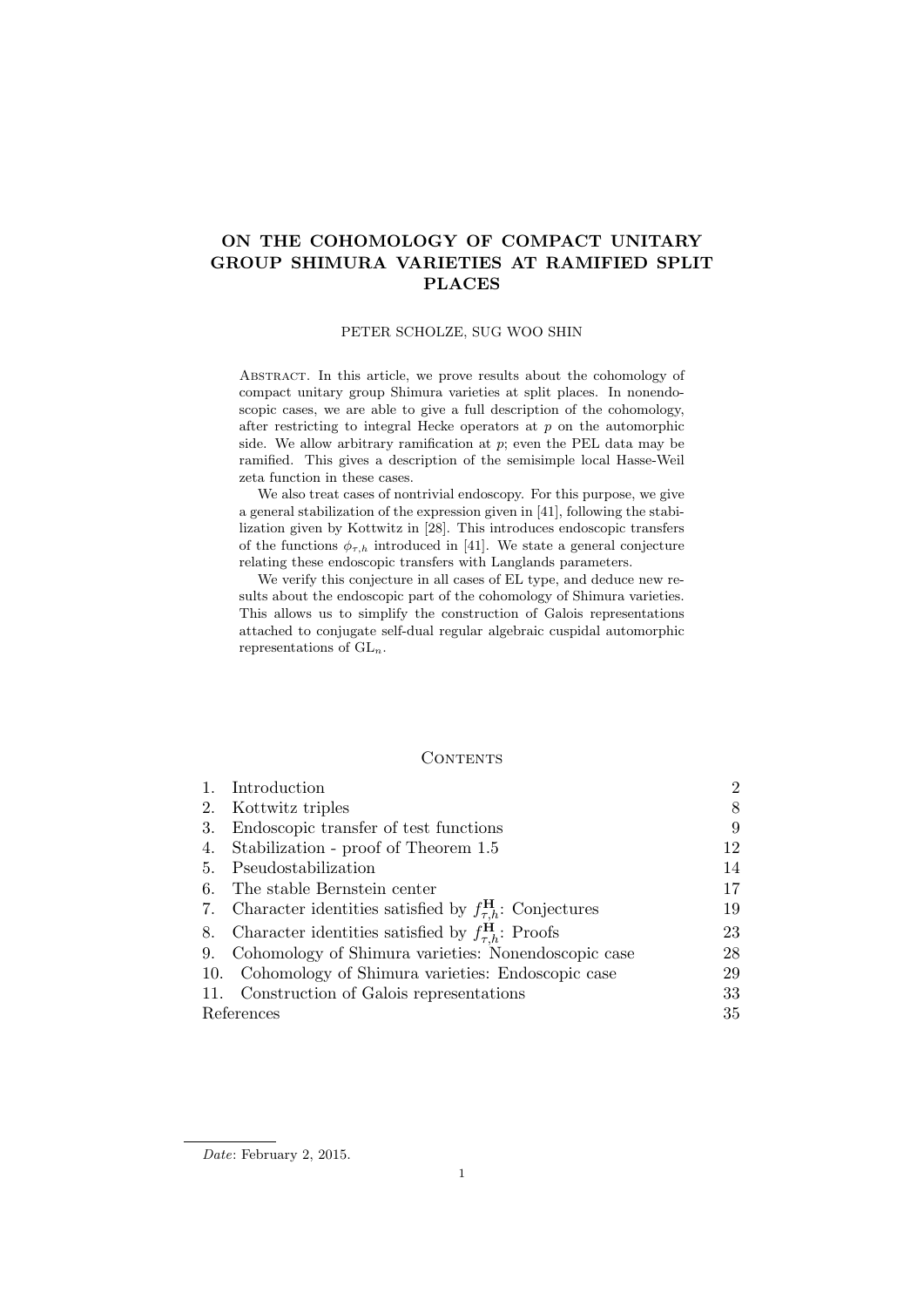#### 1. Introduction

This paper deals with the problem of determining the Galois action on the cohomology of Shimura varieties, specifically at places of bad reduction. Let us first briefly recall the expected description, due to Langlands.

Let  $\text{Sh}_K$  be some Shimura variety associated to a reductive group G over Q and a compact open subgroup  $K \subset \mathbf{G}(\mathbb{A}_f)$ , and some additional data. It is defined over a number field  $E$ , canonically embedded into  $\mathbb{C}$ . For definiteness, let us assume that the Shimura variety is compact, as we will only deal with this case; it is equivalent to requiring that G is anisotropic modulo center<sup>1</sup>. Then one considers the etale cohomology groups

$$
H^i = \varinjlim_K H^i_{\text{et}}(\text{Sh}_K \otimes_E \bar{\mathbb{Q}}, \bar{\mathbb{Q}}_\ell) ,
$$

which carry an action of  $\mathbf{G}(\mathbb{A}_f)$  (via Hecke correspondences) and of  $Gal(\bar{\mathbb{Q}}/E)$ . In the main body of the paper we consider the cohomology groups with coefficients in a local system associated to an algebraic representation  $\xi$  of G, where everything works without essential change. Let  $H^*$  be the alternating sum of the  $H^i$  in a suitable Grothendieck group; then one can write

$$
H^* = \sum_{\pi_f} \pi_f \otimes \sigma(\pi_f) ,
$$

where  $\pi_f$  runs through irreducible admissible representations of  $\mathbf{G}(\mathbb{A}_f)$ , and  $\sigma(\pi_f)$  is some virtual finite-dimensional representation of Gal(Q/E).

If one forgets about the action of  $Gal(\bar{\mathbb{Q}}/E)$  and is only interested in describing the  $\mathbf{G}(\mathbb{A}_f)$ -action, then one can base-change to  $\mathbb C$  and use Matsushima's formula, which computes the cohomology as the real-analytic de Rham cohomology of  $\text{Sh}_K(\mathbb{C})$ . As  $\text{Sh}_K(\mathbb{C})$  is a (finite disjoint union of) locally symmetric varieties for  $\mathbf{G}(\mathbb{R})$ , automorphic forms for  $\mathbf{G}$  enter the stage, and in particular one sees that if  $\pi_f$  appears in  $H^*$ , then there is some  $\pi_{\infty}$  such that  $\pi_{f} \otimes \pi_{\infty}$  is an irreducible automorphic representation of  $\mathbf{G}(\mathbb{A})$ . Using relative Lie algebra cohomology of  $\pi_{\infty}$ , one expresses the contribution of any automorphic representation  $\pi_f \otimes \pi_\infty$  of  $\mathbf{G}(\mathbb{A})$  to  $H^*$ .

The situation becomes more complicated when one is trying to understand the Galois action. Let us recall the general recipe given in Kottwitz' paper [28]. Let us restrict to the contribution of tempered representations for simplicity. (The general case is similar, using A-parameters instead.) Let us remark that tempered representations should only show up in the middle degree cohomology, so that this really only gives part of the whole picture.

First, note that any irreducible automorphic representation  $\pi$  of  $\mathbf{G}(\mathbb{A})$ should give rise to a global Langlands parameter, which should be some map

$$
\varphi_{\pi} : \mathcal{L}_{\mathbb{Q}} \to {}^{L}\mathbf{G} ,
$$

where  $\mathcal{L}_{\mathbb{Q}}$  is the conjectural global Langlands group, and  $^L\mathbf{G}$  is the L-group of  $G_1$ , which is the semidirect product of the dual group  $\widehat{G}$  over  $\mathbb C$  and Gal( $\mathbb{Q}/\mathbb{Q}$ ). The parameter  $\varphi_{\pi}$  should be discrete due to our assumption on **G.** Fix an isomorphism  $\overline{\mathbb{Q}}_{\ell} \cong \mathbb{C}$ . Henceforth the subscript  $\ell$  for a complex

<sup>&</sup>lt;sup>1</sup>In the general case, one considers the intersection cohomology groups of the Baily-Borel compactification, and similar results are expected. cf. [35].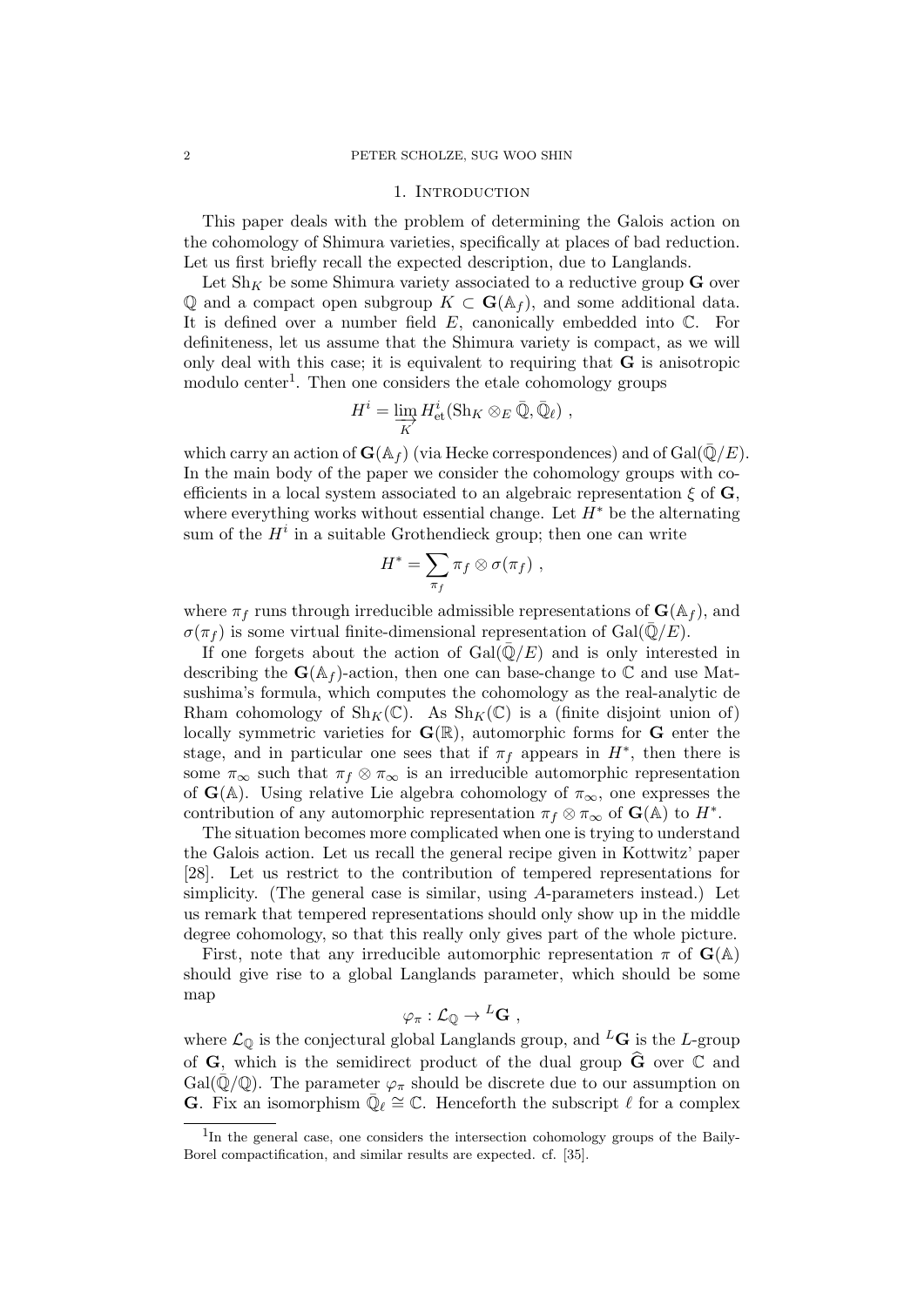group will designate the base change from  $\mathbb C$  to  $\overline{\mathbb Q}_l$ . In the cases of interest here, such a parameter  $\varphi_{\pi}$  should be closely related to an  $\ell$ -adic Galois representation

$$
\varphi_{\pi,\ell} : \operatorname{Gal}(\bar{\mathbb{Q}}/\mathbb{Q}) \to {}^L\mathbf{G}_{\ell} \ .
$$

<sup>2</sup> A discrete tempered global Langlands parameter

$$
\varphi : \mathcal{L}_{\mathbb{Q}} \to {}^L\mathbf{G} ,
$$

upon restriction to each place  $v$  of  $\mathbb{Q}$ , should give rise to local *L*-packets  $\Pi(\varphi_v)$ , finite sets of isomorphism classes of representations of  $\mathbf{G}(\mathbb{Q}_v)$ . We let  $\Pi_f(\varphi)$  be the set of isomorphism classes of irreducible admissible representations  $\pi_f$  of  $\mathbf{G}(\mathbb{A}_f)$  such that  $\pi_p \in \Pi(\varphi_p)$  for all p.

On the other hand, the data defining the Shimura variety give rise to a natural representation

$$
r: {}^L(\mathbf{G} \otimes_{\mathbb{Q}} E) \to \mathrm{GL}_N ,
$$

for some integer N. In particular, one gets an  $\ell$ -adic Galois representation  $r\circ\varphi_\ell|_{\mathrm{Gal}(\bar{\mathbb{Q}}/E)}$ :

$$
\mathrm{Gal}(\bar{\mathbb{Q}}/E) \stackrel{\varphi_{\ell}}{\to} {}^L(\mathbf{G} \otimes_{\mathbb{Q}} E)_{\ell} \stackrel{r}{\to} \mathrm{GL}_N(\bar{\mathbb{Q}}_{\ell}) .
$$

A first approximation would be that the contribution of tempered representations to  $H^*$  is given by (up to twists)

$$
\sum_{\varphi} \sum_{\pi_f \in \Pi_f(\varphi)} m(\pi_f) \pi_f \otimes (r \circ \varphi_\ell |_{\text{Gal}(\bar{\mathbb{Q}}/E)}).
$$
 (1)

Here  $m(\pi_f)$  are certain (possibly negative) integers related to multiplicities of automorphic representations.

This approximation turns out to be correct in the situations where one can ignore endoscopy. A part of this paper will be restricted to such situations, but the construction of Galois representations requires working in a more general context.

The additional ingredient needed is the group  $S_{\varphi} \subset \widehat{G}$  of self-equivalences of  $\varphi$ , i.e. the subgroup of  $\widehat{G}$  which centralizes the image of  $\varphi$  up to a locally trivial 1-cocycle of  $\mathcal{L}_{\mathbb{Q}}$  into  $Z(\widehat{\mathbf{G}})$ , cf. [22], §11. Let  $\mathfrak{S}_{\varphi} = S_{\varphi}/Z(\widehat{\mathbf{G}})$ , which is a finite abelian group in the cases of interest<sup>3</sup>. If  $\mathfrak{S}_{\varphi}$  is trivial, then the contribution of  $\varphi$  to (1) should be correct. Such  $\varphi$  are called stable.

To give the general recipe, let us look at the corresponding  $\ell$ -adic version. We get an action of  $S_{\varphi,\ell}$  on the Galois representation  $r \circ \varphi_{\ell}|_{Gal(\bar{\mathbb{Q}}/E)}$ . One checks that the subgroup  $Z(\widehat{\mathbf{G}})_{\ell}$  acts by a certain fixed character  $\mu_1$ . Let  $\nu$  be a character of  $S_{\varphi,\ell}$  whose restriction to  $Z(\mathbf{G})_{\ell}$  is  $\mu_1$ , and denote by  $(r \circ \varphi_{\ell}|_{Gal(\bar{\mathbb{Q}}/E)})_{\nu}$  the direct summand of  $r \circ \varphi_{\ell}|_{Gal(\bar{\mathbb{Q}}/E)}$  on which  $S_{\varphi,\ell}$ acts through the character  $\nu$ . Note that the set of such  $\nu$  is a principal homogeneous space under the dual group of  $\mathfrak{S}_{\varphi}$ .

<sup>&</sup>lt;sup>2</sup>We refer to [9] for a detailed discussion of this point. There is some subtle twisting issue which we ignore here.

<sup>&</sup>lt;sup>3</sup>In fact, in most cases it is just a product of some copies of  $\mathbb{Z}/2\mathbb{Z}$ .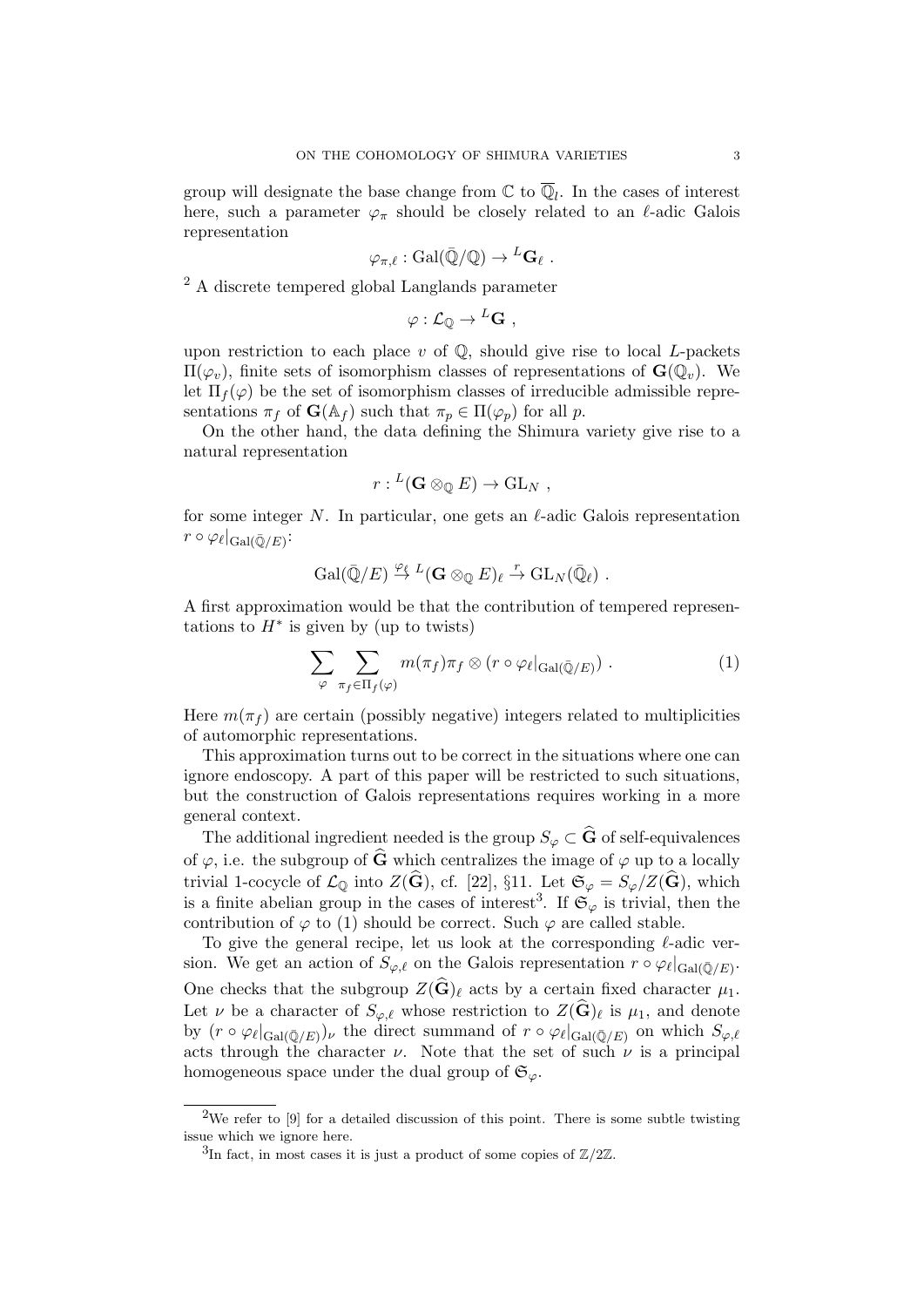Now, the general contribution of tempered representations to  $H^*$  should be (up to twists)

$$
\sum_{\varphi} \sum_{\pi_f \in \Pi_f(\varphi)} \sum_{\nu} m(\pi_f, \nu) \pi_f \otimes (r \circ \varphi_{\ell}|_{Gal(\bar{\mathbb{Q}}/E)})_{\nu} . \tag{2}
$$

Again,  $m(\pi_f, \nu)$  are certain integers, whose general definition is somewhat subtle.

The object of this paper is to verify such a description in as many cases as possible. As even the ingredients in this formula remain largely conjectural, one has to be more specific about the precise statement one wants to prove. We fix a prime  $\mathfrak p$  of E above a rational prime  $p \neq \ell$ , and restrict the representation of Gal $(\mathbb{Q}/E)$  to the Weil group  $W_{E_{\mathfrak{p}}}$  of  $E_{\mathfrak{p}}$ . Then  $\pi_p$  has a local L-parameter, which gives a map

$$
\varphi_{\pi_p}: W_{\mathbb{Q}_p} \to {}^L\mathbf{G}_{\ell} .
$$

One expects that if  $\pi_f \in \Pi(\varphi)$ , then  $\varphi_{\pi_p}$  is the restriction of  $\varphi_{\ell}$  to the local Weil group; this is known as the local-global compatibility. In particular, we have

$$
(r \circ \varphi_{\ell}|_{Gal(\bar{\mathbb{Q}}/E)})|_{W_{E_{\mathfrak{p}}}} = r \circ \varphi_{\pi_p}|_{W_{E_{\mathfrak{p}}}},
$$

so that the local Weil group representations are determined by the local components of the representation  $\pi_f$ . We want to prove that the contribution of tempered representations to  $H^*$  is

$$
\sum_{\varphi} \sum_{\pi_f \in \Pi_f(\varphi)} \sum_{\nu} m(\pi_f, \nu) \pi_f \otimes (r \circ \varphi_{\pi_p}|_{W_{E_{\mathfrak{p}}}})_{\nu} \tag{3}
$$

as a virtual  $\mathbf{G}(\mathbb{A}_f) \times W_{E_p}$ -representation.

This still requires the existence of the local Langlands correspondence for the group  $\mathbf{G}(\mathbb{Q}_p)$ . By [17] and [19], it is known for general linear groups. It is in this setup that we prove our results. In other words, we start with a Shimura variety associated to a reductive group  $\bf{G}$  over  $\bf{O}$  which is anisotropic modulo center, such that locally at  $p$ ,  $\bf{G}$  is a product of Weil restrictions of general linear groups. As G will be a unitary (similitude) group in this case, we use the term compact unitary group Shimura varieties, and the prime  $p$  is called a split place.<sup>4</sup> We note that we allow both the representation  $\pi_p$  and the implicit CM field defining the unitary group G to be ramified at p.

Our first theorem is the following. Here, we allow coefficients given by a general irreducible algebraic representation  $\xi$  of G. The corresponding cohomology group is denoted  $H_{\xi}^*$ .

Theorem 1.1. Assume that Sh is a compact unitary group Shimura variety, p is a split place, and endoscopy is trivial, as in [29]. Then

$$
H_{\xi}^* = \sum_{\pi_f} a(\pi_f) \pi_f \otimes (r \circ \varphi_{\pi_p}|_{W_{E_{\mathfrak{p}}}}) |\cdot|^{-\dim \operatorname{Sh}/2}
$$

<sup>&</sup>lt;sup>4</sup>A slightly unfortunate terminology, as it only implies that  $\mathbf{G}_{\mathbb{Q}_p}$  is quasisplit, but not that it is split. A justification is that the primes above  $p$  should be split between the totally real field and its CM quadratic extension defining the hermitian form for G.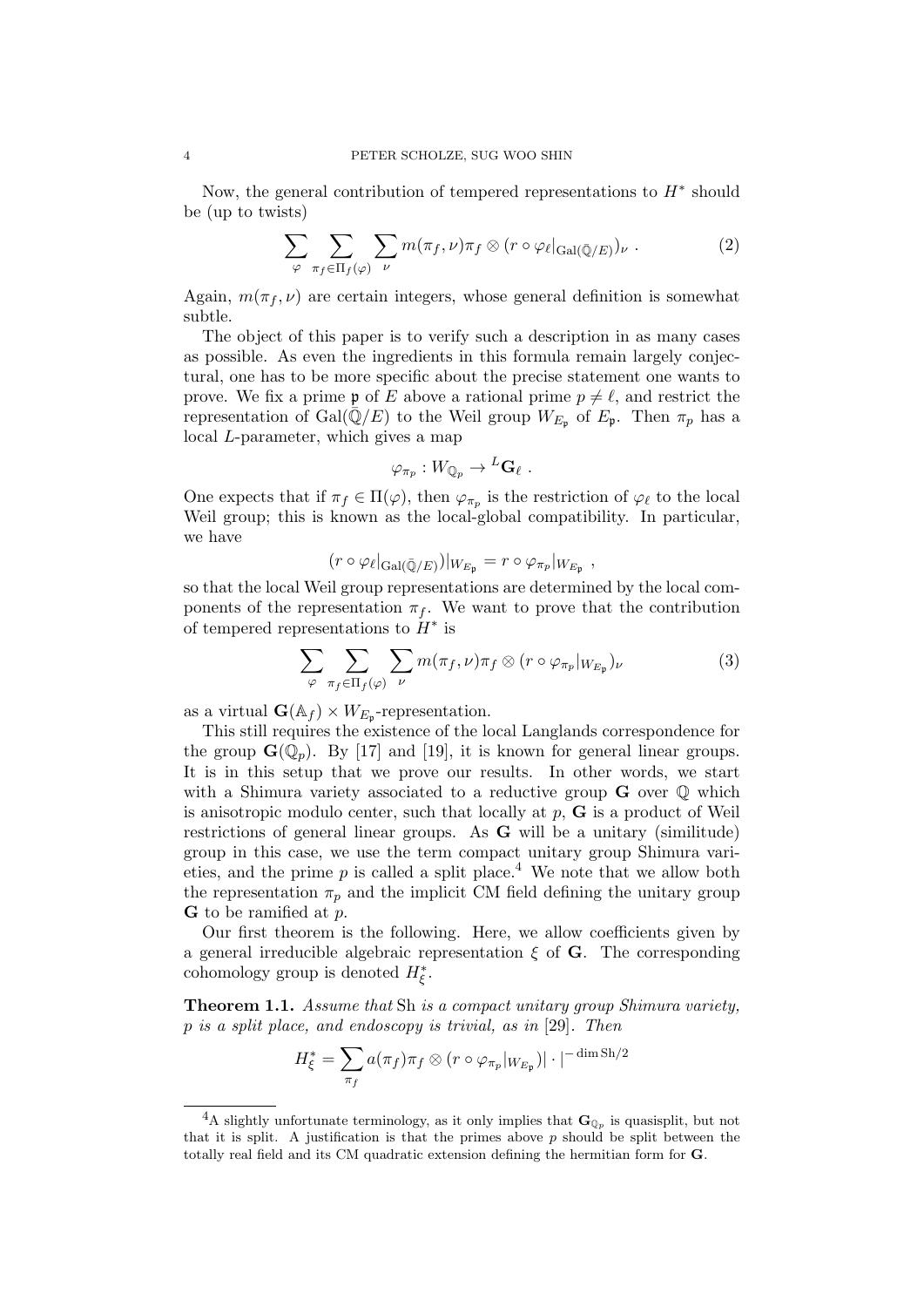as a virtual  $\mathbf{G}(\mathbb{A}_{\mu}^{p})$  $f^p(f) \times \mathbf{G}(\mathbb{Z}_p) \times W_{E_{\mathfrak{p}}}$ -representation. Here  $\pi_f$  runs through irreducible admissible representations of  $\mathbf{G}(\mathbb{A}_f)$ , the integer  $a(\pi_f)$  is as in [29], p. 657, and  $\varphi_{\pi_p}$  is the local Langlands parameter associated to  $\pi_p$ . Also  $\mathbf{G}(\mathbb{Z}_p)$  is a certain maximal compact subgroup of  $\mathbf{G}(\mathbb{Q}_p)$ .

The restriction of the  $\mathbf{G}(\mathbb{Q}_p)$ -action to  $\mathbf{G}(\mathbb{Z}_p)$  is due to our method of proof. Let us remark that in the situation of the theorem, one expects that the *p*-component  $\pi_p$  is determined by  $\pi_f^p$  $f<sup>p</sup>$ . Granting this, the identity would extend to an identity of  $\mathbf{G}(\mathbb{A}_f) \times W_{E_{\mathfrak{p}}}$ -representations. Unconditionally, the theorem gives a description of the semisimple Hasse-Weil zeta function.

**Corollary 1.2.** In the situation of the theorem, let  $K \subset \mathbf{G}(\mathbb{A}_f)$  be any sufficiently small compact open subgroup. Then the semisimple local Hasse-Weil zeta function of  $\text{Sh}_K$  at the place  $\mathfrak{p}|p$  of E is given by

$$
\zeta_{\mathfrak{p}}^{\text{ss}}(\text{Sh}_K, s) = \prod_{\pi_f} L^{\text{ss}}(s - \dim \text{Sh}/2, \pi_p, r)^{a(\pi_f) \dim \pi_f^K}.
$$

We remark that in these nonendoscopic cases, no form of the fundamental lemma or related work is needed, except for the existence of base change transfers for  $GL_n$ , as proved by Arthur-Clozel, [3].

The second theorem is a description of the cohomology of compact unitary group Shimura varieties at split primes in endoscopic cases. In this case, the full machinery of endoscopy (for unitary groups) is used, and we have to make some additional assumptions concerning our data to establish unconditional results. Specifically, consider a unitary group G relative to a CM quadratic extension  $F/F_0$  such that F contains an imaginary quadratic field K. We assume that  $F_0 \neq \mathbb{Q}$ . Fix a rational prime p split in K and a prime  $\mathfrak p$  of the reflex field E above p. We assume that **G** is quasisplit locally at all finite places but we do not fix the signature at infinity, except that G has a compact factor at one infinite place. The group  $\mathbf{G}(\mathbb{A}_{\mathcal{K}})$  admits an order 2 automorphism  $\theta$  induced by the complex conjugation on K. Let  $\Pi$  be a  $\theta$ stable automorphic representation of  $\mathbf{G}(\mathbb{A}_{K}) \cong GL_1(\mathbb{A}_{K}) \times GL_n(\mathbb{A}_{F})$  which has infinite component determined by  $\xi$ . We define a virtual representation of  $Gal(\overline{\mathbb{Q}}/E)$ 

$$
H_{\xi}^*(\pi_f) = \text{Hom}_{\mathbf{G}(\mathbb{A}_f)}(\pi_f, H_{\xi}^*)
$$
\n(4)

.

and also the II-part  $H^*_{\xi}(\Pi)$  of  $H^*_{\xi}$ . The latter is roughly the sum of  $H^*_{\xi}(\pi_f)$ over the set of  $\pi_f$  whose base change is  $\Pi_f$  (cf. (25)). We consider two cases, which are loosely described as:

- (Case ST)  $\Pi$  is cuspidal.
- (Case END)  $\Pi$  is induced from a  $\theta$ -stable cuspidal automorphic representation on a maximal proper Levi subgroup of  $\mathbf{G}(\mathbb{A}_{\mathcal{K}})$ .

**Theorem 1.3.** The following hold up to an explicit constant (cf.  $(26)$ ). In (Case ST)

$$
H_{\xi}^{*}(\Pi)|_{W_{E_{\mathfrak{p}}}} = (r \circ \varphi_{\pi_{p}}|_{W_{E_{\mathfrak{p}}}})| \cdot |^{-\dim \operatorname{Sh}/2}
$$

In (Case END) there exists a natural decomposition

$$
r \circ \varphi_{\pi_p}|_{W_{E_{\mathfrak{p}}}} = (r \circ \varphi_{\pi_p}|_{W_{E_{\mathfrak{p}}}})_1 + (r \circ \varphi_{\pi_p}|_{W_{E_{\mathfrak{p}}}})_2
$$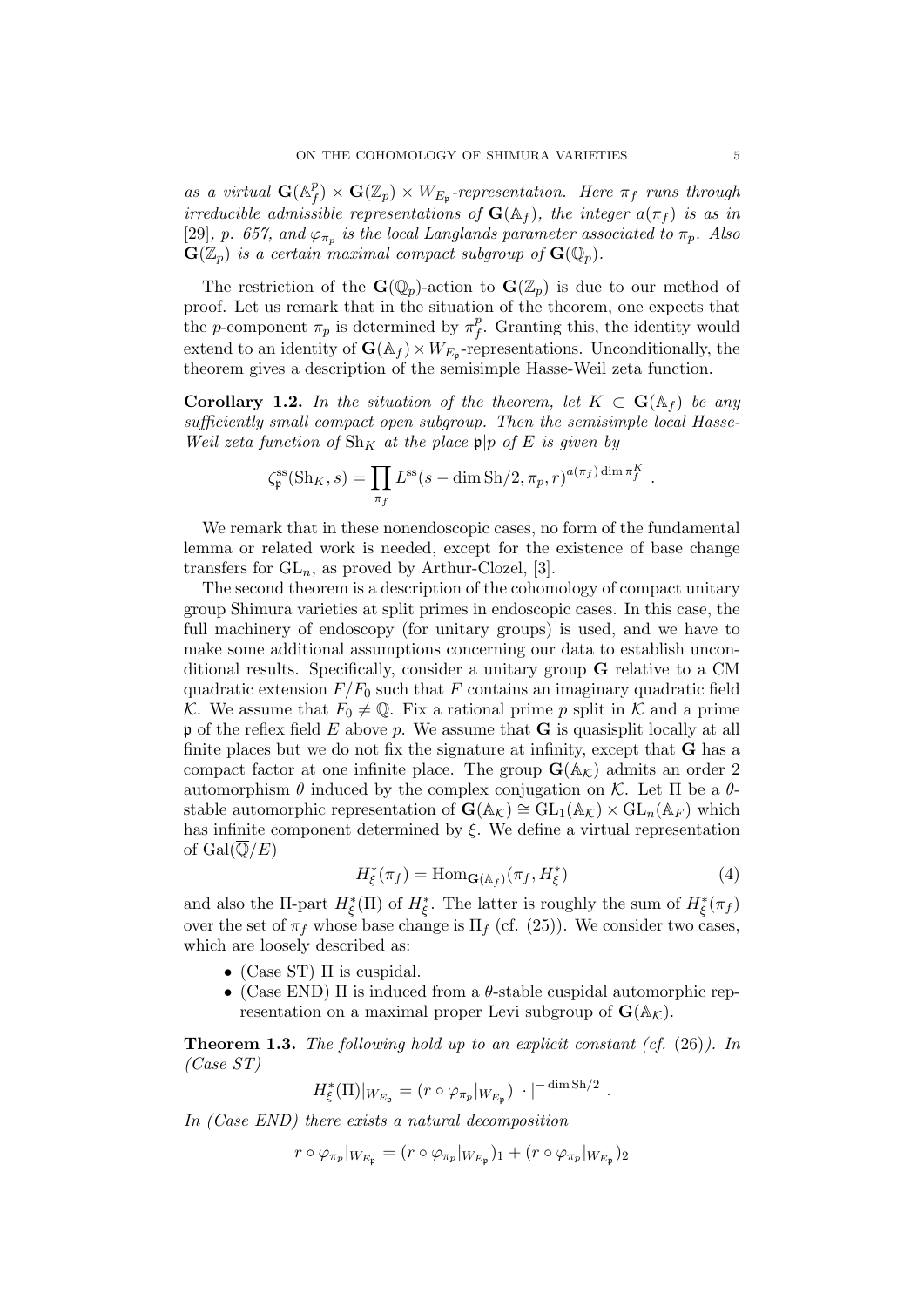into two representations, and some  $i \in \{1,2\}$  depending only on  $\Pi$  such that

$$
H_{\xi}^*(\Pi)|_{W_{E_{\mathfrak{p}}}} = (r \circ \varphi_{\pi_p}|_{W_{E_{\mathfrak{p}}}})_i |\cdot|^{-\dim \operatorname{Sh}/2}.
$$

As a corollary of this theorem, one can reprove the existence of Galois representations associated to regular algebraic conjugate selfdual cuspidal automorphic representations of  $GL_n$  over CM fields, as previously constructed by one of us, [44], cf. Theorem 11.1. Of course the idea of constructing Galois representations with the Langlands-Kottwitz method goes back to more than two decades ago and there have been many important progresses preceding [44]. A fuller account is given at the beginning of §11 below. We can also reprove the Ramanujan-Petersson conjecture at unramified places, cf. [12]:

Corollary 1.4. Let F be a CM field, and let  $\Pi$  be a regular algebraic conjugate selfdual cuspidal automorphic representation for  $GL_n(\mathbb{A}_F)$ . Then for all finite places v of F lying above a rational prime p above which F and  $\Pi$ are unramified, the component  $\Pi_v$  is tempered.

Although our theorem gives information in the ramified case as well, we do not see a direct way of proving temperedness at ramified places, as done by Caraiani, [10].

Let us explain the strategy of proof. This paper is a sequel to [41]. We recall that under certain circumstances, the main theorem of [41] gives an equality of the form

$$
\text{tr}(\tau \times h f^p | H^*_{\xi}) = \sum_{\substack{(\gamma_0; \gamma, \delta) \\ \alpha(\gamma_0; \gamma, \delta) = 1}} c(\gamma_0; \gamma, \delta) O_{\gamma}(f^p) T O_{\delta \sigma}(\phi_{\tau, h}) \text{ tr } \xi(\gamma_0)
$$
 (5)

for the trace of a Hecke operator  $hf^p$  twisted with an element of the local Weil group  $\tau$  at a prime  $\mathfrak{p}|p$  of the reflex field E. We refer to Section 4, especially Theorem 4.1, for a precise statement. Here,  $h \in C_c^{\infty}(\mathbf{G}(\mathbb{Z}_p))$  for a certain extension of **G** to a group scheme over  $\mathbb{Z}_{(p)}$ . There is no naive generalization of this theorem to general  $h$ , and for this reason our method only gives information about the  $\mathbf{G}(\mathbb{A}_{\mu}^p)$  $f^p(f) \times \mathbf{G}(\mathbb{Z}_p) \times W_{E_{\mathfrak{p}}}$ -action.

We give a general stabilization of this expression, following the arguments of Kottwitz in [28]. Write  $\mathcal{E}_{ell}(\mathbf{G})$  for the set of isomorphism classes of elliptic endoscopic triples for G. For  $(H, s, \eta) \in \mathcal{E}_{ell}(G)$ , let  $f^H = f^{H,p} f^H_{\tau,h} f^H_{\xi}$ be the function on  $\mathbf{H}(\mathbb{A})$  obtained from  $f^p$ ,  $\phi_{\tau,h}$  and  $\xi$ . Here  $f^{\mathbf{H},p}$  is the usual transfer of  $f^p$ , whereas  $f_{\tau,h}^{\mathbf{H}}$  is a twisted transfer of  $\phi_{\tau,h}$  relative to a suitable L-morphism. The function  $f_{\xi}^{\mathbf{H}}$  at infinity is an explicit linear combination of pseudo-coefficients for discrete series. Let  $ST_{\text{ell}}^{\text{H}}$  denote the stable distribution on  $H(A)$  given as the sum of stable orbital integrals on elliptic semisimple elements of  $H(\mathbb{Q})$ .

Theorem 1.5. The formula (5) is stabilized as follows, where the sum runs over  $\mathcal{E}_{ell}(\mathbf{G})$ .

$$
\text{tr}(\tau \times hf^p | H^*_{\xi}) = \sum_{(\mathbf{H}, s, \eta)} \iota(\mathbf{G}, \mathbf{H}) ST^{\mathbf{H}}_{\text{ell}}(f^{\mathbf{H}})
$$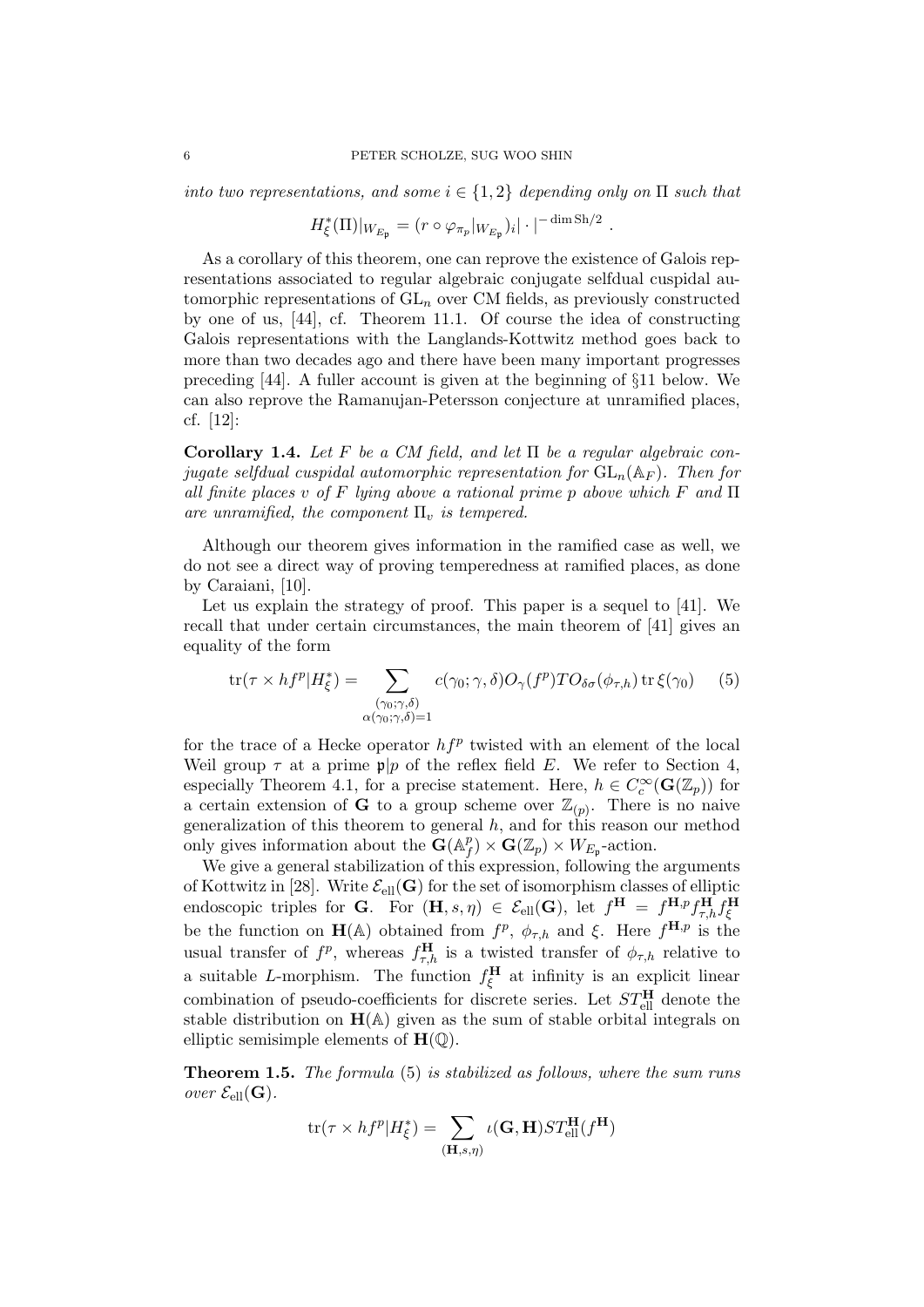To apply Theorem 1.5, it is essential to understand character identities satisfied by  $f_{\tau,h}^{\mathbf{H}}$ . We are able to formulate a precise conjecture, cf. Conjecture 7.1 and Conjecture 7.2, which is purely local in nature and may be thought of as a common generalization of the identities  $[40, Thm 1.2(a)]$ and  $[28, (9.7)]$ . As explained in the introduction of  $[41]$ , it is also related to a conjecture of Kottwitz about similar functions arising via the bad reduction of Shimura varieties of parahoric type, and related ideas were expressed recently by Haines.

The conjecture relates (the endoscopic transfers of) the functions  $\phi_{\tau,h}$ arising from deformation spaces of p-divisible groups with the local Langlands Correspondence. In this sense it is similar in spirit to the conjectures that describe the cohomology of Rapoport-Zink spaces in terms of the local Langlands Correspondence; the precise relation between the two points of view remains to be clarified. Let us only mention here that our conjecture has the advantage that all Langlands parameters of H occur in the same way, as was the case in [40], Theorem 1.2.

As evidence we verify the conjecture when all data are unramified, cf. Lemma 7.3. More importantly, we prove the conjecture in all cases of EL type, cf. Corollary 8.6. This extends the result of [40], Theorem 1.2, to arbitrary signature. We stress here that we allow ramified EL data.

Granting this conjecture, we follow the arguments of [28] and verify that for any compact PEL type Shimura variety of type A or C one gets the expected description of the cohomology, assuming some additional hypotheses on the global A-packet classification and the stable trace formula, as in [28]. This justifies the general form of the conjecture.

Knowing the general character identities satisfied by (the endoscopic transfers of) the test function  $\phi_{\tau,h}$ , our main theorems follow from Theorem 1.5 and applications of suitable trace formulas.

We remark on one more application of our arguments in the nonendoscopic case. Namely, we prove that for certain compact unitary group Shimura varieties without endoscopy, all Newton strata are nonempty at "split" places in the above sense, cf. Corollary 8.3 and Corollary 8.4. In particular, this proves that the deformation spaces considered in [41] are algebraizable in all cases of EL type, cf. Corollary 8.5.

Let us summarize the content of the different sections. In the first sections, we give the stabilization leading to Theorem 1.5. We also explain the process of pseudostabilization in the nonendoscopic case, cf. Section 5. Afterwards, we state the conjecture about the character identitites satisfied by the endoscopic transfers  $f_{\tau,h}^{\mathbf{H}}$  of  $\phi_{\tau,h}$  in Section 7. This will involve the theory of the stable Bernstein center, which we recall in Section 6. We go on by proving the conjecture in cases of EL type in Section 8. The last sections apply this result to prove our main theorems. We note that a reader only interested in our results in the nonendoscopic case finds the argument in Section 5, the first half of Section 8, and Section 9.

Acknowledgments. This work was started as a result of a discussion at the IAS in Princeton during the special year on Galois representations and automorphic forms. The authors want to thank this institution for the hospitality, and also thank T. Haines for related discussions. The first-named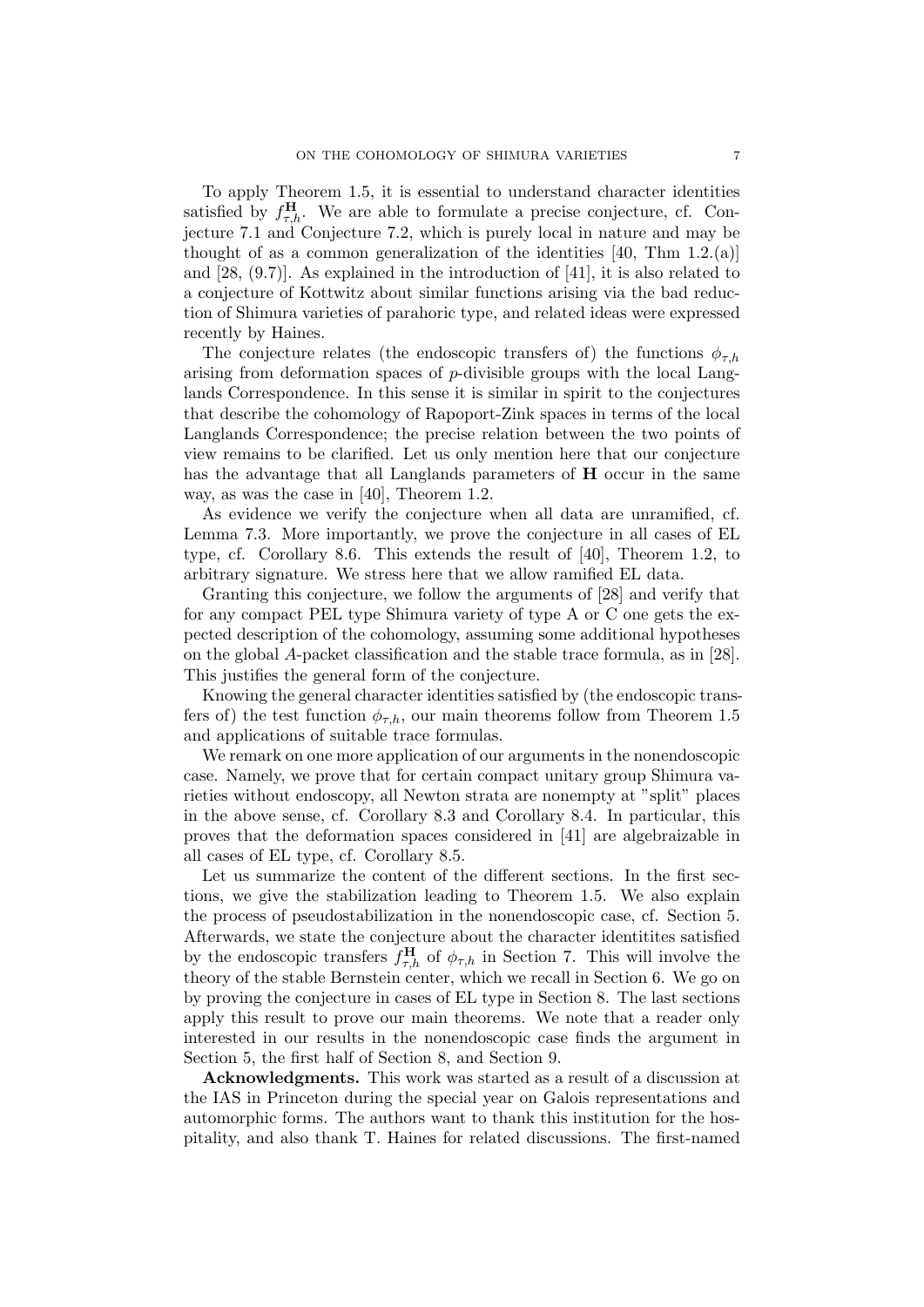author wants to thank R. Taylor for the invitation to speak there. Moreover, he thanks M. Rapoport for his constant encouragement and help. The second-named author wishes to thank D. Kazhdan and D. Vogan for answering his questions. This work was written while the first-named author was a Clay Research Fellow. The second-named author's work was supported by the National Science Foundation during his stay at the Institute for Advanced Study under agreement No. DMS-0635607.<sup>5</sup>

# 2. KOTTWITZ TRIPLES

The definitions of this section are group-theoretic and do not require any reference to Shimura varieties even though that is where the motivation comes from. Let **G** be a connected reductive group over  $\mathbb Q$  with  $A_{\mathbf G}$  the maximal split component of its center such that

- $(1)$   $(\mathbf{G}/A_{\mathbf{G}})(\mathbb{R})$  contains a compact maximal torus,
- (2)  $\mathbf{G}^{\text{der}}$  is simply connected,
- (3)  $\mathbf{G}_{\mathbb{Q}_p}$  is quasisplit.

Condition (1) is indispensable. Both (2) and (3) are not essential, but are assumed to avoid complication.

Let  $\mathbf{h} : \text{Res}_{\mathbb{C}/\mathbb{R}} \mathbb{G}_m \to \mathbf{G}_{\mathbb{R}}$  be a group morphism. Taking the basechange to C, this gives rise to a morphism  $\mathbb{G}_m \times \mathbb{G}_m \to \mathbf{G}_{\mathbb{C}}$ , and we denote the first factor by  $\mu: \mathbb{G}_m \to \mathbf{G}_{\mathbb{C}}$ . Choosing a maximal torus **T** of **G** over  $\mathbb{C}$ , one can replace  $\mu$  by a conjugate which factors over **T**; this induces by duality a cocharacter of  $\hat{\mathbf{T}}$ . Restricting this cocharacter to  $Z(\hat{\mathbf{G}})$  gives an element  $\mu_1 \in X^*(Z(\widehat{\mathbf{G}}))$  independent of all choices<sup>6</sup>.

The  $\mathbf{G}(\mathbb{C})$ -conjugacy class  $\overline{\mu}$  of  $\mu$  has its field of definition  $E \subset \mathbb{C}$ , which is finite over  $\mathbb{Q}$ . We fix a prime p of E above p. Let  $f(\mathfrak{p})$  denote the inertia degree of  $E_{\mathfrak{p}}$  over  $\mathbb{Q}_p$ .

Set L to be the fraction field of  $W(\overline{\mathbb{F}}_p)$ . Write  $B(\mathbf{G}_{\mathbb{Q}_p})$  for the set of σ-conjugacy classes in G(L). Let

$$
\kappa_{\mathbf{G},p}:B(\mathbf{G}_{\mathbb{Q}_p})\to X^*(Z(\widehat{\mathbf{G}})^{\Gamma(p)})
$$

denote the Kottwitz map, cf. [28], Section 6. Here  $\Gamma(p)$  denotes the absolute Galois group of  $\mathbb{Q}_p$ . Use  $\mathbf{G}(\mathbb{Q})_{ss}$  to denote the set of semisimple elements in  $\mathbf{G}(\mathbb{Q})$ .

**Definition 2.1.** Let  $j \ge 1$  be an integer, and set  $r = j f(\mathfrak{p})$ . A degree j Kottwitz triple  $(\gamma_0; \gamma, \delta)$  consists of  $\gamma_0 \in \mathbf{G}(\mathbb{Q})_{ss}, \gamma \in \mathbf{G}(\mathbb{A}^p)$  $\int_{f}^{p}$ ) and  $\delta \in \mathbf{G}(\mathbb{Q}_{p^r})$ such that

- $\gamma_0$  is elliptic in  $\mathbf{G}(\mathbb{R}),$
- $\gamma_0$  and  $\gamma$  are stably conjugate in  $\mathbf{G}(\mathbb{Q}_v)$  for all  $v \neq p, \infty$ ,
- $\gamma_0$  and  $N\delta = \delta \delta^{\sigma} \cdots \delta^{\sigma^{r-1}}$  are stably conjugate, i.e. conjugate in  $\mathbf{G}(\overline{\mathbb{Q}}_p),$
- $\kappa_{\mathbf{G},p}(\delta) = -\mu_1$  in  $X^*(Z(\widehat{\mathbf{G}})^{\Gamma(p)})$ .

<sup>5</sup>Any opinions, findings and conclusions or recommendations expressed in this material are those of the author(s) and do not necessarily reflect the views of the National Science Foundation.

 ${}^{6}$ In particular, we revert back to the normalization used by Kottwitz, which is different from the one used in [41].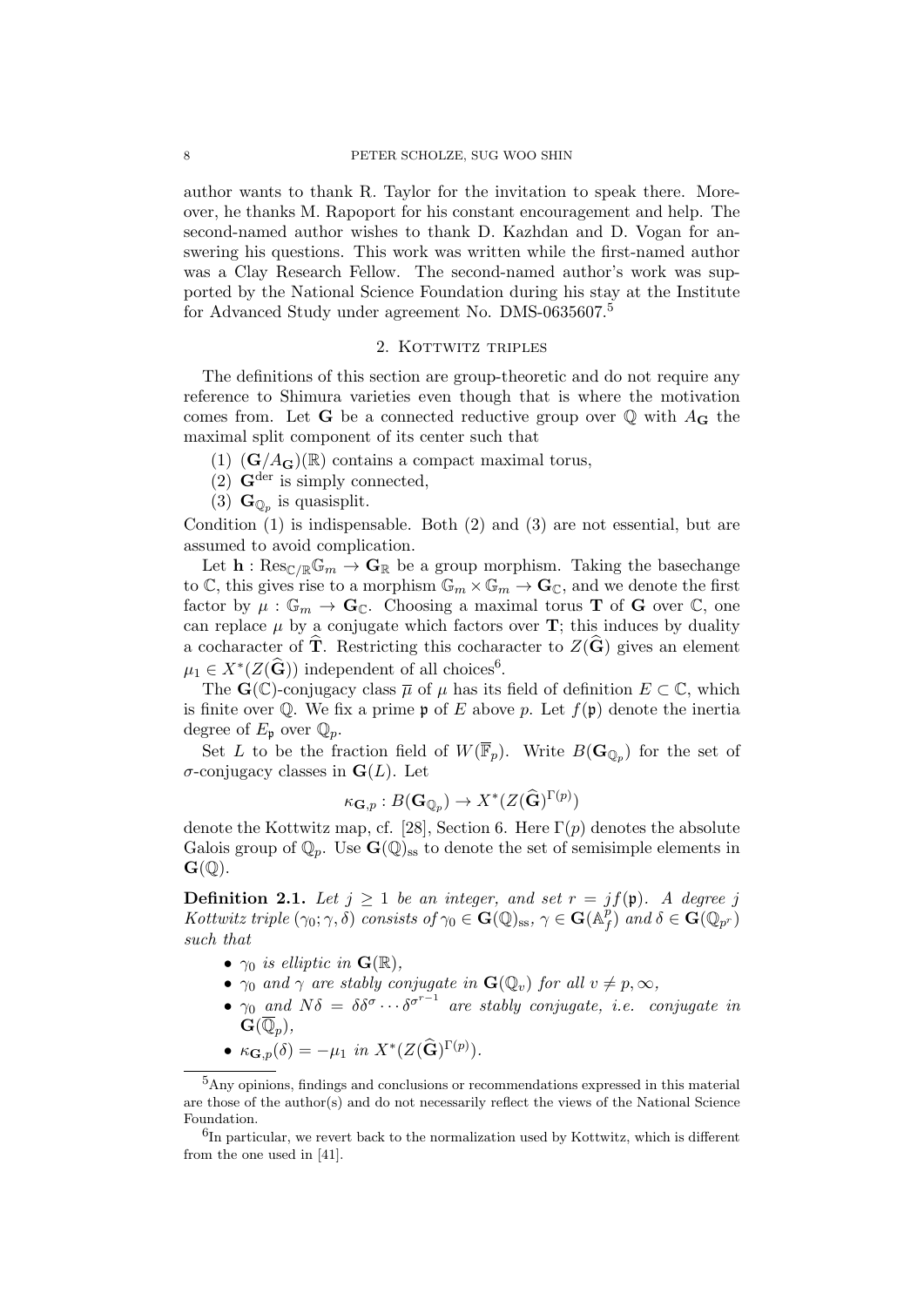Two triples  $(\gamma_0; \gamma, \delta)$  and  $(\gamma'_0; \gamma', \delta')$  are considered equivalent if  $\gamma_0 \sim_{st} \gamma'_0$ ,  $\delta \sim_\sigma \delta'$  and  $\gamma_v \sim \gamma'_v$  for all  $v \neq p, \infty$ . Denote by  $\mathrm{KT}_j$  (a set of representatives for) equivalence classes of degree j Kottwitz triples.

Let  $I_0$  be the centralizer of  $\gamma_0$  in **G**. Kottwitz defines an invariant  $\beta_v(\gamma_0; \gamma, \delta) \in X^*(Z(\widehat{I}_0)^{\Gamma(v)}Z(\widehat{G}))$  for each place v of  $\mathbb Q$  in [28], Section 2. Set  $\widetilde{\mathfrak{K}}(I_0/\mathbb{Q}) = \bigcap_v Z(\widehat{I}_0)^{\Gamma(v)}Z(\widehat{\mathbf{G}})$ . The product

$$
\beta(\gamma_0; \gamma, \delta) = \prod_v \beta_v(\gamma_0; \gamma, \delta)|_{\widetilde{\mathfrak{K}}(I_0/\mathbb{Q})} \in X^*(\widetilde{\mathfrak{K}}(I_0/\mathbb{Q}))
$$

is trivial on  $Z(\widehat{\mathbf{G}})$  by construction, hence defines a character  $\alpha(\gamma_0; \gamma, \delta)$  of  $\mathfrak{K}(I_0/\mathbb{Q}) = (\cap_v Z(\widehat{I}_0)^{\Gamma(v)} Z(\widehat{\mathbf{G}})) / Z(\widehat{\mathbf{G}}).$ 

### 3. Endoscopic transfer of test functions

In this section we define the test functions needed to stabilize the formula given in Theorem 4.1 below, following Kottwitz.

First, we recollect some general facts about endoscopy. Let  $F$  be a local or global field of characteristic 0. Let G be a connected reductive group over  $F$ . As in the last section, we assume for convenience that

•  $\mathbf{G}^{\text{der}}$  is simply connected.

Let  $(\mathbf{H}, s, \eta) \in \mathcal{E}(\mathbf{G})$  be an endoscopic triple consisting of a quasi-split connected reductive group **H** over F, an element  $s \in Z(\hat{H})$  and an embedding of complex Lie groups  $\eta : \hat{H} \to \hat{G}$  satisfying the conditions of [22, 7.4]. Such a triple is elliptic if  $(Z(\widehat{H})^{\Gamma})^0 \subset Z(\widehat{G})$ . The notion of isomorphism for endoscopic triples is defined in [22,  $\S7$ ]. We use the Weil form of the L-group, and fix an L-morphism  ${}^L H \rightarrow {}^L G$  extending  $\eta$ , which exists since  $G^{\text{der}}$  is simply connected ([33, Prop 1]). The latter L-morphism is also denoted  $\eta$ by abuse of notation. Write  $\mathcal{E}(\mathbf{G})$  (resp.  $\mathcal{E}_{ell}(\mathbf{G})$ ) for the set of isomorphism classes of endoscopic (resp. elliptic endoscopic) triples for G.

3.1. Places  $v \neq p, \infty$ : Untwisted endoscopy. Now assume that F is a local field. Langlands and Shelstad ([34]) define a transfer factor

$$
\Delta: \mathbf{H}(F)_{\mathrm{ss},(\mathbf{G},\mathbf{H})\text{-reg}} \times \mathbf{G}(F)_{\mathrm{ss}} \to \mathbb{C},
$$

which is canonical up to a nonzero constant. Some basic properties are that  $\Delta(\gamma_{\rm H}, \gamma)$  depends only on the stable conjugacy class of  $\gamma_H$  and the  ${\bf G}(F)$ conjugacy class of  $\gamma$  and that  $\Delta(\gamma_{\mathbf{H}}, \gamma) = 0$  unless  $\gamma_{\mathbf{H}}$  is  $(\mathbf{G}, \mathbf{H})$ -regular and associated to  $\gamma$ . The fundamental lemma and the transfer conjecture, which are now theorems due to Ngô, Waldspurger and others (see [48], [36] and references therein), assert

**Theorem 3.1.** For each  $f \in C_c^{\infty}(\mathbf{G}(F))$ , there exists a  $f^{\mathbf{H}} \in C_c^{\infty}(\mathbf{H}(F))$ such that for every  $\gamma_{\mathbf{H}} \in \mathbf{H}(F)_{\text{ss.}(\mathbf{G},\mathbf{H})\text{-reg}}$ ,

$$
SO^{\mathbf{H}(F)}_{\gamma_{\mathbf{H}}}(f^{\mathbf{H}})=\sum_{\gamma \in \mathbf{G}(F)_{\mathrm{ss}}/\sim} \Delta(\gamma_{\mathbf{H}},\gamma) e(\mathbf{G}_{\gamma}) O_{\gamma}^{\mathbf{G}(F)}(f)
$$

where  $\gamma$  runs over the set of representatives for all conjugacy classes in  $\mathbf{G}(F)_{\text{ss}}$  and  $\mathbf{G}_{\gamma}$  denotes the centralizer of  $\gamma$  in  $\mathbf{G}$ . Now assume that H,  $\mathbf{G}$ and  $\eta$  are unramified and that  $f \in \mathcal{H}^{\text{ur}}(\mathbf{G}(F))$ . Then  $\Delta$  can be normalized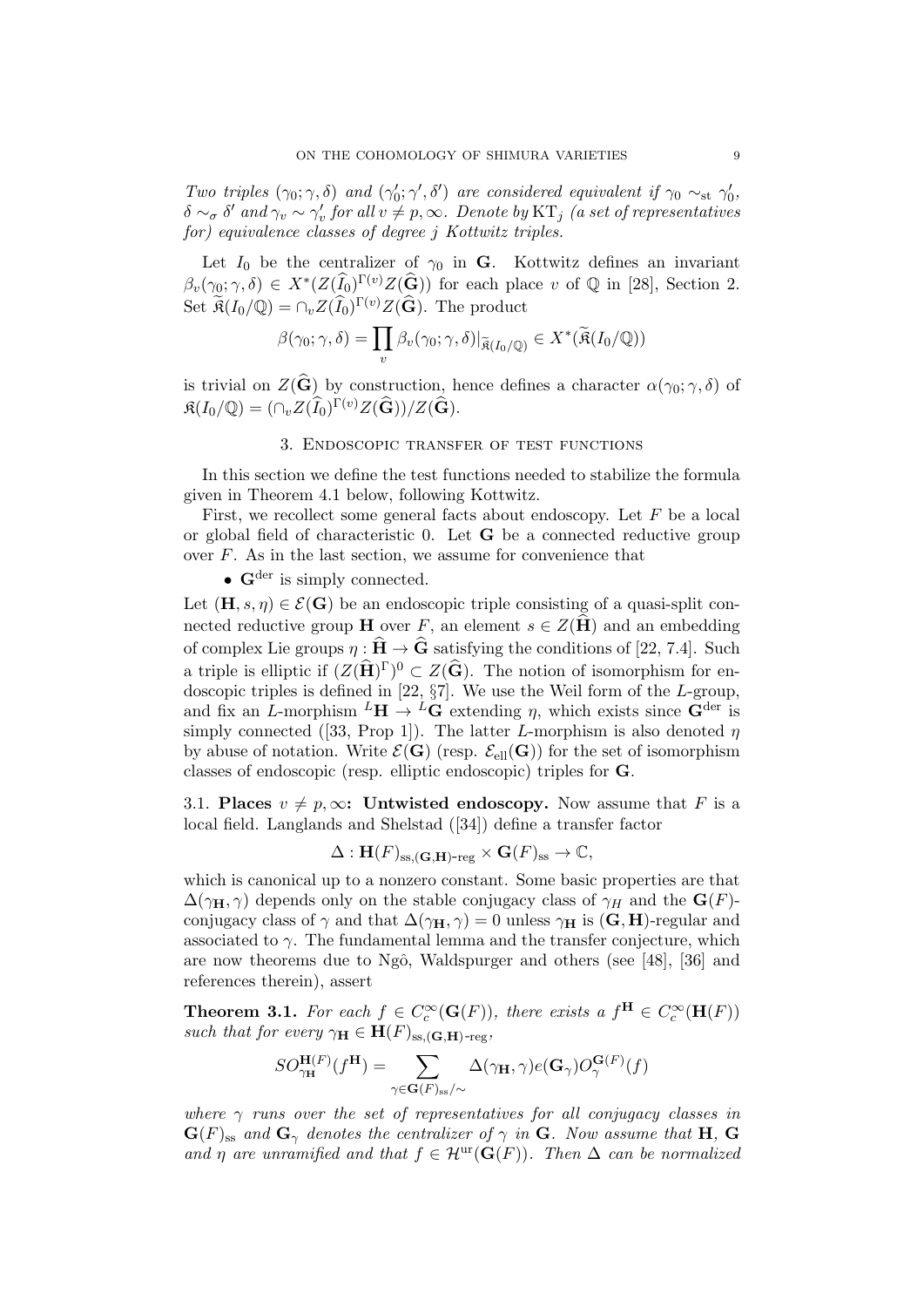such that  $f^{\mathbf{H}} = \eta^*(f)$  satisfies the above formula, where  $\eta^* : \mathcal{H}^{\text{ur}}(\mathbf{G}(F)) \to$  $\mathcal{H}^{\text{ur}}(\mathbf{H}(F))$  is the natural induced morphism of unramified Hecke algebras. In particular, if  $f$  is the idempotent associated to a hyperspecial maximal compact subgroup, then one may take  $f^{\mathbf{H}}$  as the idempotent of a hyperspecial maximal compact subgroup as well.

We will say that  $f^{\mathbf{H}}$  as above is an  $(\eta$ -)transfer of f.

Remark 3.2. Our transfer factor follows the convention of [34] and [26], which are opposite to the one of [28]. (See [28, p.178] and [35, p.201].) This introduces the sign change  $s \mapsto s^{-1}$  when citing results from the latter.

3.2. Place  $p$ : Twisted endoscopy. Let us recall the setup in which functions  $\phi_{\tau,h}$  were defined in [41]. In particular, we have a quasisplit reductive group **G** over  $\mathbb{Q}_p$  and a conjugacy class  $\overline{\mu}$  of cocharacters  $\mu : \mathbb{G}_m \to \mathbf{G}_{\overline{0}_m}$ with field of definition  $E \subset \overline{\mathbb{Q}}_p$ .<sup>7</sup> We get  $\mu_1 \in X^*(Z(\widehat{\mathbf{G}}))$ . Let f be the inertial degree of the extension  $E/\mathbb{Q}_p$ , and let  $r = jf$  for some  $j \ge 1$ . In [41], certain functions  $\phi_{\tau,h} \in C_c^{\infty}(\mathbf{G}(\mathbb{Q}_{p^r}))$  are defined, depending on  $\tau$  in the Weil group of  $E$ , acting as the j-th power of geometric Frobenius on the residue field, and  $h \in C_c^{\infty}(\mathbf{G}(\mathbb{Z}_p))$  for a suitable integral model of **G**. One important property is that

•  $\phi_{\tau,h}(\delta) = 0$  unless  $\kappa_{\mathbf{G}}(\delta) = -\mu_1$  in  $X^*(Z(\widehat{\mathbf{G}})^{\Gamma(p)})$ .

Here  $\kappa_{\mathbf{G}} : B(\mathbf{G}) \to X^*(Z(\widehat{\mathbf{G}})^{\Gamma(p)})$  is the Kottwitz morphism as above.

We want to define the twisted endoscopic transfers of  $\phi_{\tau,h}$ . Let  $(\mathbf{H}, s, \eta) \in$  $\mathcal{E}(\mathbf{G}_{\mathbb{Q}_p})$  be any endoscopic triple. First, we are going to give the construction of the endoscopic transfer  $f_{\tau,h}^{\mathbf{H}}$  of the function  $\phi_{\tau,h}$  when  $s \in Z(\widehat{\mathbf{H}})^{\Gamma(p)}$ . It will be explained at the end of this subsection what to do in the general case where  $s \in Z(\widehat{\mathbf{H}})^{\Gamma(p)}Z(\widehat{\mathbf{G}})$ . Let  $R_r = \text{Res}_{\mathbb{Q}_{p^r}/\mathbb{Q}_p} \mathbf{G}_{\mathbb{Q}_{p^r}}$ , equipped with the obvious automorphism  $\theta$  such that  $R_r^{\theta} = \mathbf{G}$ . We have an identification  $\widehat{R}_r = \widehat{\mathbf{G}} \times \cdots \times \widehat{\mathbf{G}}$  (r copies) on which any lift of the arithmetic Frobenius  $\sigma$ acts by  $(g_1, ..., g_r) \mapsto (\sigma(g_2), ..., \sigma(g_r), \sigma(g_1))$ . In particular, there is a natural L-morphism  $\xi : {}^L\mathbf{G} \to {}^L R_r$  sending  $g \rtimes w \in {}^L\mathbf{G}$  to  $(g, \ldots, g) \rtimes w \in {}^L R_r$ . Choose elements  $t_i \in Z(\widehat{H})^{\Gamma(p)}$  for  $i = 1, ..., r$  such that  $t_1 t_2 \cdots t_r = s$  and write  $t = (t_1, ..., t_r)$ . Consider the L-morphism

$$
\widetilde{\eta}:{}^{L}\mathbf{H}\to{}^{L}R_r\tag{6}
$$

defined by  $\widetilde{\eta}(h) = \xi(\eta(h))$  for  $h \in \widehat{H}$  and  $\widetilde{\eta}(\widetilde{\sigma}) = t\xi(\eta(\widetilde{\sigma}))$  for any lift  $\widetilde{\sigma} \in {}^L H$ <br>of  $\sigma$ . Then  $(H, t, \widetilde{\sigma})$  is a twisted ordescopic group for  $(B, \theta)$ of  $\sigma$ . Then  $(\mathbf{H}, t, \tilde{\eta})$  is a twisted endoscopic group for  $(R_r, \theta)$ .

 $Ng\hat{o}$  and Waldspurger (see [49]) showed that the twisted endoscopic transfer exists. The implication in our situation is that there exists a function  $f_{\tau,h}^{\mathbf{H}} \in C_c^{\infty}(\mathbf{H}(\mathbb{Q}_p))$  such that for all  $(\mathbf{G}, \mathbf{H})$ -regular semisimple  $\gamma_{\mathbf{H}} \in \mathbf{H}(\mathbb{Q}_p)$ ,

$$
SO_{\gamma_{\mathbf{H}}}^{\mathbf{H}(\mathbb{Q}_p)}(f_{\tau,h}^{\mathbf{H}}) = \sum_{\delta \in \mathbf{G}(\mathbb{Q}_{p^r})/\sim_{\sigma}} \Delta_p(\gamma_{\mathbf{H}}, \delta) e(\mathbf{G}_{\delta\sigma}) T O_{\delta\sigma}(\phi_{\tau,h}). \tag{7}
$$

<sup>&</sup>lt;sup>7</sup>Here, we switch to Kottwitz' normalization of  $\mu$ : Let  $\mu_{RZ}$  denote the  $\mu$  considered in [41]; then the product  $\mu\mu_{RZ}$  is to be the central morphism  $\mathbb{G}_m \to \mathbf{G}$  that sends  $t \in \mathbb{G}_m$ to multiplication by  $t$  on  $V$ .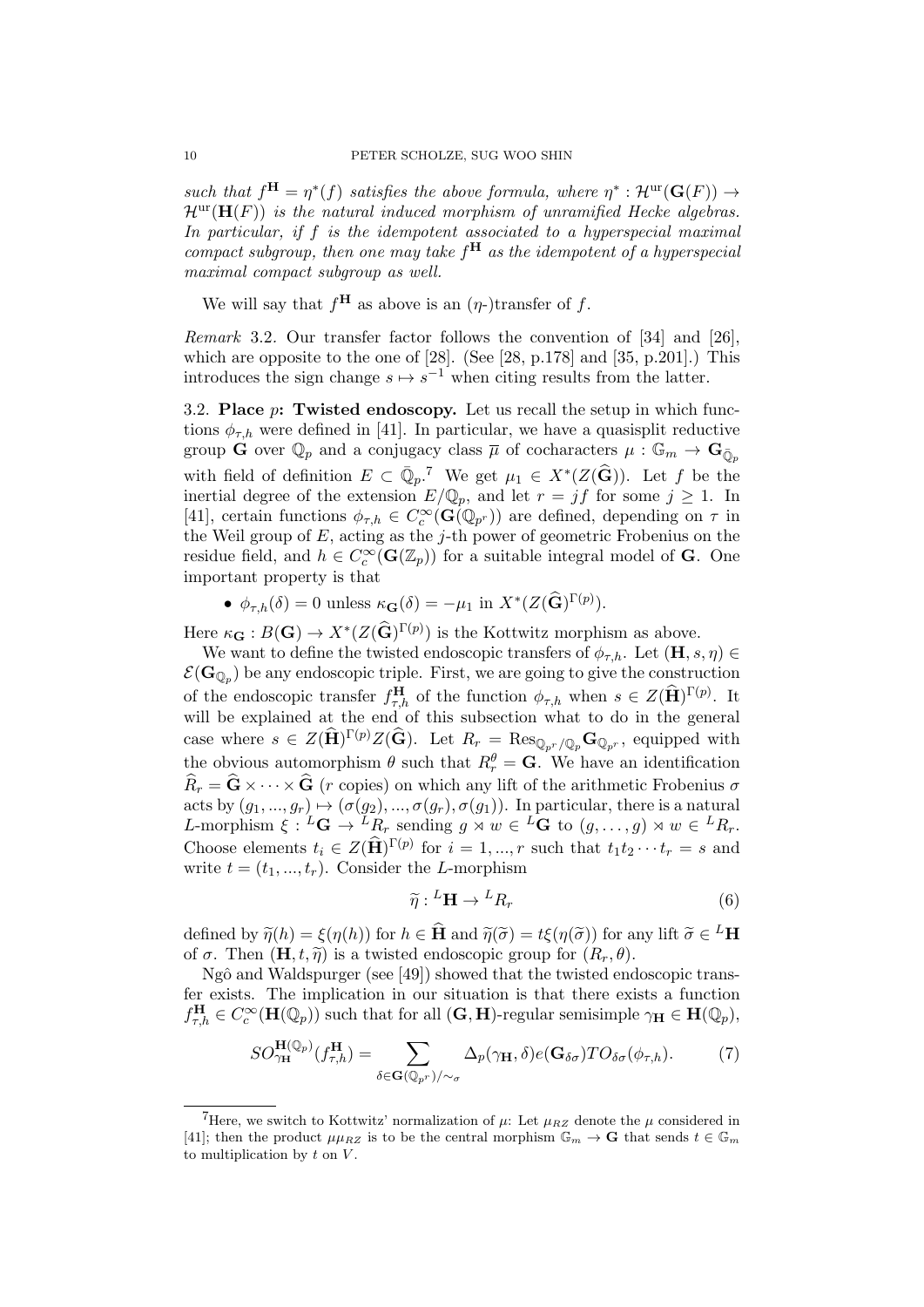where  $\Delta_p$  denotes the twisted transfer factor, which is nonzero exactly when the twisted conjugacy class of  $\delta$  transfers to the stable conjugacy class of  $\gamma_H$ , and  $\mathbf{G}_{\delta\sigma}$  is the  $\sigma$ -centralizer of  $\delta$  in  $\mathbf{G}_{\sigma}$ .

As in our situation G is quasi-split over  $\mathbb{Q}_p$ , more can be said about the transfer factors. Kottwitz showed ([35, Appendix]) that if canonical transfer factors  $([35, A.1.5])$  are used then

$$
\Delta_p(\gamma_{\mathbf{H}}, \delta) = \langle \alpha(\gamma_0; \delta), s \rangle^{-1} \Delta_p(\gamma_{\mathbf{H}}, \gamma_0), \tag{8}
$$

provided that  $\gamma_0 \in \mathbf{G}(\mathbb{Q}_p)_{ss}$  and  $\gamma_H$  have matching stable conjugacy classes. Such a  $\gamma_0$  exists since **G** is quasi-split over  $\mathbb{Q}_p$ . Henceforth we will always choose  $\Delta_p(\gamma_{\mathbf{H}}, \delta)$  and  $\Delta_p(\gamma_{\mathbf{H}}, \gamma_0)$  to be canonical transfer factors.

For later use, we recall the definition of  $\alpha(\gamma_0; \delta)$  here, cf. [28, p.167]. Let us write  $I_0$  for the centralizer of  $\gamma_0$  in **G** over  $\mathbb{Q}_p$ . We have  $I_0 \subset \mathbf{H}$  since  $\gamma_0$  is (G, H)-regular. Recall that the set of  $\sigma$ -conjugacy classes in  $I_0(L)$ is denoted  $B(I_0)$ . Using Steinberg's theorem, choose any  $d \in G(L)$  such that  $\delta \delta^{\sigma} \cdots \delta^{\sigma^{r-1}} = d\gamma_0 d^{-1}$ . Then it turns out that  $d^{-1} \delta d^{\sigma}$  belongs to  $I_0(L)$ and yields a well-defined element of  $B(I_0)$ . The image of the latter element under the Kottwitz map  $\kappa_{I_0}: B(I_0) \to X^*(Z(\widehat{I}_0)^{\Gamma(p)})$  is called  $\alpha(\gamma_0; \delta)$ .

Putting this together, we get

$$
SO_{\gamma_{\mathbf{H}}}^{\mathbf{H}(\mathbb{Q}_p)}(f_{\tau,h}^{\mathbf{H}}) = \sum_{\delta \in \mathbf{G}(\mathbb{Q}_{p^r})/\sim_{\sigma}} \langle \alpha(\gamma_0;\delta), s \rangle^{-1} \Delta_p(\gamma_{\mathbf{H}},\gamma_0) e(\mathbf{G}_{\delta\sigma}) T O_{\delta\sigma}(\phi_{\tau,h}).
$$
\n(9)

So far we treated the case where  $s \in Z(\widehat{H})^{\Gamma(p)}$ . In general, we may write  $s = s_0 z$  for  $s_0 \in Z(\widehat{\mathbf{H}})^{\Gamma(p)}$  and  $z \in Z(\widehat{\mathbf{G}})$ . At this point, we remark that the twisted orbital integrals  $TO_{\delta\sigma}(\phi_{\tau,h})$  vanish unless  $\kappa_{\mathbf{G}}(\delta) = -\mu_1$ in  $X^*(Z(\widehat{\mathbf{G}})^{\Gamma(p)})$ . This allows us to define  $\beta(\gamma_0; \delta) \in X^*(Z(\widehat{I_0})^{\Gamma(p)}Z(\widehat{\mathbf{G}}))$ as the extension of  $\alpha(\gamma_0;\delta)$  which is  $-\mu_1$  on  $Z(\widehat{\mathbf{G}})$ . Then  $\langle \beta(\gamma_0;\delta), s \rangle^{-1}$  $\mu_1(z)\langle\beta(\gamma_0;\delta), s_0\rangle^{-1}$ . We define  $f_{\tau,h}^{\mathbf{H}}$  relative to  $(\mathbf{H}, s, \eta)$  as  $\mu_1(z)$  times the function  $f_{\tau,h}^{\mathbf{H}}$  relative to  $(\mathbf{H}, s_0, \eta)$  as constructed above, so that  $(9)$  still holds if one restricts the sum to  $\delta$  satisfying  $\kappa_{\mathbf{G}}(\delta) = -\mu_1$  and replaces  $\alpha(\gamma_0; \delta)$ by  $\beta(\gamma_0;\delta)$ .

3.3. Place  $\infty$ : Pseudocoefficients. In this subsection, we assume that  $F = \mathbb{R}$ . Moreover, we fix an algebraic representation  $\xi$  of G over C. Assume that  $(\mathbf{H}, s, \eta)$  is an elliptic endoscopic triple of **G**. We recall a construction of Kottwitz based on Shelstad's theory of real endoscopy.

For a discrete series representation  $\pi_{\mathbf{H}}$  of  $\mathbf{H}(\mathbb{R})$ , write  $\phi_{\pi_{\mathbf{H}}}$  for its pseudocoefficient. For any discrete L-parameter  $\varphi_H : W_{\mathbb{R}} \to {}^L H$ , write  $\Pi^2(\varphi_H)$ for its associated L-packet. Set  $\phi_{\varphi_{\bf H}} = |\Pi^2(\varphi_{\bf H})|^{-1} \sum_{\pi_{\bf H} \in \Pi^2(\varphi_{\bf H})} \phi_{\pi_{\bf H}}$ . Write  $\varphi_{\xi}: W_{\mathbb{R}} \to L\mathbf{G}$  for the discrete L-parameter such that  $\Pi^2(\varphi_{\xi})$  consists of discrete series with the same central character and infinitesimal character as  $\xi^{\vee}$ . Define  $\Phi_{\mathbf{H}}(\varphi_{\xi})$  to be the set of discrete  $\varphi_{\mathbf{H}}$  such that  $\eta\varphi_{\mathbf{H}}$  and  $\varphi_{\xi}$  are equivalent. Set

$$
f_{\xi}^{\mathbf{H}} = \langle \mu_{\mathbf{h}}, s \rangle^{-1} \sum_{\varphi_{\mathbf{H}} \in \Phi_{\mathbf{H}}(\varphi_{\xi})} (-1)^{q(\mathbf{G})} \det(\omega_{*}(\varphi_{\mathbf{H}})) \phi_{\varphi_{\mathbf{H}}}
$$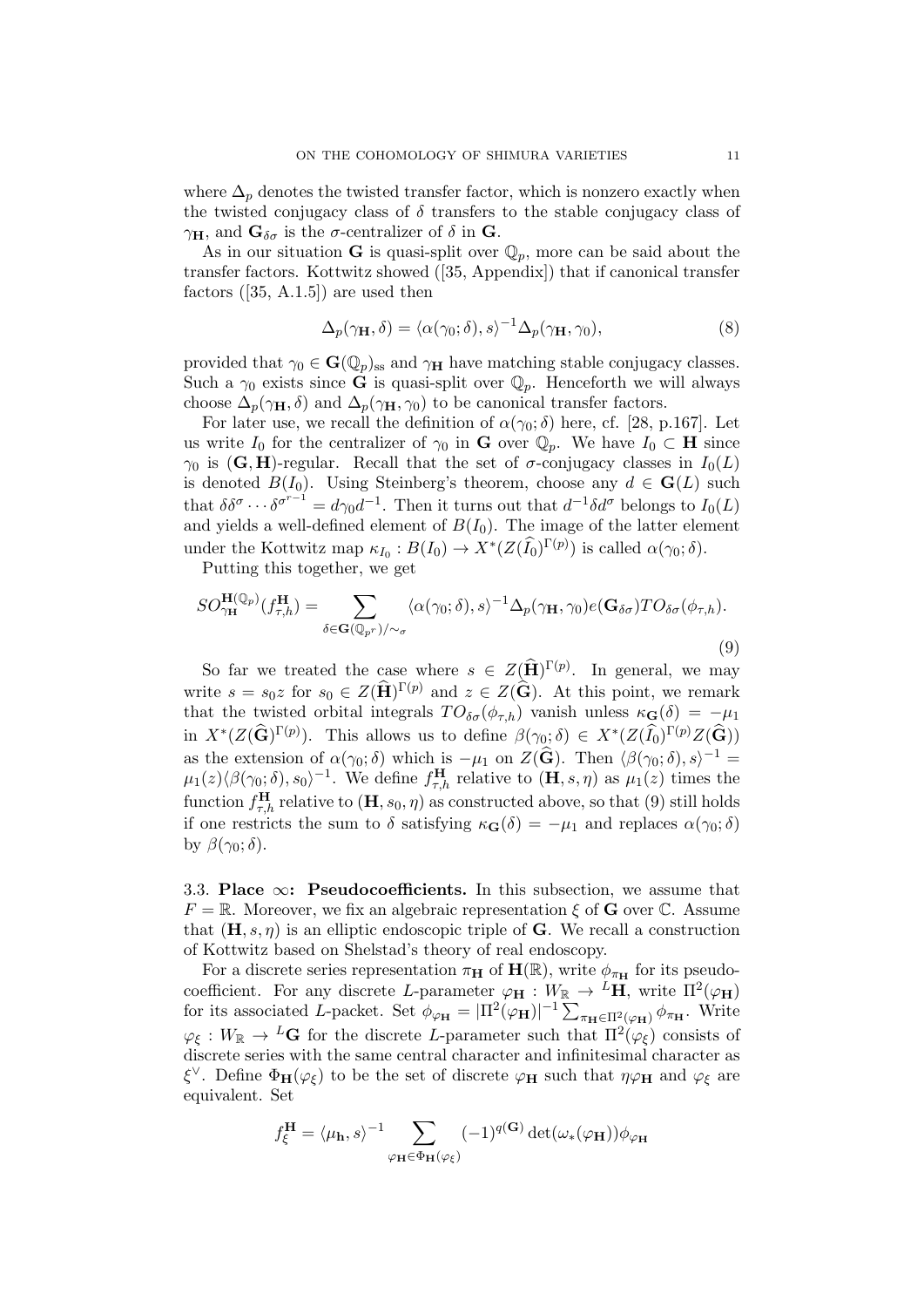where  $\det(\omega_*(\varphi_{\bf H}))$  is defined on pp.184-185 and  $\langle \mu_{\bf h}, s \rangle^{-1}$  is defined on p.185 of [28]. Kottwitz shows that for every  $\gamma_H \in H(\mathbb{R})_{ss,(\mathbf{G},\mathbf{H})\text{-reg}}$ ,

$$
SO_{\gamma_{\mathbf{H}}}^{\mathbf{H}(\mathbb{R})}(f_{\xi}^{\mathbf{H}}) = \langle \beta_{\infty}(\gamma_{0}), s \rangle^{-1} \Delta_{\infty}(\gamma_{\mathbf{H}}, \gamma_{0}) e(I) \operatorname{tr} \xi(\gamma_{0}) \operatorname{vol} (A_{\mathbf{G}}(\mathbb{R})^{\circ} \backslash I(\mathbb{R}))^{-1}
$$
(10)

if  $\gamma_H$  is elliptic and  $SO_{\gamma_H}^{H(\mathbb{R})}(f_{\infty}^H) = 0$  otherwise, cf. [28, (7.4), page 186]. Here  $\Delta_{\infty}(\gamma_{\rm H}, \gamma_0)$  is as on page 184 of [28], and I is the inner form of the centralizer  $I_0$  of  $\gamma_0$  in G that is anisotropic modulo center. Moreover Proposition 3.3.4 (cf. Remark 6.2.2) of [35] implies that

$$
SO_{\gamma_{\mathbf{H}}}^{\mathbf{H}(\mathbb{R})}(f_{\xi}^{\mathbf{H}}) = 0 \tag{11}
$$

if  $\gamma_H \in H(\mathbb{R})_{ss}$  is not  $(G, H)$ -regular.

### 4. Stabilization - proof of Theorem 1.5

Let us first briefly recall the main theorem from [41].

Let B be a simple Q-algebra with center F and maximal  $\mathbb{Z}_{(p)}$ -order  $\mathcal{O}_B$  that is stable under a positive involution  $*$  on B. Let V be a finitely generated left B-module with a nondegenerate ∗-hermitian form (, ). We assume that there is an  $\mathcal{O}_B$ -stable selfdual  $\mathbb{Z}_{(p)}$ -lattice  $\Lambda \subset V$ , which we fix. Moreover, we let  $F_0 = F^{*-1}$ , which is a totally real field. We assume that at all places above p, the extension  $F/F_0$  is unramified and the F-algebra B is split.

We let  $C = \text{End}_B(V)$ , and  $\mathcal{O}_C = \text{End}_{\mathcal{O}_B}(\Lambda)$ ; both carry an involution  $*$ induced from (, ). We recall, cf. [30], p. 375, that over  $\overline{Q}$ , the algebra C together with the involution ∗ is of one of the following types:

- (A)  $M_n \times M_n^{\text{opp}}$  with  $(x, y)^* = (y, x),$
- (C)  $M_{2n}$  with  $x^*$  being the adjoint of x with respect to a nondegenerate alternating form in  $2n$  variables,
- (D)  $M_{2n}$  with  $x^*$  being the adjoint of x with respect to a nondegenerate symmetric form in 2n variables.

We assume that case A or C occurs. We get the reductive group  $\mathbf{G}/\mathbb{Q}$  of  $B$ -linear similitudes of  $V$ ; in fact, we can extend it to an algebraic group over  $\mathbb{Z}_{(p)}$  as the group representing the functor

$$
\mathbf{G}(R) = \{ g \in (\mathcal{O}_C \otimes_{\mathbb{Z}_p} R)^{\times} \mid gg^* \in R^{\times} \} .
$$

Finally, we fix a homomorphism  $\mathbf{h}_0 : \mathbb{C} \to C \otimes \mathbb{R}$  such that  $\mathbf{h}_0(\overline{z}) = \mathbf{h}_0(z)^*$  for all  $z \in \mathbb{C}$ , and such that the symmetric real-valued bilinear form  $(v, \mathbf{h}_0(i)w)$ on  $V \otimes \mathbb{R}$  is positive definite.

We write **h** for the map  $\mathbb{S} \to \mathbf{G} \otimes \mathbb{R}$  from Deligne's torus  $\mathbb{S}$  (i.e., the algebraic torus over  $\mathbb R$  with  $\mathbb S(\mathbb R)=\mathbb C^{\times}$  that is given on  $\mathbb R$ -valued points by  $\mathbf{h}(z) = \mathbf{h}_0(z)$ ,  $z \in \mathbb{C}^\times$ . Then one gets a tower  $\mathrm{Sh}_K$ ,  $K \subset \mathbf{G}(\mathbb{A}_f)$  running through compact open subgroups of the adelic points of **, of Shimura** varieties associated to the pair  $({\bf G}, {\bf h}^{-1})$ .

Of course, we get  $\mu$  and the reflex field E as before, and Sh<sub>K</sub> has a canonical model defined over E. We fix a prime  $\mathfrak p$  of E above p.

Finally, fix an algebraic representation  $\xi$  of  $\mathbf{G}$ , defined over a number field L, and let  $\lambda$  be a place of L lying over the rational prime  $\ell \neq p$ . This gives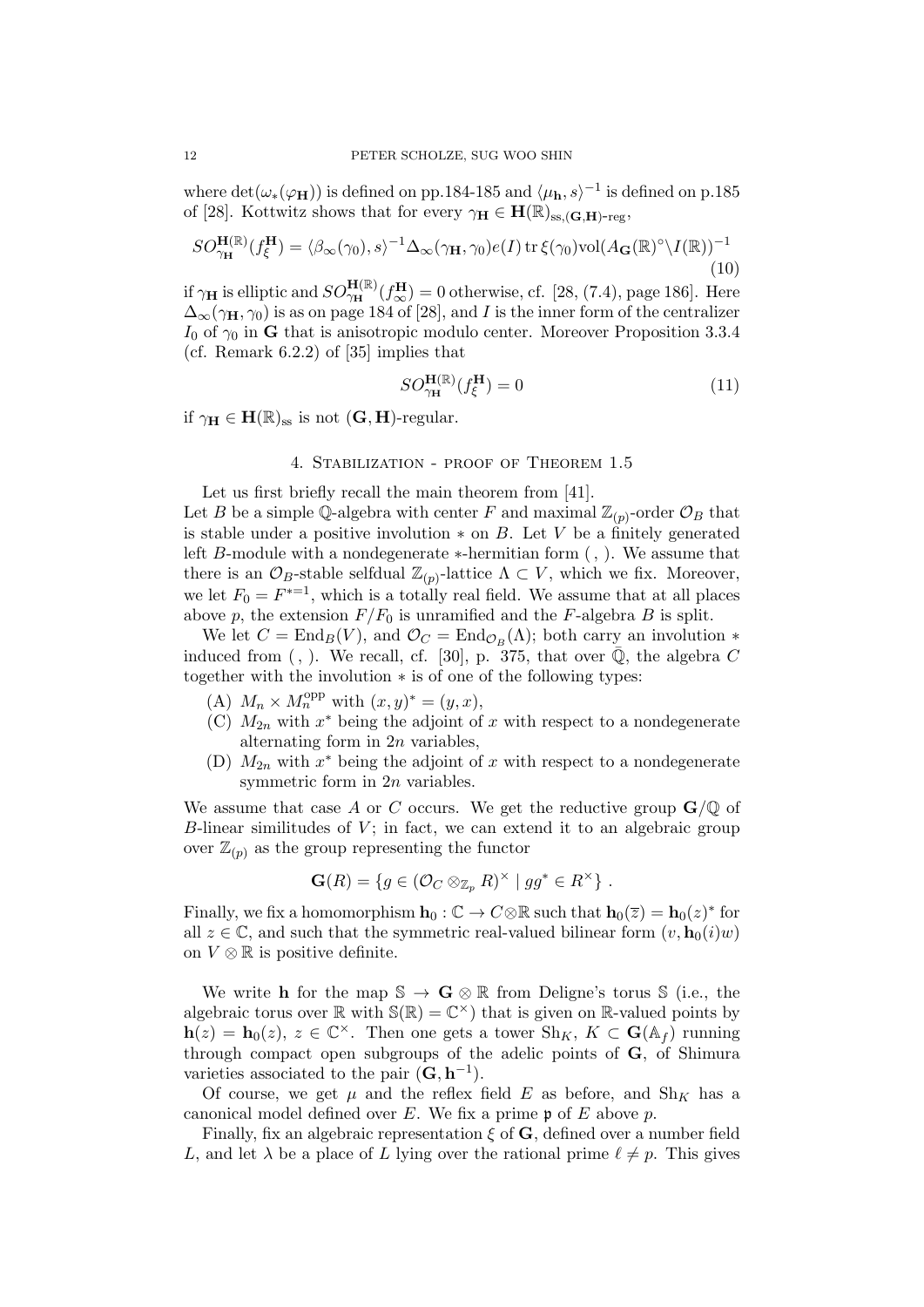$\ell$ -adic local systems  $\mathcal{F}_{\xi,K}$  on Sh<sub>K</sub> to which the action of the Hecke operators extend. Now we define

$$
H_{\xi}^* = \varinjlim_{K} H^*(\mathrm{Sh}_K \otimes \bar{\mathbb{Q}}, \mathcal{F}_{K,\xi})
$$

as a virtual representation of  $Gal(\bar{\mathbb{Q}}/E) \times \mathbf{G}(\mathbb{A}_f)$ .

We make the assumption that the integral models defined in [41] are proper; in particular, the Shimura varieties themselves need to be proper, i.e. G needs to be anisotropic modulo center.

We choose Haar measures on various groups exactly as in [35, §5.1], cf. also [28, §3]. We merely remark that adelic groups are given the Tamagawa measure and that the local measures at nonarchimedean places assign rational numbers to open compact subgroups. Moreover, in our situation we have defined a model of our group over  $\mathbb{Z}_p$ , and require that  $\mathbf{G}(\mathbb{Z}_p)$  and  $\mathbf{G}(\mathbb{Z}_{p^r})$  get volume 1.

Now we have the following theorem from [41].

**Theorem 4.1.** Let  $\tau \in W_{E_p}$  project to the j-th power of geometric Frobenius, for some  $j \geq 1$ . Let  $h \in C_c^{\infty}(\mathbf{G}(\mathbb{Z}_p))$  and  $f^p \in C_c^{\infty}(\mathbf{G}(\mathbb{A}_f^p))$  $\binom{p}{f}$ ). Then

$$
\text{tr}(\tau \times h f^p | H^*_{\xi}) = \sum_{\substack{(\gamma_0; \gamma, \delta) \in \text{KT}_j \\ \alpha(\gamma_0; \gamma, \delta) = 1}} c(\gamma_0; \gamma, \delta) O_{\gamma}(f^p) T O_{\delta \sigma}(\phi_{\tau, h}) \text{ tr } \xi(\gamma_0) ,
$$

where  $c(\gamma_0; \gamma, \delta)$  is a volume constant defined as in [28, p. 172].

We remark that a priori these expressions are numbers in an algebraic closure of  $L_{\lambda}$ ; we choose an isomorphism  $\bar{L}_{\lambda} \cong \mathbb{C}$  and consider everything as C-valued from now on.

Just as (4.2) was obtained from (3.1) in [28], we derive from Theorem 4.1 that  $\text{tr}(\tau \times h f^p | H^*_{\xi})$  is equal to

$$
\tau(\mathbf{G}) \sum_{\gamma_0} \sum_{\kappa} \sum_{(\gamma,\delta)} \langle \alpha(\gamma_0; \gamma, \delta), \kappa \rangle^{-1} e(\gamma, \delta) O_{\gamma}(f^p) T O_{\delta \sigma}(\phi_{\tau,h})
$$
\n
$$
\text{tr}\,\xi(\gamma_0) \text{vol}(A_{\mathbf{G}}(\mathbb{R})^\circ \setminus I(\infty)(\mathbb{R}))^{-1},
$$
\n(12)

where the inner sum runs over  $(\gamma, \delta)$  such that  $(\gamma_0; \gamma, \delta) \in KT_i$ . Again,  $I(\infty)/\mathbb{R}$  is the compact modulo center inner form of the centralizer  $I_0$  of  $\gamma_0$  in **G**. For every  $\kappa$  in the sum, fix a lift  $\tilde{\kappa}$  of  $\kappa$  to  $\tilde{\mathfrak{K}}(I_0/\mathbb{Q})$ . Note  $\langle \alpha(\gamma_0; \gamma, \delta), \kappa \rangle =$  $\langle \beta(\gamma_0; \gamma, \delta), \widetilde{\kappa} \rangle$ .

Lemma 9.7 of [23] and the global hypothesis for transfer factors ([34, §6.4]) may be summarized as follows.

Lemma 4.2. There exists a canonical map

$$
\mathcal{T} : \coprod_{(\mathbf{H},s,\eta) \in \mathcal{E}_{\text{ell}}(\mathbf{G})} \mathbf{H}(\mathbb{Q})_{(\mathbf{G},\mathbf{H})\text{-reg},\text{ss}} / \sim_{\text{st}}
$$

$$
\longrightarrow \{ (\gamma_0,\kappa) : \gamma_0 \in \mathbf{G}(\mathbb{Q})_{\text{ss}} / \sim_{\text{st}}, \ \kappa \in \mathfrak{K}(I_0/\mathbb{Q}) \} \cup \{\emptyset\}
$$

such that

(1)  $(\mathbf{H}, s, \eta, \gamma_{\mathbf{H}}) \mapsto (\gamma_0, \kappa)$  if  $\gamma_0$  and  $\gamma_{\mathbf{H}}$  have matching stable conjugacy classes, s lands in  $\mathfrak{K}(I_0/\mathbb{Q}) \subset Z(\hat{I}_0)$  via  $Z(\hat{I}_{\gamma_H}) \simeq Z(\hat{I}_0)$  and the image of s maps to  $\kappa \in \mathfrak{K}(I_0/\mathbb{Q})$  via projection.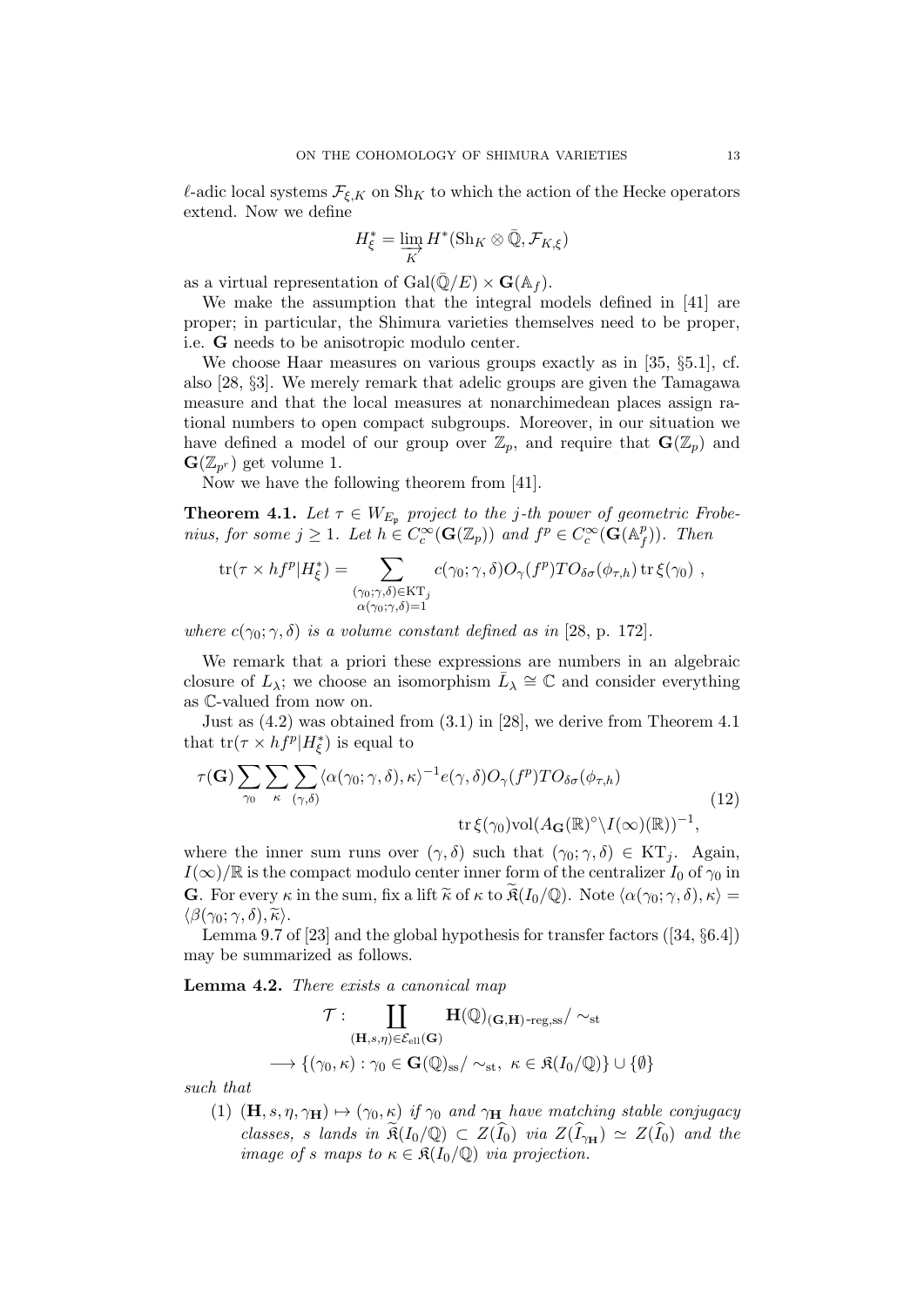(2)  $(\mathbf{H}, s, \eta, \gamma_{\mathbf{H}}) \mapsto \emptyset$  if  $\gamma_{\mathbf{H}}$  does not transfer to  $\mathbf{G}(\mathbb{Q})$ .

For any  $(\gamma_0, \kappa)$ , there is a unique elliptic endoscopic triple  $(\mathbf{H}, s, \eta) \in \mathcal{E}_{\text{ell}}(\mathbf{G})$ containing a preimage of  $(\gamma_0, \kappa)$ ; in that case, we have

$$
|\mathcal{T}^{-1}(\gamma_0,\kappa)| = |\text{Out}((\mathbf{H},s,\eta))|.
$$

Moreover, for each  $(\mathbf{H}, s, \eta) \in \mathcal{E}_{ell}(\mathbf{G})$ , the transfer factors  $\Delta_v$  may be normalized globally such that the following holds: for all  $\gamma_0 \in G(\mathbb{Q})_{ss}$  and  $\gamma_{\mathbf{H}} \in \mathbf{H}(\mathbb{Q})_{(\mathbf{G},\mathbf{H})\text{-reg.ss}}$ 

$$
\prod_{v} \Delta_{v}(\gamma_{\mathbf{H}}, \gamma_{0}) = \begin{cases} 1, & \text{if } \gamma_{\mathbf{H}} \mapsto \gamma_{0}, \\ 0, & \text{otherwise} \end{cases}
$$

Thanks to the fundamental lemma (Theorem 3.1), we can find an  $\eta$ transfer  $f^{\mathbf{H},p}$  of  $f^p$  such that for every  $\gamma_{\mathbf{H}} \in \mathbf{H}(\mathbb{A}_f^p)$  $_{f}^{p})_{\mathrm{ss},(\mathbf{G},\mathbf{H})\text{-reg}},$ 

$$
SO_{\gamma_{\mathbf{H}}}^{\mathbf{H}(\mathbb{A}_f^p)}(f^{\mathbf{H},p}) = \sum_{\gamma \in \mathbf{G}(\mathbb{A}_f^p)_{\text{ss}}/\sim} \Delta^p(\gamma_{\mathbf{H}}, \gamma) e^p(\gamma) O_{\gamma}(f^p). \tag{13}
$$

Kottwitz's construction of  $\beta_v$  at  $v \neq p$ ,  $\infty$  implies that (see the second last equality of [28, p.169], keeping Remark 3.2 in mind)

$$
\Delta^p(\gamma_\mathbf{H}, \gamma) = \Delta^p(\gamma_\mathbf{H}, \gamma_0) \frac{\Delta^p(\gamma_\mathbf{H}, \gamma)}{\Delta^p(\gamma_\mathbf{H}, \gamma_0)} = \Delta^p(\gamma_\mathbf{H}, \gamma_0) \langle \beta^p(\gamma_0; \gamma, \delta), s \rangle^{-1}.
$$
 (14)

We have defined  $f_{\tau,h}^{\mathbf{H}}$  and  $f_{\xi}^{\mathbf{H}}$  in the last section. Put  $f^{\mathbf{H}} = f^{\mathbf{H},p} f_{\tau,h}^{\mathbf{H}} f_{\xi}^{\mathbf{H}}$ . Lemma 4.2, formulas (9), (8), (11), (13), (14) and (10) imply (cf. argument on [28, p.188-189]) that the expression (12) is equal to

$$
\sum_{(\mathbf{H},s,\eta) \in \mathcal{E}_{\text{ell}}(\mathbf{G})} \tau(\mathbf{G}) |\text{Out}((\mathbf{H},s,\eta))|^{-1} \sum_{\substack{\gamma_{\mathbf{H}} \in \mathbf{H}(\mathbb{Q})_{\text{ss}}/\sim_{\text{st}} \\ \text{elliptic in } \mathbf{H}(\mathbb{R})}} SO_{\gamma_H}(f^{\mathbf{H}})
$$

$$
=\sum_{(\mathbf{H},s,\eta)}\iota(\mathbf{G},\mathbf{H})\tau(\mathbf{H})\sum_{\substack{\gamma_{\mathbf{H}}\in \mathbf{H}(\mathbb{Q})_{\mathrm{ss}}/\sim_{\mathrm{st}}\\ \text{elliptic in $\mathbf{H}(\mathbb{Q})$}}}SO_{\gamma_H}(f^{\mathbf{H}})=\sum_{(\mathbf{H},s,\eta)}\iota(\mathbf{G},\mathbf{H})ST^{\mathbf{H}}_{\text{ell}}(f^{\mathbf{H}}).
$$

Here  $\iota(G, H)$  is by definition  $\tau(G)\tau(H)^{-1}|\text{Out}((H, s, \eta))|^{-1}$ . The proof of Theorem 1.5 is complete.

Remark 4.3. The stable orbital integrals of the function  $f^{\mathbf{H}}$  depend only on the isomorphism class of  $(\mathbf{H}, s, \eta)$ . For instance suppose that  $(\mathbf{H}, s, \eta)$ is replaced with an isomorphic triple  $(\mathbf{H}, sz, \eta)$  with  $z \in Z(\widehat{\mathbf{G}})$ . Then  $f^{\mathbf{H}, p}$ does not change whereas  $f_{\tau,h}^{\mathbf{H}}$  and  $f_{\xi}^{\mathbf{H}}$  are multiplied by  $\mu_1(z)$  and  $\mu_1^{-1}(z)$ , respectively.

## 5. Pseudostabilization

In this section, we employ the easier process of pseudostabilization as in [29] that works for certain compact unitary group Shimura varieties with trivial endoscopy. It has the advantage that one can avoid mention of endoscopy almost completely.<sup>8</sup>

<sup>&</sup>lt;sup>8</sup>In particular, all of our results in the nonendoscopic case are independent of recent work on the fundamental lemma. Only the base change fundamental lemma by Kottwitz, Clozel and Labesse is needed.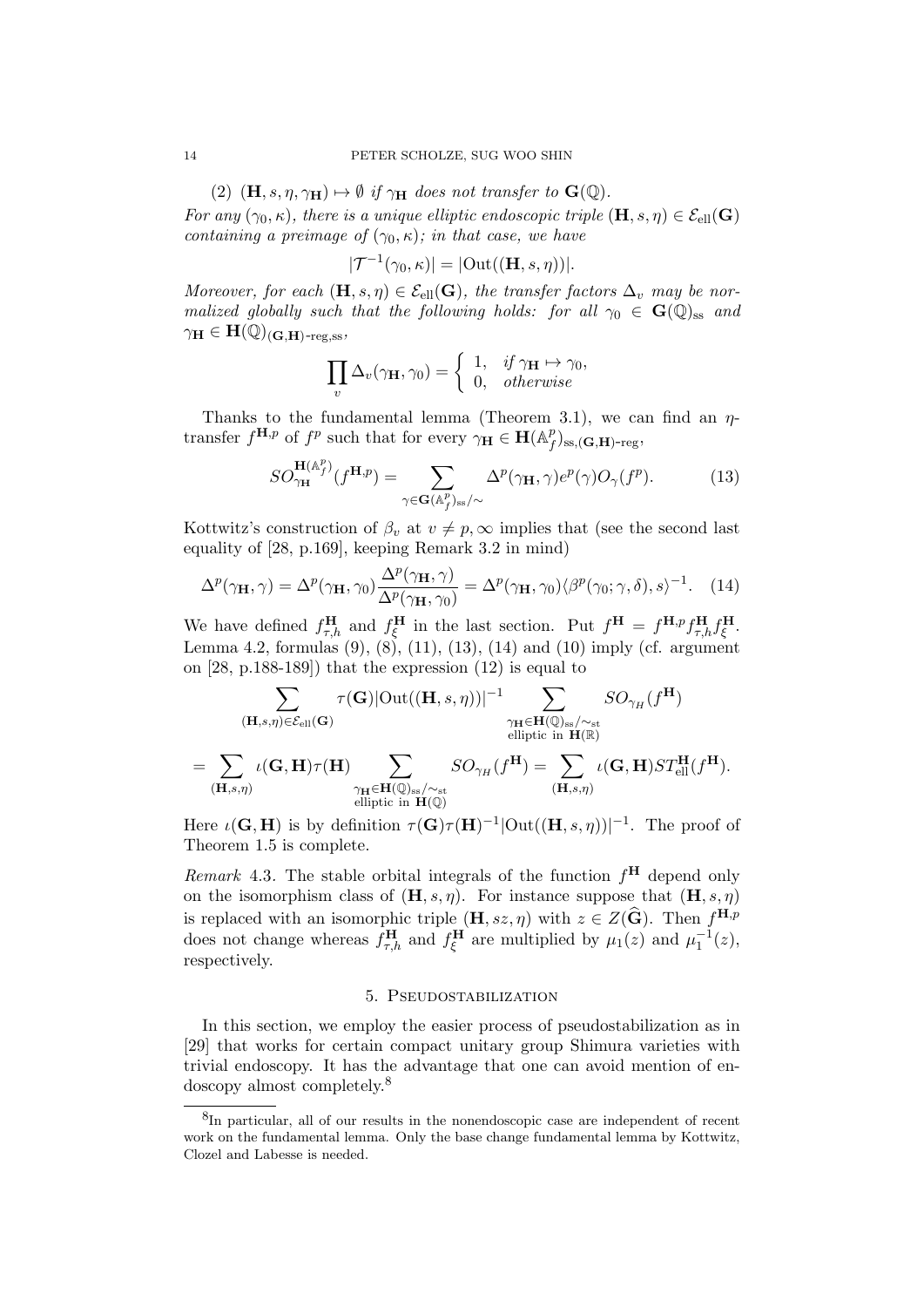We recall the setup, cf. [29] and Section 8.1.1.3 in [15]. We start with a CM field F with totally real subfield  $F_0$ . Let  $D/F$  be a central division algebra of dimension  $n^2$  with an involution  $*$  that restricts to complex conjugation on F. We want to construct PEL data with  $C = D$ , compatible with ∗. First, we set  $B = D^{\rm op}$ , acting on  $V = B$  from the left. In order to define the pairing on V, we choose some  $b \in B^{\times}$  with  $b^* = b$  such that the pairing

$$
(x, y) = \text{tr}_B(xy^*)
$$

gives a positive pairing on  $B \otimes_{\mathbb{Q}} \mathbb{R}$ ; this is possible because the set of all  $b \in B^{*-1} \otimes \mathbb{R}$  with this property is an open cone in  $B^{*-1}$  by Lemma 2.8 in [30]. We endow B with the involution  $x \mapsto x^{\sharp} = bx^*b^{-1}$ ; the previous remarks show that this is a positive involution, as required. Now take some  $\beta \in F$  with  $\beta^{\sharp} = -\beta$ , and endow V with the inner product

$$
\langle x, y \rangle = \text{tr}_B(xb^{-1}\beta y^{\sharp}).
$$

One checks that starting with  $(B, \sharp)$ , this makes V a left B-module with a nondegenerate  $\sharp$ -hermitian form, and  $C = \text{End}_B(V) = D$ , inducing the involution  $*$  on  $C = D$ . Finally, we take some  $*$ -homomorphism  $\mathbf{h}_0 : \mathbb{C} \to$  $D \otimes \mathbb{R}$  such that  $\langle x, \mathbf{h}_0(i)y \rangle$  is a positive pairing on V.

This defines global PEL data. Let  $E$  be the associated reflex field,  $p$  a prime satisfying our local assumptions; in particular, we have additional integral data at p, and the group  $\mathbf{G}$ , defined over  $\mathbb{Q}$  by

$$
\mathbf{G}(R) = \{ x \in D \otimes_{\mathbb{Q}} R \mid xx^* \in R^\times \}
$$

has a model over  $\mathbb{Z}_{(p)}$ . Also, let p be a place of E above p, and let  $\xi$  be an algebraic representation of **G** over a number field  $L$ ; let  $\lambda$  be a place of  $L$ lying above  $\ell \neq p$ .

**Theorem 5.1.** Let  $\tau$ , h and  $f^p$  as usual. Then

$$
N \operatorname{tr}(\tau \times h f^p | H_{\xi}^*) = \operatorname{tr}(f_{\tau,h}^{\mathbf{G}} f^p | H_{\xi}^*) .
$$

Here  $N = |\Pi^2(\xi)| \cdot |\pi_0(G(\mathbb{R})/Z(G)(\mathbb{R}))|$ , cf. [29], p. 659, and  $f_{\tau,h}^{\mathbf{G}}$  is the endoscopic transfer of  $\phi_{\tau,h}$  for the trivial endoscopic triple  $(\mathbf{H}, s, \eta) =$  $(G, 1, id).$ 

Proof. This follows from following the arguments in [29]. The crucial point in comparison to the general case is that  $\mathfrak{K}(I_0/\mathbb{Q})$  is trivial for all Kottwitz triples  $(\gamma_0; \gamma, \delta)$ . This makes the sum over  $\kappa$  in (12) superfluous, and one can factor everything into stable orbital integrals directly. The outcome is, cf. [29, (5.2)], that the left-hand side equals

$$
N\tau(\mathbf{G})\sum_{\gamma_0} SO_{\gamma_0}(f_{\tau,h}^{\mathbf{G}}f^p f_{\infty}),
$$

where  $\gamma_0$  runs through stable conjugacy classes in  $\mathbf{G}(\mathbb{Q})$ . Applying the trace formula (and Lemma 4.1 of [29]), this rewrites as

$$
N\sum_{\pi} m(\pi) \operatorname{tr} \pi(f_{\tau,h}^{\mathbf{G}} f^p f_{\infty}) .
$$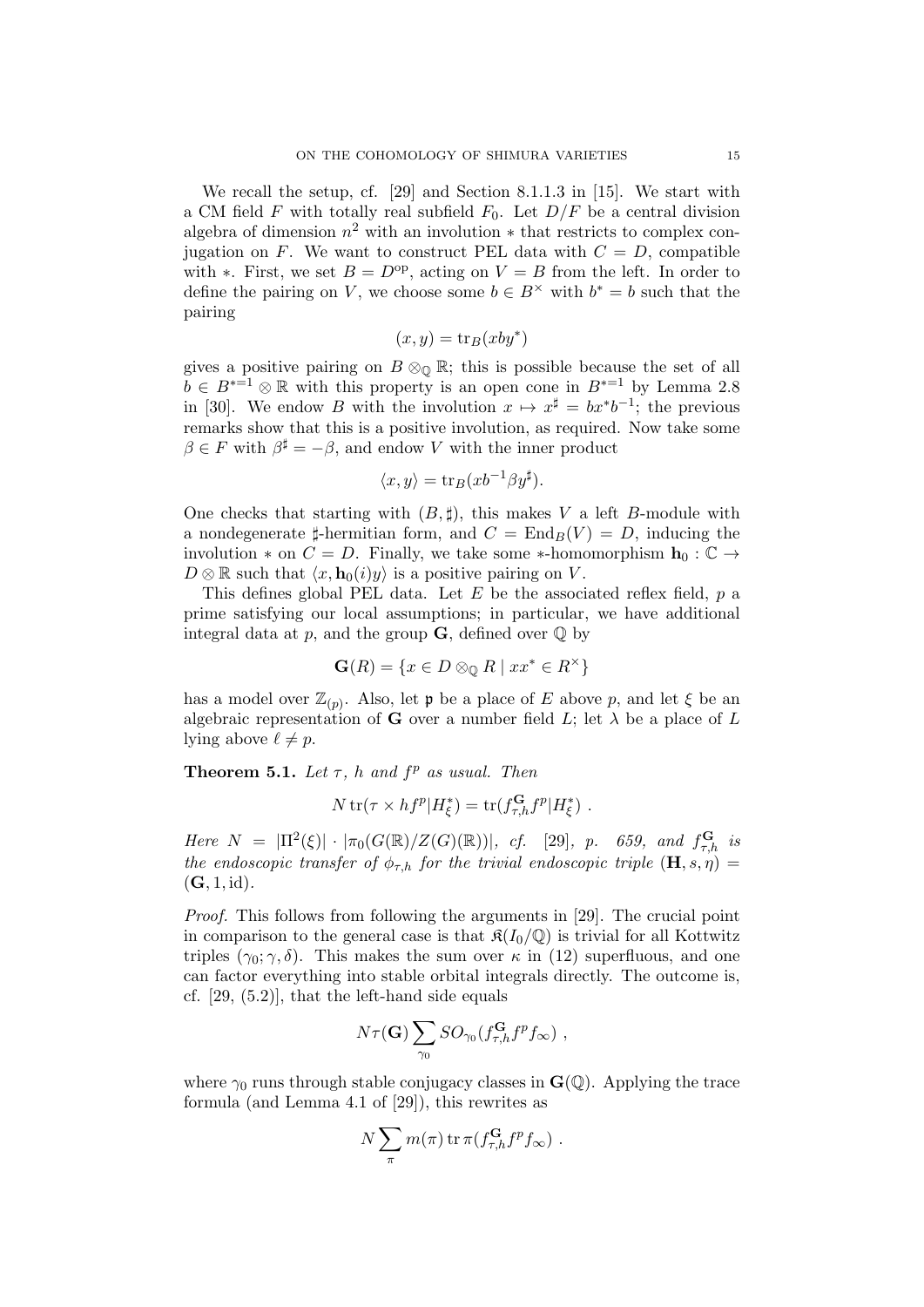Now one applies Lemma 4.2 of [29] to rewrite this as

$$
\sum_{\pi_f} \operatorname{tr} \pi_f(f_{\tau,h}^{\mathbf{G}} f^p) \sum_{\pi_\infty} m(\pi_f \otimes \pi_\infty) \operatorname{ep}(\pi_\infty \otimes \xi) ,
$$

with the notation ep denoting the Euler-Poincaré characteristics of the Lie algebra cohomology as in [29], p. 660. Finally, one uses Matsushima's formula, cf. [29], p. 655, to rewrite this as

$$
\text{tr}(f_{\tau,h}^{\mathbf{G}}f^p|H_{\xi}^*)\ ,
$$

as desired.  $\Box$ 

In general one would expect that the following statement is true at places p, such that all places of  $F_0$  above p are split in F: If  $\pi_f$ ,  $\pi'_f$  are two irreducible admissible representations of  $\mathbf{G}(\mathbb{A}_f)$  such that the  $\pi_f$ -isotypic and  $\pi'_f$ -isotypic components of  $H^*_\xi$  are nonzero and the representations are isomorphic away from p, i.e.  $\pi_f^p$  $\frac{p}{f} \cong \pi'^p_f$  $x'^p_f$ , then also  $\pi_p \cong \pi'_p$ .

Under some extra conditions, this can deduced from results of Harris and Labesse, [16], which show the existence of a stable base change lift of automorphic representations  $\pi$  of G to automorphic representations of  $GL_n$ over  $F$ , cf. [15], Section A.3.

In particular, assume that  $F$  is the composite of  $F_0$  and an imaginary quadratic field K. Note that if q is a rational prime that splits in K as  $w_0w_0^c$ , there is a decomposition

$$
\mathbf{G}(\mathbb{Q}_p) = \prod_{v \mid w_0} \mathrm{GL}_n(F_v) \times \mathbb{Q}_p^{\times} ,
$$

which induces a decomposition

$$
\pi_q = \bigotimes_{v \mid w_0} \pi_v \otimes \chi_{w_0}
$$

for every irreducible admissible representation  $\pi_q$  of  $\mathbf{G}(\mathbb{Q}_p)$ .

**Theorem 5.2.** Assume that  $F = F_0 \mathcal{K}$  is the composite of the totally real field  $F_0$  and an imaginary quadratic field K in which p splits. Assume that the division algebra  $D$  is split at all places of  $F_0$  which do not split in  $F$ , and at all nonarchimedean places either split or a division algebra. Let  $\pi_f$ be an irreducible admissible representation of  $\mathbf{G}(\mathbb{A}_f)$  that occurs in  $H^*_\xi$ , and such that there is some rational prime  $q = w_0 w_0^c$  split in K such that in the decomposition

$$
\pi_q = \bigotimes_{v \mid w_0} \pi_v \otimes \chi_{w_0} ,
$$

one component  $\pi_v$  is supercuspidal.

Then there exists a cuspidal automorphic representation  $\Pi$  of  $GL_n(\mathbb{A}_F)$ and a Hecke character  $\chi$  of  $\mathbb{A}_K^{\times}$  $\underset{\mathcal{K}}{\times}$  such that  $\Pi_{\infty}$  is regular algebraic,  $\Pi^{\vee} \cong \Pi \circ c$ , where  $c: F \to F$  is complex conjugation, and for all places  $p = u_0 u_0^c$  split in K, the decomposition of  $\pi_p$  from above is given by

$$
\pi_p = \bigotimes_{v|u_0} \Pi_v \otimes \chi_{u_0} .
$$

A similar description holds true at unramified inert places.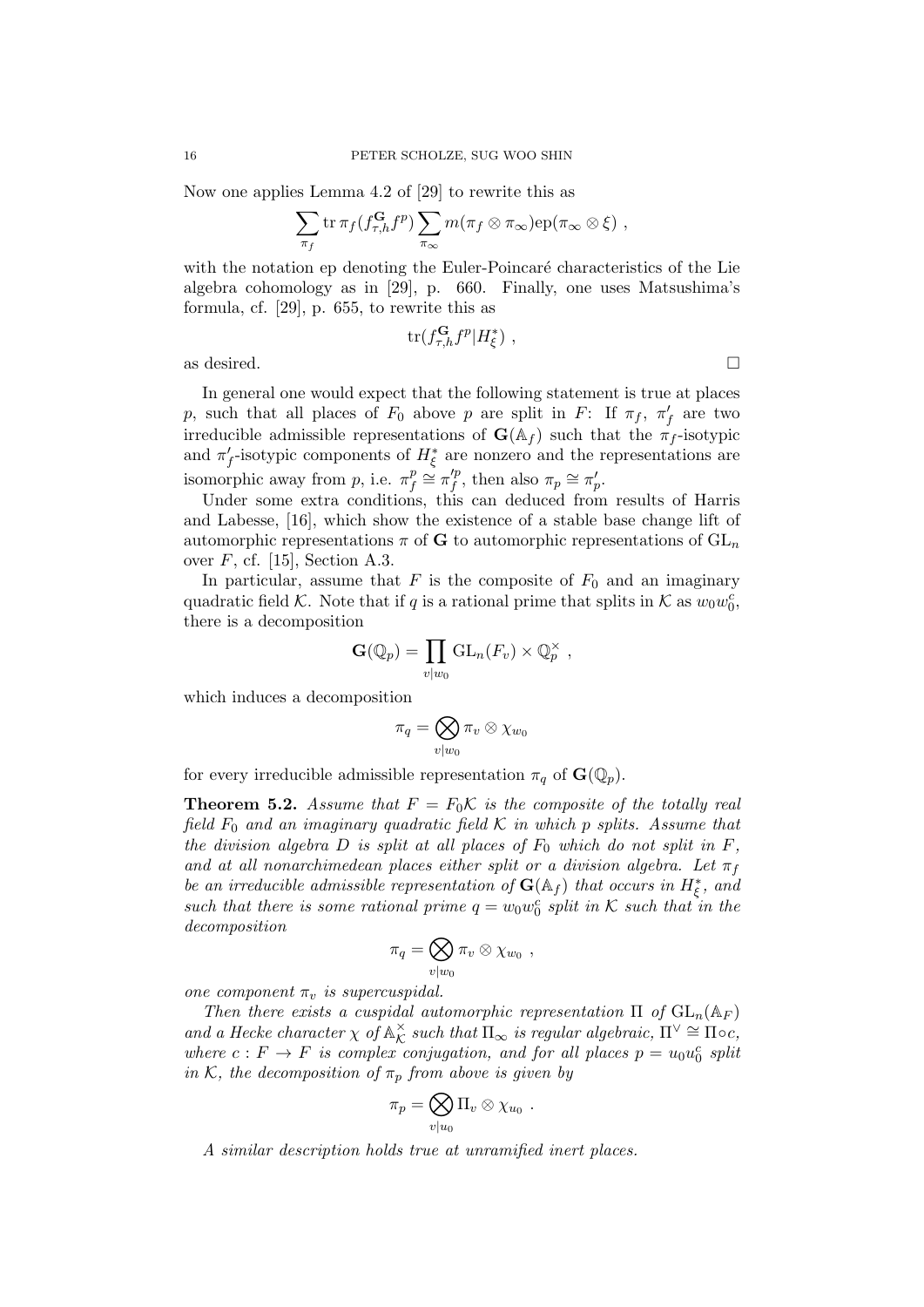*Proof.* This follows from Theorem A.3.1 in [15].  $\Box$ 

**Corollary 5.3.** In the situation of the theorem, let  $p \neq q$  be split in K and let  $\pi'_f$  be a second irreducible admissible representation of  $\mathbf{G}(\mathbb{A}_f)$  which occurs in  $H_{\xi}^*$  and for which  $\pi_{f}^{'p}$  $\zeta_f^p \cong \pi_f^p$  $_{f}^{p}$ . Then  $\pi_{p} \cong \pi_{p}'$ .

*Proof.* Use strong multiplicity 1 for  $GL_n$  and the quadratic base change for **G** in the nonendoscopic case. cf. Corollary VI.2.3 of [17].  $\Box$ 

Moreover, the results of Harris-Taylor, [18, Theorem C], prove the existence of  $\ell$ -adic Galois representations associated to  $\Pi$  that satisfy a localglobal compatibility at all finite places not dividing  $\ell$ . We remark that for our purposes, the slightly weaker statement proven in [40] would suffice.

Corollary 5.4. In the situation of the theorem, there is an  $\ell$ -adic Galois representation

$$
R_{\ell}(\Pi): \mathrm{Gal}(\bar{F}/F) \to \mathrm{GL}_n(\bar{\mathbb{Q}}_{\ell})
$$

such that for all primes v of F not dividing  $\ell$ , the restriction  $R_{\ell}(\Pi)|_{W_{F_v}}$  is given by  $\sigma_{\ell}(\Pi_v^{\vee}) \otimes | \cdot |^{(1-n)/2}$ , where  $\sigma_{\ell}$  denotes the local Langlands correspondence for  $GL_n(F_n)$ .

# 6. The stable Bernstein center

The most convenient way to state our conjecture is to use the conjectural theory of the stable Bernstein center, cf. [47]. The importance of the stable Bernstein center in relation to test functions appearing in generalizations of the Langlands-Kottwitz method has also been emphasized recently by Haines.

Let us recall the main definitions. Let  $G$  be a connected reductive group over a p-adic field F. In our convention varieties are not required to be of finite type or connected.

**Definition/Proposition 6.1.** ([7]) A supercuspidal pair for G is a pair  $(M, \sigma)$ , where  $M \subset G$  is a Levi subgroup of G, and  $\sigma$  is a supercuspidal representation of  $M(F)$ . An irreducible smooth representation  $\pi$  of  $G(F)$ is said to have supercuspidal support  $(M, \sigma)$ , if it appears as a subquotient of the normalized parabolic induction of  $\sigma$  to  $G(F)$ ; for any  $\pi$ , there is a unique such  $(M, \sigma)$  up to conjugation by  $G(F)$ .

The variety  $\Omega(G)$  of all supercuspidal pairs  $(M, \sigma)$  up to conjugation by  $G(F)$  has a natural structure as the C-valued points of an infinite disjoint union of algebraic varieties over  $\mathbb C$ , which are quotients of tori by finite group actions. Let  $\mathcal{Z}(G)$  be the ring of regular functions on  $\Omega(G)$ , the Bernstein center of G. Then there is a natural  $\mathcal{Z}(G)$ -algebra structure on  $C_c^{\infty}(G(F))$ , given by a convolution map

$$
\mathcal{Z}(G) \times C_c^{\infty}(G(F)) \to C_c^{\infty}(G(F)) : (z, f) \mapsto z * f,
$$

such that for all  $f \in C_c^{\infty}(G(F))$ , all  $z \in \mathcal{Z}(G)$  and any irreducible  $\pi$  with supercuspidal support  $(M, \sigma)$ , we have

$$
\operatorname{tr}(z * f | \pi) = z(M, \sigma) \operatorname{tr}(f | \pi) .
$$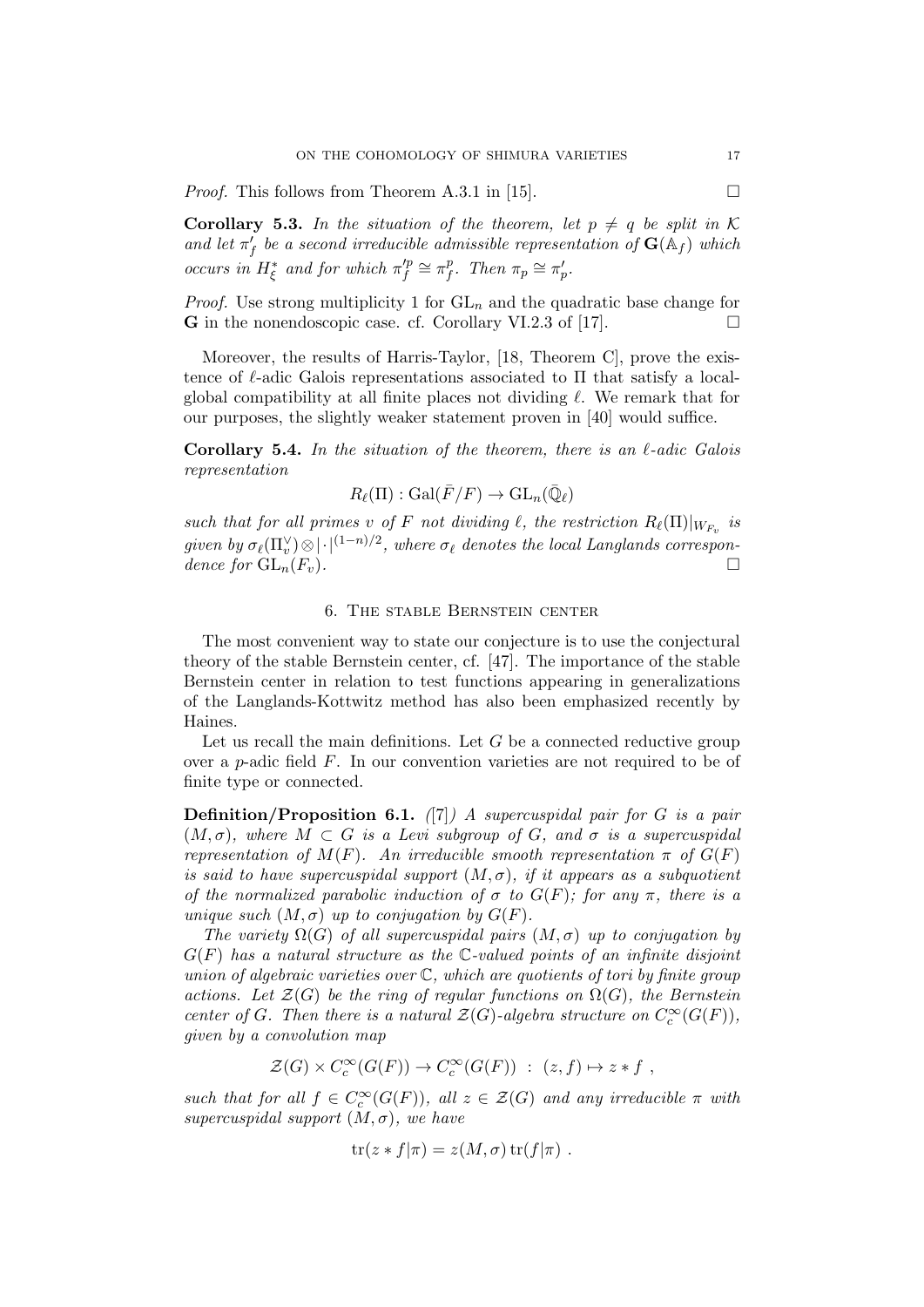Definition/Proposition 6.2. A semisimple L-parameter<sup>9</sup> for G is a homomorphism  $\lambda: W_F \to {}^L G$  from the Weil group  $W_F$  of F into the L-group of  $G$  that commutes with the projection maps to the Galois group of  $F$ , and such that  $\lambda(W_F)$  consists of semisimple elements.

The variety  $\Omega^{\text{st}}(G)$  of all semisimple L-parameters for G up to  $\widehat{G}$ -conjugation has a natural structure as an infinite disjoint union of algebraic varieties over  $\mathbb C$ , which are quotients of tori by finite group actions. Let  $\mathcal Z^{\rm st}(G)$  be the ring of regular functions on  $\Omega^{\rm st}(G)$ , the stable Bernstein center of G.

Now assume for motivation that the local Langlands conjecture is known. In that case, any irreducible  $\pi$  has an associated L-parameter  $\varphi_{\pi}: W_F \times$  $SL_2(\mathbb{C}) \to {}^L G$ , and the restriction  $\varphi_{\pi}|_{W_F}$  defines a semisimple L-parameter  $\lambda_{\pi}$ . Here, we embed  $W_F$  into  $W_F \times SL_2(\mathbb{C})$  by using the identity map on the first factor, and the map

$$
w\mapsto \left(\begin{array}{cc} |w|_F^{1/2} & 0 \\ 0 & |w|_F^{-1/2} \end{array}\right)
$$

from  $W_F$  to  $SL_2(\mathbb{C})$ , using the norm character  $|\cdot|_F: W_F \to \mathbb{R}_{>0}^{\times}$ . Conjecturally, cf. Conjecture 7.18 in [47], this induces a finite map of algebraic varieties

$$
\Omega(G) \to \Omega^{\text{st}}(G) : (M, \sigma) \mapsto \lambda(M, \sigma)
$$

such that whenever  $\pi$  has supercuspidal support  $(M, \sigma)$ , then  $\lambda_{\pi} = \lambda(M, \sigma)$ .

We will use the following form of the local Langlands conjecture. cf. Remark 6.4 below.

Conjecture 6.3. There is a natural finite map of algebraic varieties

$$
\Omega(G) \to \Omega^{\rm st}(G) .
$$

The induced map  $\mathcal{Z}^{st}(G) \to \mathcal{Z}(G)$  has the following property: If  $f \in C_c^{\infty}(G(F))$ has vanishing stable orbital integrals then for any  $z^{\text{st}} \in \mathcal{Z}^{\text{st}}(G)$  with image  $z \in \mathcal{Z}(G)$ , the convolution  $z * f \in C_c^{\infty}(G(F))$  has vanishing stable orbital integrals.

The conjecture is true for (products of Weil restrictions of)  $GL_n$ , by [17], [19]. In the case of  $GL_n$  one of us essentially constructed the map  $\mathcal{Z}^{\text{st}}(G) \to$  $\mathcal{Z}(G)$  directly from Lubin-Tate towers in [39].

Moreover, let us recall some statements from [47] about stable characters. Here we only explain the case where  $G$  is quasisplit and refer the reader to  $[47]$  or  $[1]$  for general  $G$ . The easiest case is the case of tempered  $L$ parameters; so let

$$
\varphi: W_F \times SL_2(\mathbb{C}) \to {}^L G
$$

be a tempered L-parameter. Let  $C_{\varphi}$  be the group of  $g \in \widehat{G}$  centralizing the image of  $\varphi$ . Define  $\mathfrak{S}_{\varphi} = \pi_0 (C_{\varphi}/Z(\widehat{G})^{\text{Gal}(\overline{F}/F)})^{10}$  It is expected that there exists a bijection  $\pi \mapsto r_{\pi}$  from the L-packet  $\Pi(\varphi)$  to the set of irreducible

 $9$ Vogan named it an infinitesimal character in [47], which unfortunately conflicts with the common usage of the term as a character of  $\mathcal{Z}(G)$ , which Vogan refers to as a classical infinitesimal character.

<sup>&</sup>lt;sup>10</sup>Some authors use  $S_{\varphi}$  to denote our  $C_{\varphi}$  but Kottwitz uses  $S_{\varphi}$  differently, cf. [22, §10]. Our choice of notation is consistent with Kottwitz'.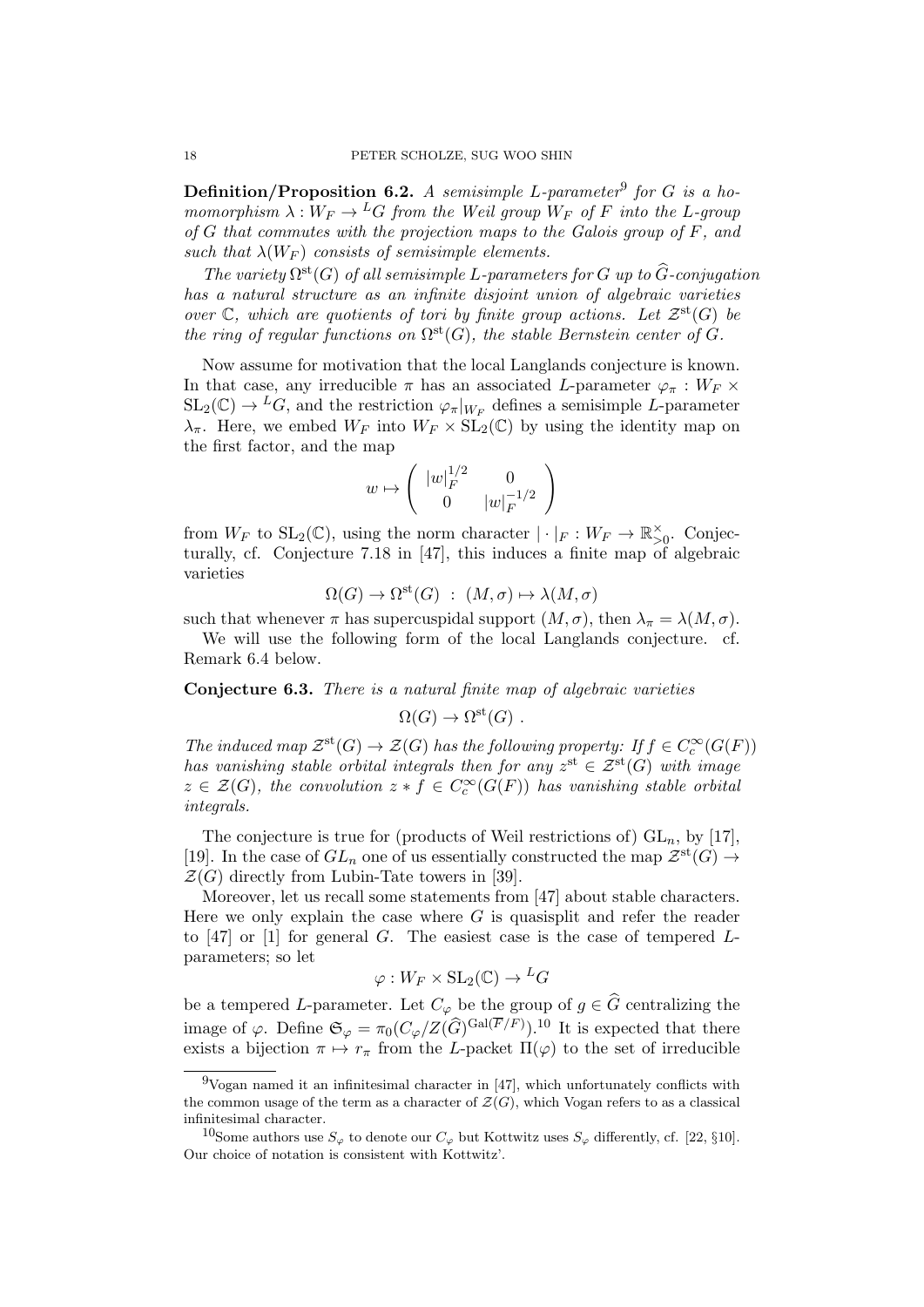finite dimensional representations of  $\mathfrak{S}_{\varphi}$ . Moreover, one expects that the distribution

$$
S\Theta_{\varphi} = \sum_{\pi \in \Pi(\varphi)} \dim r_{\pi} \operatorname{tr} \pi
$$

is stable. The bijection  $\pi \mapsto r_{\pi}$  is supposed to be canonical up to twist by a character, so that the stable character is independent of all choices.

In particular, in this case, a suitable linear combination of the characters of the representations in the L-packet induces a stable character. In general, this will not be the case, and one has to include some representations from other L-packets, as in the example of A-packets. However, all representations appearing will have the same semisimple L-parameter. Indeed, Vogan conjectures that there are many stable characters of the form

$$
S\Theta = \sum_{\pi} a(\pi) \operatorname{tr} \pi \;, \tag{15}
$$

where  $a(\pi)$  is nonzero for only finitely many  $\pi$ , and for all such  $\pi$ , the semisimple L-parameter  $\lambda = \lambda_{\pi}$  is the same. Let  $z^{\text{st}} \in \mathcal{Z}^{\text{st}}(G)$ , with associated  $z \in \mathcal{Z}(G)$ . Then for all  $f \in C_c^{\infty}(G(F))$ , we have

$$
S\Theta(z*f) = z^{st}(\lambda)S\Theta(f) \tag{16}
$$

Indeed, this is an immediate consequence of Conjecture 6.3 and the formula for the action of the Bernstein center on the Hecke algebra.

Remark 6.4. The work of Kazhdan and Varshavsky [20] suggests a harmonic analytic definition of the stable Bernstein center without reference to semisimple L-parameters.<sup>11</sup> Recall that  $\mathcal{Z}(G)$  can be viewed as the algebra of  $G(F)$ -invariant distributions  $\alpha$  on  $G(F)$  which preserve  $C_c^{\infty}(G(F))$  under the convolution  $\ast$ . Define  $\mathcal{Y}^{\text{st}}(G)$  to be the subspace of  $\mathcal{Z}(G)$  consisting of  $\delta$ such that  $\delta * f$  has vanishing stable orbital integrals for every  $f \in C_c^{\infty}(G(F))$ whose stable orbital integrals vanish. It is clear that  $\mathcal{Y}^{st}(G)$  is a subalgebra of  $\mathcal{Z}(G)$ . In this optic Conjecture 6.3 would hold true if the following are verified:  $\mathcal{Z}(G)$  is a finitely generated  $\mathcal{Y}^{\text{st}}(G)$ -module and there is a natural surjection  $\mathcal{Z}^{st}(G) \to \mathcal{Y}^{st}(G)$ , which should be induced by an infinitesimal version of the local Langlands correspondence. If  $G$  is quasisplit, then the map  $\mathcal{Z}^{\rm st}(G) \to \mathcal{Y}^{\rm st}(G)$  should be an isomorphism. This anticipated isomorphism justifies our terminology for  $\mathcal{Z}^{\text{st}}(G)$ .

# 7. CHARACTER IDENTITIES SATISFIED BY  $f_{\tau,h}^{\text{H}}$ : CONJECTURES

The contents of this section are purely local in nature, and we go back to the local setting of [41] and Subsection 3.2. Let  $(\mathbf{H}, s, \eta)$  be an endoscopic triple for G.

We will state two version of our conjecture. One relies on the local Langlands correspondence for **H**, at least for tempered L-parameters. The other relies on Conjecture 6.3 about the stable Bernstein center, and is stronger.

 $11$ In fact our definition is not the same as the one in [20]. Though the two definitions are supposed to be equivalent, and this is the case for  $G = GL_n$ , it is difficult to check in general. Our definition has the advantage that  $\mathcal{Y}^{\text{st}}(G)$  is easily seen to be a subalgebra of  $\mathcal{Z}(G)$ .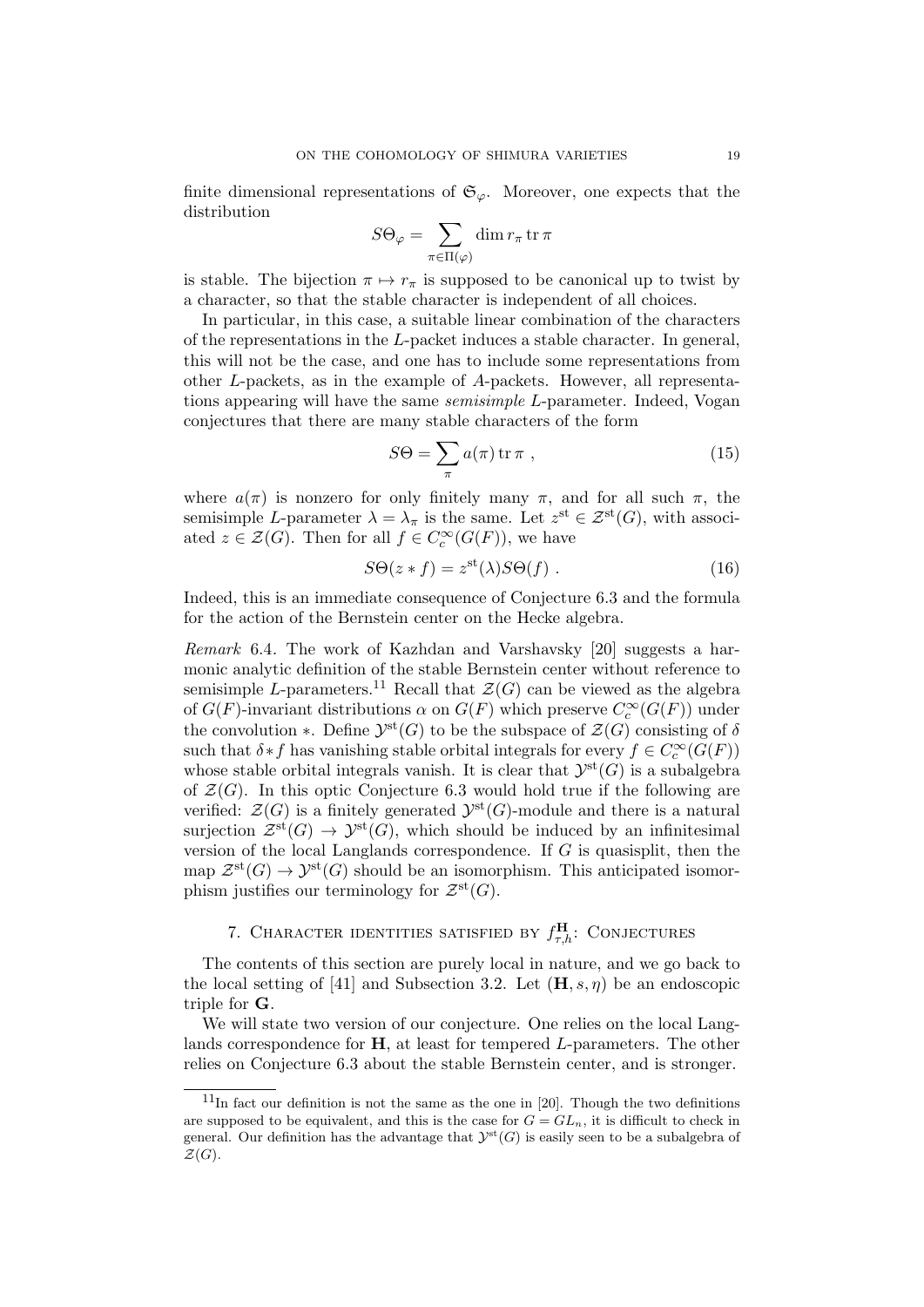Recall that we have a conjugacy class  $\overline{\mu}$  of cocharacters  $\mu: \mathbb{G}_m \to \mathbf{G}_{\overline{\mathbb{Q}}_p}$  as defined in Subsection 3.2. Fix a maximal torus **T** of **G** over  $\overline{\mathbb{Q}}_p$  with a set of positive roots. After conjugation we may assume that  $\mu$  factors through **T** and is a dominant coweight. Write  $\rho$  for the half sum of all positive roots. Up to isomorphism there exists a unique complex representation  $r_{-\mu}$ of <sup>L</sup>G characterized by [21, Lem 2.1.2]. In particular,  $r_{-\mu}|_{\widehat{G}}$  is irreducible, with highest weight given by (the dominant representative of)  $-\mu$ . Let Frob denote a geometric Frobenius element in  $W_E$ .

**Conjecture 7.1.** Let  $\tau \in \text{Frob}^j I_E$  for  $j \geq 1$  and  $h \in C_c^{\infty}(\mathbf{G}(\mathbb{Z}_p))$ . Denote by  $h^{\text{H}}$  an  $\eta$ -transfer of h from **G** to **H**. For every tempered L-parameter  $\varphi_{\text{H}}$ of **H**, with associated semisimple L-parameter  $\lambda_{\mathbf{H}} = \varphi_{\mathbf{H}}|_{W_{\mathbb{Q}_p}}$ , we have

$$
S\Theta_{\varphi_{\mathbf{H}}}(f_{\tau,h}^{\mathbf{H}}) = \text{tr}(s^{-1}\tau | (r_{-\mu} \circ \eta \lambda_{\mathbf{H}}|_{W_E}) | \cdot |_{E}^{-\langle \rho,\mu \rangle}) S\Theta_{\varphi_{\mathbf{H}}}(h^{\mathbf{H}}).
$$
 (17)

Here is a simple consistency check. Let  $z \in Z(\widehat{G})$ . Suppose that  $(H, s, \eta)$ is replaced with  $(\mathbf{H}, ss, \eta)$  and that  $f_{\tau,h}^{\mathbf{H}}$  is constructed from the latter. Then both sides of (17) are multiplied by  $\mu_1(z)$  (cf. Remark 4.3).

It is expected that stable tempered characters are dense in the space of stable distributions, cf. [42], Conjecture 9.2. Namely for any stable distribution D on  $\mathbf{H}(\mathbb{Q}_p)$ , the value of  $\mathcal{D}(f_{\tau,h}^{\mathbf{H}})$  should be determined by (17) for tempered  $\varphi_H$ . In particular, there should be an analogue of (17) for nontempered  $\varphi_H$ . We feel that the best way to formulate this conjecture is to use the stable Bernstein center.

Let  $z_{\tau}^{\mathbf{H},\mathrm{st}} \in \mathcal{Z}^{\mathrm{st}}(\mathbf{H})$  be the function in the stable Bernstein center of H that takes each semisimple L-parameter  $\lambda:W_{\mathbb{Q}_p}\to {}^L\mathbf{H}$  to

$$
\mathrm{tr}(s^{-1}\tau|(r_{-\mu}\circ\eta\lambda|_{W_E})|\cdot|_E^{-\langle\rho,\mu\rangle})\ .
$$

General requirements on the local Langlands correspondence ensure that this is a regular function on  $\Omega^{\rm st}(\mathbf{H})$ . Let  $z_{\tau}^{\mathbf{H}} \in \mathcal{Z}(\mathbf{H})$  be its image.

Conjecture 7.2. Let  $\tau$  and h be as above. Then for any  $\eta$ -endoscopic transfer  $h^{\text{H}}$  of h, the function  $z_{\tau}^{\text{H}} * h^{\text{H}}$  is a twisted endoscopic  $\widetilde{\eta}$ -transfer of  $\phi_{\tau,h}$ .

This conjecture says that the twisted endoscopic transfers of  $\phi_{\tau,h}$  factor as a product of two factors, one depending only on  $\tau$ , the other depending only on h. This property by itself would be of great interest.

As a consequence of this conjecture, assume that  $S\Theta$  is a stable distribution as in (15). Let  $f_{\tau,h}^{\mathbf{H}}$  denote any transfer of  $\phi_{\tau,h}$ . Then

$$
S\Theta(f_{\tau,h}^{\mathbf{H}}) = \text{tr}(s^{-1}\tau | (r_{-\mu} \circ \eta \lambda |_{W_E}) | \cdot |_{E}^{-\langle \rho, \mu \rangle}) S\Theta(h^{\mathbf{H}}) . \tag{18}
$$

This generalizes (17), and should apply in particular to the stable characters associated to A-packets.

If  $\mathbf{G}(\mathbb{Q}_p)$  is a product of general linear groups over finite extensions of  $\mathbb{Q}_p$ , as happens in all cases of EL or quasi-EL type (cf. Remark 8.2 below), then  $\mathbf{H}(\mathbb{Q}_p)$  is of the same type, and the relevant local Langlands conjecture is known by [17] and [19]. In this case the statements of Conjecture 7.1 and Conjecture 7.2 do not rely on any unverified conjecture and simplify as stability issues do not arise. It is an easy exercise to verify that the two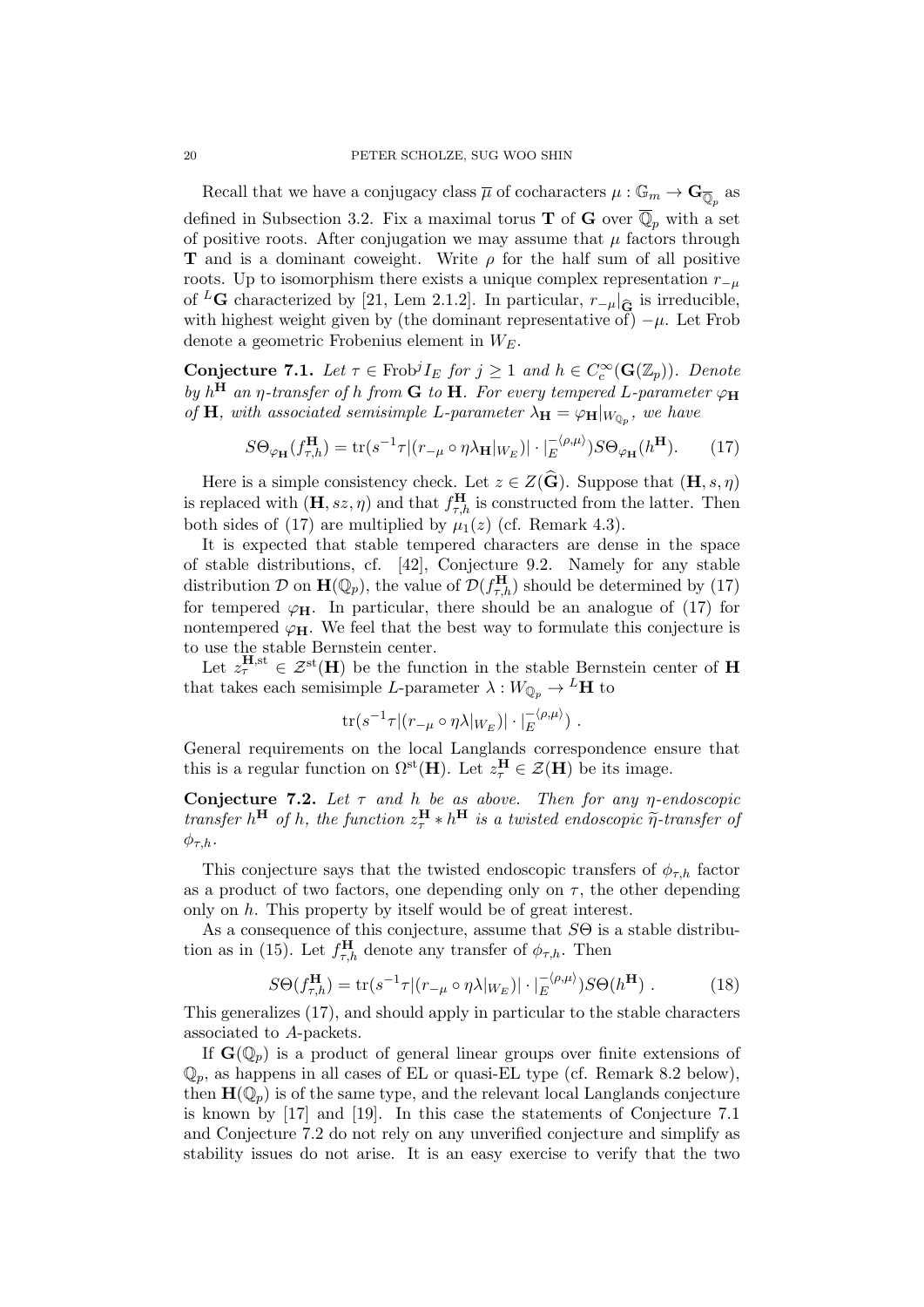conjectures are equivalent. The conjecture was shown to be true by one of us, [39], in the Lubin-Tate case. In §8 we will settle Conjecture 7.1 in all EL cases.

A version of this conjecture also makes sense in the unramified case without any assumption thanks to the unramified Langlands correspondence. Hence assume that we are in the case of unramified EL or PEL data. Given our assumptions, this amounts to the only additional requirement that F is unramified. In particular, **G** is unramified over  $\mathbb{Q}_p$ . Suppose moreover that  $H, \eta: {}^L H \to {}^L G$ , and h are unramified; in particular (up to scalar)  $h = \mathbf{1}_{\mathbf{G}(\mathbb{Z}_p)}$ . If  $\varphi_H$  is unramified, then we write  $\pi_{\varphi_H}$  for the unramified representation corresponding to  $\varphi_H$ . We define a character  $S\Theta_{\varphi_H}$  on  $\mathcal{H}^{\text{ur}}(\mathbf{H}(\mathbb{Q}_p))$ , by setting  $S\Theta_{\varphi_{\mathbf{H}}}$  equal to tr  $\pi_{\varphi_{\mathbf{H}}}$  if  $\varphi_{\mathbf{H}}$  is unramified and 0 otherwise.

**Lemma 7.3.** Assume that F is unramified, and that  $p \neq 2$  in the PEL case. One can choose  $f_{\tau,h}^{\mathbf{H}}, h^{\mathbf{H}} \in \mathcal{H}^{\text{ur}}(\mathbf{H}(\mathbb{Q}_p)),$  and for all L-parameters  $\varphi_{\mathbf{H}}$  with semisimple L-parameter  $\lambda_{H}$ , we have

$$
S\Theta_{\varphi_{\mathbf{H}}}(f_{\tau,h}^{\mathbf{H}}) = \text{tr}(s^{-1}\tau | (r_{-\mu} \circ \eta \lambda_{\mathbf{H}}|_{W_E}) | \cdot |_{E}^{-\langle \rho,\mu \rangle}) S\Theta_{\varphi_{\mathbf{H}}}(h^{\mathbf{H}}) . \tag{19}
$$

Remark 7.4. The lemma shows that (17) naturally extends the identity in the unramified case treated in [28].

*Proof.* From Proposition 4.7 of [41], we know that  $\phi_{\tau,h}$  has the same twisted orbital integrals as Kottwitz's  $\phi_r$  on [28, p.173] when  $h = \mathbf{1}_{\mathbf{G}(\mathbb{Z}_p)}$ . We may thus work with  $\phi_r$  instead. We note that  $\phi_r$  lies in the unramified Hecke algebra  $\mathcal{H}^{\text{ur}}(\mathbf{G}(\mathbb{Q}_{p^r})).$ 

The L-morphism (6) gives rise to the transfer  $\tilde{\eta}^*$ :  $\mathcal{H}^{\text{ur}}(\mathbf{G}(\mathbb{Q}_{p^r})) \rightarrow$ <br> ${}^{\text{ur}}(\mathbf{H}(\mathbb{Q}_{p^r}))$  such that  $\phi \mapsto \tilde{\eta}^*(\phi)$  is an  $\tilde{\eta}$ -transfer with respect to the canon- $\mathcal{H}^{\text{ur}}(\mathbf{H}(\mathbb{Q}_p))$  such that  $\phi \mapsto \tilde{\eta}^*(\phi)$  is an  $\tilde{\eta}$ -transfer with respect to the canon-<br>ical transfer factor of 83.2 (cf. [35, A, 1.5]) ical transfer factor of §3.2 (cf. [35, A.1.5]).

In particular, we can choose  $f_{\tau,h}^{\mathbf{H}}, h^{\mathbf{H}} \in \mathcal{H}^{\text{ur}}(\mathbf{H}(\mathbb{Q}_p)),$  as desired. Moreover, both sides of (19) vanish unless  $\varphi_H$  is unramified.

Now assume that  $\varphi_H$  is unramified. Then the argument for (9.7) of [28], which is based on the Satake transform (thus unconditional), shows that

$$
S\Theta_{\varphi_{\mathbf{H}}}(f_{\tau,h}^{\mathbf{H}})=p^{r\langle\rho,\mu\rangle}\operatorname{tr}(s^{-1}\tau|(r_{-\mu}\circ\eta\lambda_{\mathbf{H}}|_{W_E})),
$$

which is equivalent to (19). Note that  $\Delta_p(\psi_H, \pi_{\eta \varphi_H}) = 1$  in (9.7) of [28] since the above transfer factor is compatible with the algebra map of unramified Hecke algebras.

As the final topic of this section, and as further supporting evidence for the conjecture, we verify that it leads to the expected description of the cohomology. We switch back to global notation and assume that  **is anisotropic** over  $\mathbb O$  modulo center so that our Shimura varieties are compact.<sup>12</sup>

The following are accepted on faith:

(1) the A-packet classification for discrete automorphic representations of G and its elliptic endoscopic groups over Q, encompassing the

<sup>12</sup>We also assume that the flat closure of the generic fibre in the integral models defined in [41] is proper.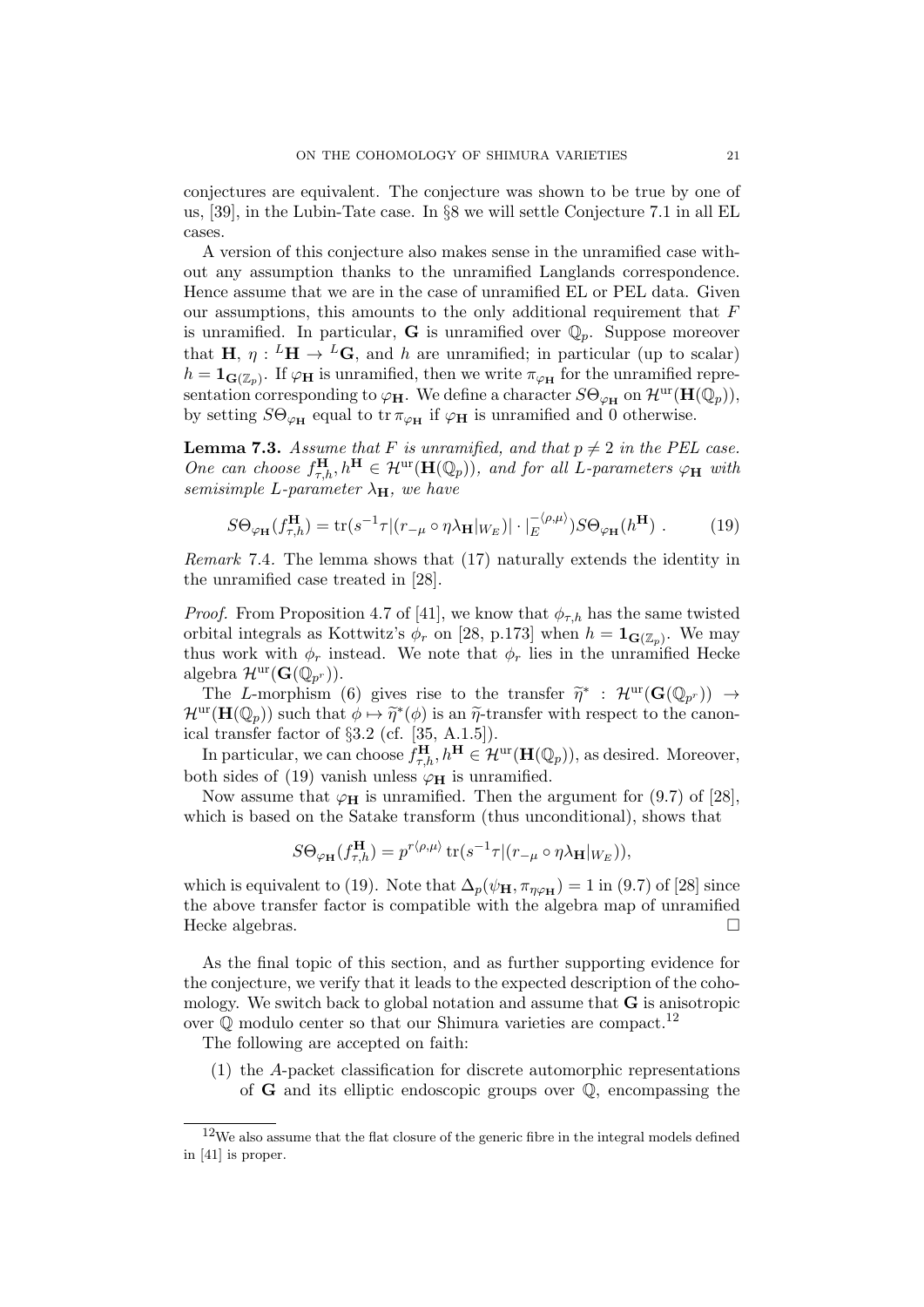multiplicity formula [28, (8.2)] and a product formula for spectral transfer factors  $[28, (9.6)]$ ,  $^{13}$ 

(2)  $ST_{\text{ell}}^{\text{H}}(f^{\text{H}}) = ST_{\text{disc}}^{\text{H}}(f^{\text{H}})$  for all  $(\text{H}, s, \eta) \in \mathcal{E}_{\text{ell}}(\text{G})$ . (cf. [28, (10.1)])

Our argument copies the one in [28,  $\S 9$ -10] with changes occurring only at p. Therefore we will only indicate the changes without repeating the details. All references are made to Kottwitz' article.

- Use  $f^{\mathbf{H},p}$ ,  $f^{\mathbf{H}}_{\tau,h}$  and  $f^{\mathbf{H}}_{\xi}$  in place of  $h^p$ ,  $h_p$  and  $h_{\infty}$ .
- Drop the assumption that  $\psi_p$  is unramified. Now (9.3) is equal to (9.7) if the latter is replaced by

$$
\sum_{\Pi(\eta\psi_{\mathbf{H},p})}\Delta_p(\psi_{\mathbf{H}},\pi_p)\operatorname{tr}(s^{-1}\tau|(r_{-\mu}\circ\eta\varphi_{\mathbf{H}}|_{W_{E_{\mathfrak{p}}}})|\cdot|_{\mathfrak{p}}^{-\dim\operatorname{Sh}/2})\operatorname{tr}\pi_p(h).
$$

This key equality is justified by Conjecture 7.1, or more precisely its version for A-parameters.

- On page 198, drop conditions (a) and (c).
- (9.9) is valid if  $\operatorname{tr} \pi_f(f)$  is changed to  $\operatorname{tr} \pi_f^p$  $f(f<sup>p</sup>)$  and the line below reads

$$
A(x,\pi_p) = (-1)^{q(\mathbf{G})} \operatorname{tr} (s^{-1} \tau | (r_{-\mu} \circ \varphi_{\pi_p} |_{W_{E_{\mathfrak{p}}}}) | \cdot |_{\mathfrak{p}}^{-\dim \operatorname{Sh}/2}) \operatorname{tr} \pi_p(h).
$$

• (10.4) holds if  $\operatorname{tr} \pi_f(f)$  is replaced with  $\operatorname{tr} \pi_f^p$  $f(f<sup>p</sup>)$  and we set in the line below

$$
A(\pi_p,\nu) = (-1)^{q(\mathbf{G})}\nu(s_{\psi})\operatorname{tr}(\tau|V_{\nu}|\cdot|_{\mathfrak{p}}^{-\dim \operatorname{Sh}/2})\operatorname{tr}\pi_p(h).
$$

• From (10.4) we obtain (cf. (10.5)) that  $\text{tr}(\tau \times h f^p | H^*_{\xi})$  equals

$$
\sum_{[\psi]} \sum_{\pi_f} \text{tr}\,\pi_f(h f^p) \sum_{\nu} (-1)^{q(\mathbf{G})} m(\pi_f, \nu) \nu(s_{\psi}) \,\text{tr}(\tau | V(\psi, \nu)).
$$

• The above equality establishes that

$$
H_{\xi}^* = \sum_{[\psi]} \sum_{\pi_f} \sum_{\nu} (-1)^{q(\mathbf{G})} m(\pi_f, \nu) \nu(s_{\psi})(\pi_f \otimes V(\psi_p, \nu)).
$$

as virtual  $\mathbf{G}(\mathbb{A}_{\mu}^{p})$  $f_f^p$  ×  $\mathbf{G}(\mathbb{Z}_p)$  ×  $W_{E_p}$ -representations, as desired.

Of course, one would expect that this identity stays true as  $\mathbf{G}(\mathbb{A}_f) \times W_{E_{\mathfrak{p}}}$ . representations. If  $\mathbf{G}_{\mathbb{Q}_p}$  is a product of Weil restrictions of general linear groups, then  $\pi_p$  should be determined by  $\pi_f^p$  $_{f}^{p}$ , which easily implies that this identity extends to  $\mathbf{G}(\mathbb{A}_f) \times W_{E_{\mathfrak{p}}}$ . In the general case, the first obstruction is that if  $\pi_f$  and  $\pi'_f$  are two representations appearing in  $H_{\xi}^*$  such that  $\pi_f^p$  $\tau_f^p \cong \pi_f'^p$  $\int\limits_f^{\prime}$ then it is not clear that  $\pi_p$  and  $\pi'_p$  belong to the same A-packet. Ignoring this obstacle, the question of whether one can isolate representations within a local A-packet by Hecke operators in  $\mathbf{G}(\mathbb{Z}_p)$  appears:

Question 7.5. Let G be a connected reductive group over a p-adic field F, and let  $K \subset G(F)$  be a special maximal compact subgroup. Let  $\psi$  be an A-parameter for G, with associated A-packet  $\Pi(\psi) = {\pi_1, \dots, \pi_k}$ . Are  $\pi_1|_K, \ldots, \pi_k|_K$  linearly independent in the Grothendieck group of admissible representations of K?

 $\pi_p \in$ 

<sup>13</sup>In particular, we assume that there is the global Langlands group. This should be avoidable in all PEL cases by using alternative global parameters as in [2].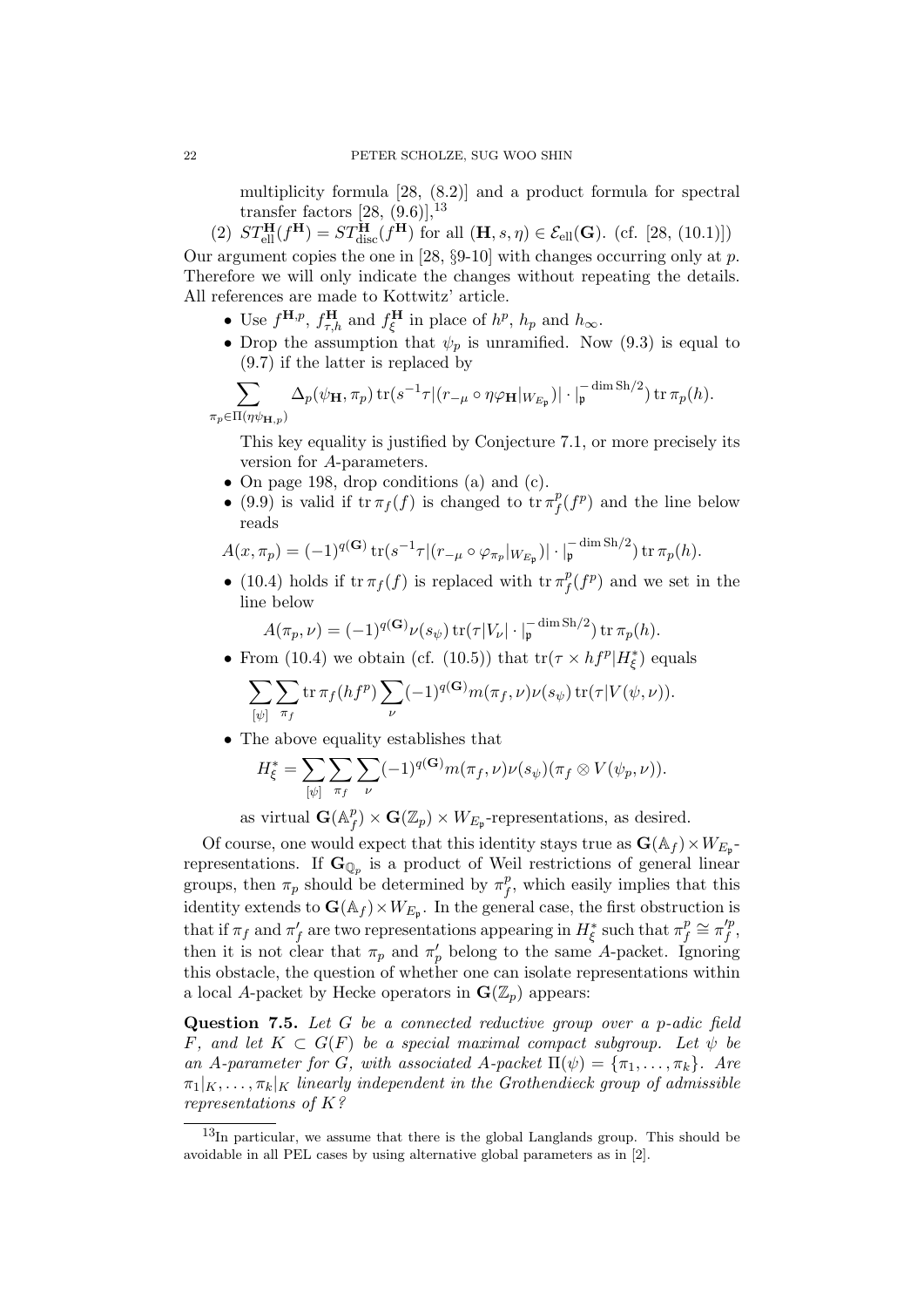# 8. CHARACTER IDENTITIES SATISFIED BY  $f_{\tau,h}^{\textbf{H}}$ : Proofs

Let us keep the local notation of the last section (except that global notation will appear in the proof of Theorem 8.1). Recall that the local Langlands correspondence for (a product of) general linear groups over a padic field is known thanks to Harris-Taylor and Henniart ([17], [19]). In what follows  $\varphi_{\pi}$  denotes the L-parameter attached to an irreducible representation  $\pi$  on such a group.

Theorem 8.1. Conjecture 7.1 is true in all EL and quasi-EL cases for the trivial endoscopic triple  $(\mathbf{H}, s, \eta) = (\mathbf{G}, 1, id)$ . In fact, for every irreducible representation  $\pi$  of  $\mathbf{G}(\mathbb{Q}_p)$  with semisimple L-parameter  $\lambda_{\pi}$ ,

$$
\text{tr}(f_{\tau,h}^{\mathbf{G}}|\pi) = \text{tr}(\tau|(r_{-\mu} \circ \lambda_{\pi}|_{W_E})| \cdot |_{E}^{-\langle \rho,\mu \rangle}) \,\text{tr}(h|\pi). \tag{20}
$$

*Remark* 8.2. We recall that in [41], quasi-EL data were defined as those PEL data where the field F decomposes as  $F_0 \times F_0$  with the involution  $*$  acting by  $(x, y)^* = (y, x)$ . We note that there is a bijection between EL data and quasi-EL data, and that quasi-EL data come about by localization of global PEL data of type A at a split place.

Proof. The conjectures in an EL case and the corresponding quasi-EL case are equivalent by Proposition 4.10 of [41]. Moreover, the conjecture in the EL case reduces to the simple EL case by Proposition 4.9 of [41]. By Morita equivalence, we may moreover assume that  $V = B$  as left B-module, where  $B$  is a matrix algebra over  $F$ .

Summarizing, we may assume that we are in the quasi-EL case corresponding to a simple EL case, where  $B = B_0 \times B_0$  is a matrix algebra over  $F = F_0 \times F_0$ , following the notation for the quasi-EL case in [41]. The involution on B is given by  $(x, y)^* = (y, x)$ , and  $V = B$  as left B-module.

For the proof we may fix  $\tau$  and h. Also fix an algebraic representation  $\xi$  of G of regular highest weight. As our proof will be global in nature, we will adopt global notation as needed. Let us globalize the local datum over  $\mathbb{Q}_p$  to a global datum  $(B, \mathcal{O}_B, F, V, \Lambda, C, \mathcal{O}_C, \mathbf{h})$  and a \*-hermitian form on V for a compact unitary Shimura variety with trivial endoscopy as in Section 5, satisfying the assumptions of Theorem 5.2 as done in [15, Prop 8.1.3. In particular  $F$  is a CM field containing an imaginary quadratic field  $\mathcal{K}, p$  splits in  $\mathcal{K}, F$  decomposes as the product of its totally real subfield  $F_0$  and K, and p is inert in  $F_0$ , with its local field  $F_{0,p}$  being isomorphic to what was previously called  $F_0$ . After basechange from  $\mathbb Q$  to  $\mathbb Q_p$ , we get the previous local PEL data and there exists a prime  $\mathfrak p$  of the reflex field  $E$  of the datum such that the completion  $E_p$  is isomorphic to the local reflex field E occuring in (20), compatible with the cocharacter  $\mu$ . Let **G** denote the reductive group over  $\mathbb{Z}_{(p)}$  for the global datum, and  $\pi_p$  denote  $\pi$  of (20).

The first step is to verify (20) assuming

•  $\pi_p$  appears as the *p*-component of an irreducible automorphic representation  $\pi$  of  $\mathbf{G}(\mathbb{A})$  such that  $\pi_{\infty} \in \Pi^2(\varphi_{\xi})$  and  $\pi_v$  is supercuspidal for some prime  $q \neq p$  split in K and some place  $v|q$  of F.

Let

$$
H_{\xi}^*(\pi_f) = \text{Hom}_{\mathbf{G}(\mathbb{A}_f)}(\pi_f, H_{\xi}^*).
$$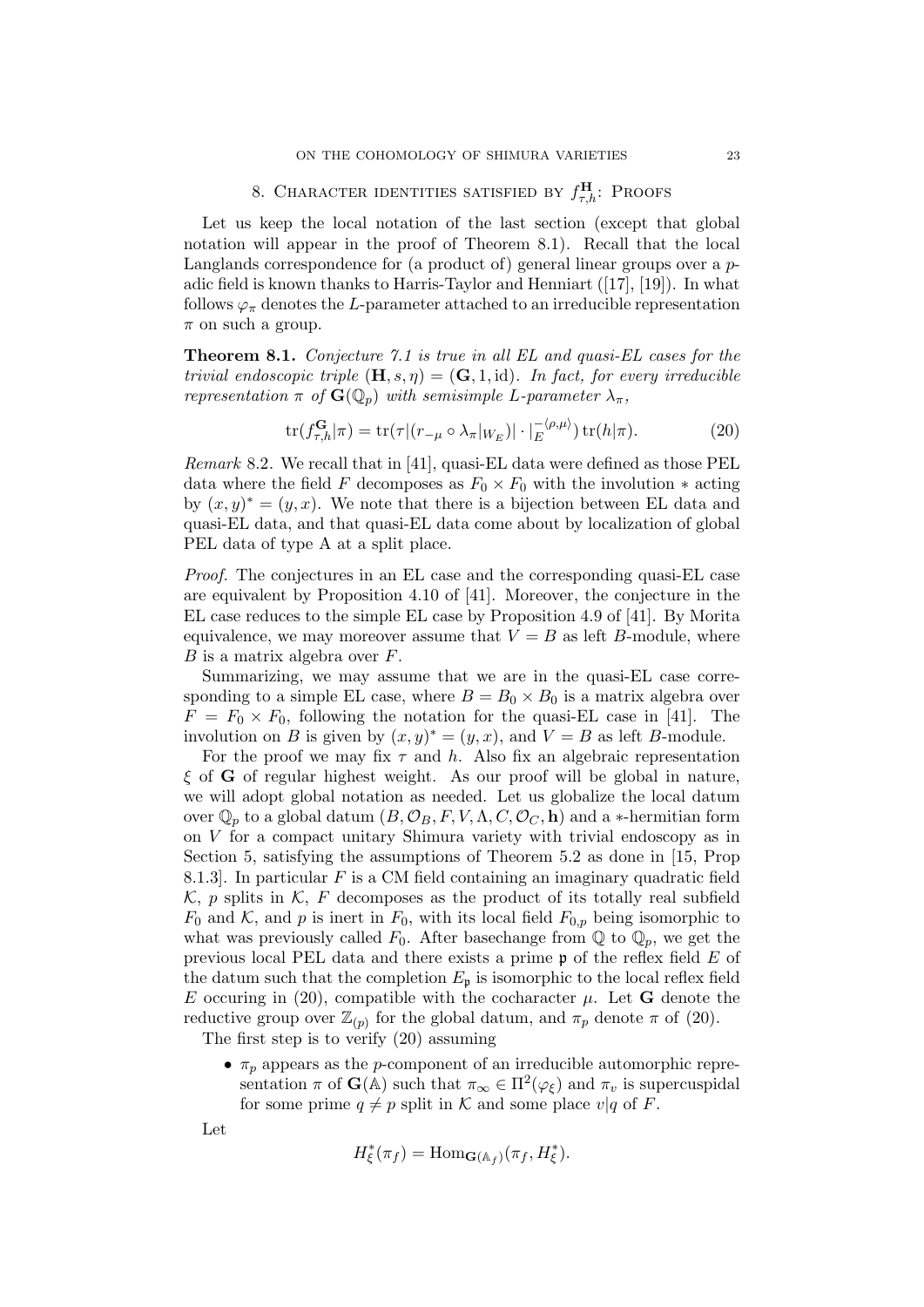Using Corollary 5.3, it follows from Theorem 5.1 that

$$
N \operatorname{tr}(\tau | H_{\xi}^*(\pi_f)) \operatorname{tr}(h|\pi_p) = \dim H_{\xi}^*(\pi_f) \operatorname{tr}(f_{\tau,h}^{\mathbf{G}}|\pi_p). \tag{21}
$$

If  $\pi_p$  is unramified, one may take  $h = \mathbf{1}_{\mathbf{G}(\mathbb{Z}_p)}$  and use Lemma 7.3 to determine the restriction  $H_{\xi}^{*}(\pi_{f})|_{W_{E_{\mathfrak{p}}}},$  cf. Theorem 1 in [29]. This gives

$$
H_{\xi}^{*}(\pi_{f})|_{W_{E_{\mathfrak{p}}}} = a(\pi_{f})(r_{-\mu} \circ \lambda_{\pi_{p}}|_{W_{E_{\mathfrak{p}}}})| \cdot |_{\mathfrak{p}}^{-\dim \operatorname{Sh}/2}
$$
(22)

for some integer  $a(\pi_f) \in \mathbb{Z}$ . This equation implies in particular that  $N =$  $\dim r_{-\mu}$  and  $\dim H_{\xi}^*(\pi_f) = a(\pi_f)N$ . We also recall that  $\dim Sh = \langle 2\rho, \mu \rangle$ . This argument works for any unramified split place  $p$  (not only the one fixed in advance). Using Corollary 5.4, one can build a representation of Gal( $\bar{Q}/E\mathcal{K}$ ) that agrees with  $H_{\xi}^{*}(\pi_{f})|_{Gal(\bar{Q}/E\mathcal{K})}$  at all unramified split places; we refer to the proof of  $[15, Thm A.7.2]$  for the precise construction. From the Chebotarev density theorem, it follows that they agree everywhere, which shows that  $(22)$  continues to hold at ramified split places, in particular at our given p.

Now one may combine (21) with (22) to deduce (20).

It remains to get rid of the hypothesis on  $\pi_p$ . Consider the two linear forms  $\mathcal{F}_1$  (resp.  $\mathcal{F}_2$ ) on the Grothendieck group of admissible representations of  $\mathbf{G}(\mathbb{Q}_p)$  mapping each irreducible  $\pi_p$  to the value of the left (resp. right) hand side of (20). It is easy to see that both  $\mathcal{F}_1$  and  $\mathcal{F}_2$  are trace functions in the context of the trace Paley-Wiener theorem of [6]. (This is a tautology for  $\mathcal{F}_1$ .) Since [43, Thm 4.4] shows that a dense subset of the unitary dual of  $\mathbf{G}(\mathbb{Q}_p)$  satisfies the above hypothesis, we know that  $\mathcal{F}_1 = \mathcal{F}_2$  on that dense subset. Since  $\mathcal{F}_1$  and  $\mathcal{F}_2$  are regular functions on (an infinite disjoint union of) algebraic varieties, we deduce that  $\mathcal{F}_1(\pi_p) = \mathcal{F}_2(\pi_p)$  for all  $\pi_p$ .

At this point, let us give a corollary of the proof. We note that the identities of Conjecture 7.1 determine the orbital integrals of  $f_{\tau,h}^{\mathbf{G}}$  uniquely. On the other hand, the orbital integrals of  $f_{\tau,h}^{\mathbf{G}}$  determine the twisted orbital integrals of  $\phi_{\tau,h}$  uniquely. But, cf. the remarks after Theorem 5.7 of [41], there was some freedom in the choice of  $\phi_{\tau,h}$ . This gives the following corollary.

Corollary 8.3. Let Sh be compact unitary group Shimura variety without endoscopy as in Section 5, satisfying the hypothesis of Theorem 5.2. Let p be a place split in K, let  $\mathfrak{p}|p$  a place of E and let  $\mathcal{M}_{K^p}/\mathcal{O}_{E_{\mathfrak{p}}}$  be the integral model of (a finite disjoint union of copies of)  $\text{Sh}_{\mathbf{G}(\mathbb{Z}_p)K^p}$  over  $\mathcal{O}_{E_p}$  defined in [41].

Let  $\mathcal D$  be the corresponding local data of quasi-EL type, associated to data  $\mathcal{D}_0$  of EL type. Then any p-divisible group  $\overline{\hat{H}}$  with D-structure over  $\bar{\mathbb{F}}_p$  which admits a deformation to characteristic 0 occurs as the p-divisible group with D-structure associated to some point over  $\mathbb{\bar{F}}_p$  on  $\mathcal{M}_{K^p},$  for some  $\widecheck{K}^p.$ 

*Proof.* Note that a *p*-divisible group  $\overline{H}$  with *D*-structure which admits a deformation to characteristic 0, i.e. such that  $X_{\overline{H}} \neq \emptyset$ , is parametrized by some  $\delta \in \mathbf{G}(W(\overline{\mathbb{F}}_p)[\frac{1}{p}])$ , cf. Proposition 3.10 of  $[\overline{41}]$ .

We can define two functions  $\phi_{\tau,h}^{(0)}$  and  $\phi_{\tau,h}^{(1)}$ , both satisfying the conditions after Theorem 5.7 of [41], but such that  $\phi_{\tau,h}^{(0)}$ , resp.  $\phi_{\tau,h}^{(1)}$ , is 0, resp. 1, on all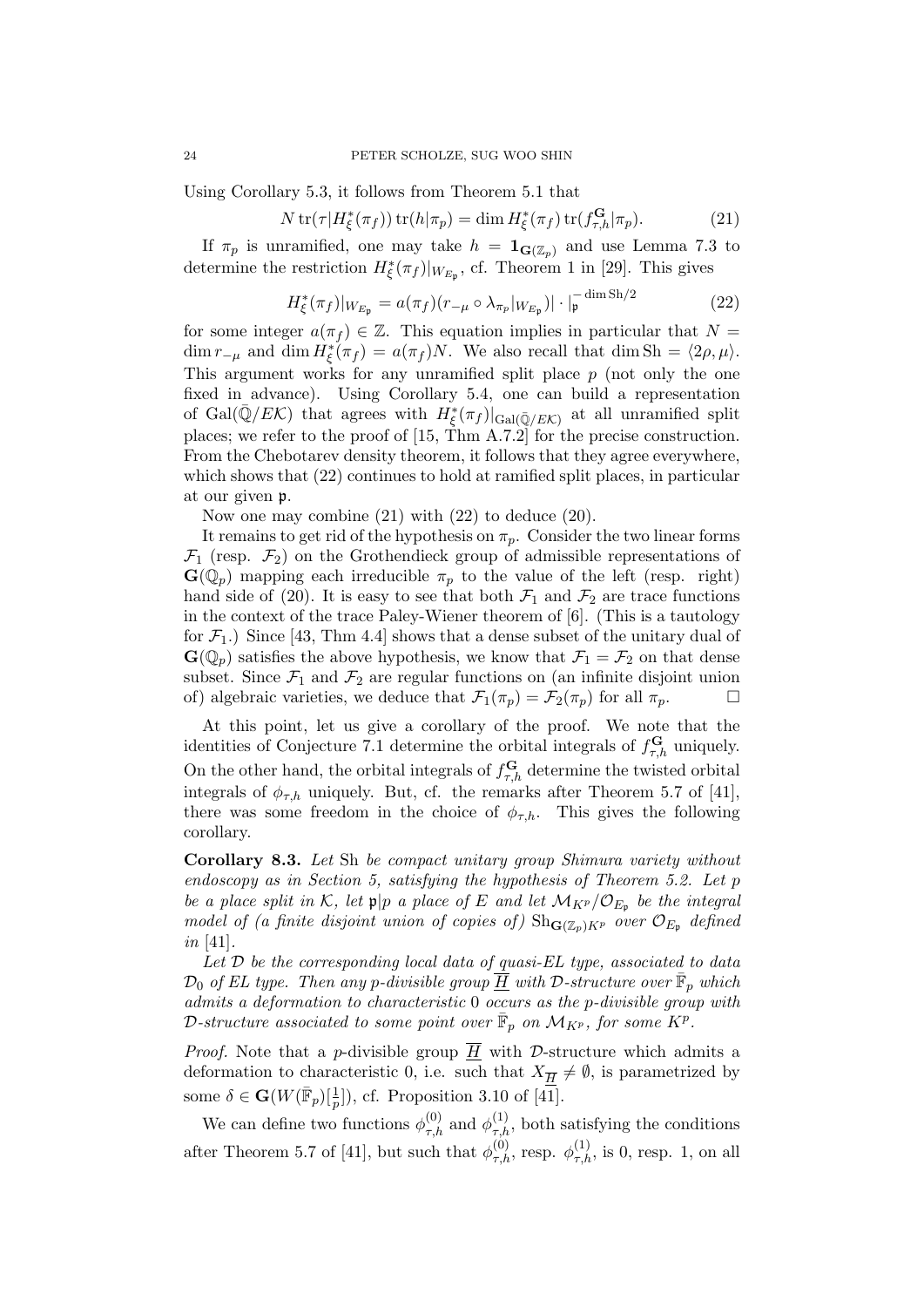$\delta$  for which nothing is imposed by these conditions. We want to prove that  $\phi_{\tau,h}^{(0)} = \phi_{\tau,h}^{(1)}.$ 

Now by what we have shown, necessarily all twisted orbital integrals of  $\phi_{\tau,h}^{(1)} - \phi_{\tau,h}^{(0)}$  vanish. But this is the characteristic function of some open  $(1)$   $(0)$ bounded subset, and it follows that this subset has to be trivial.  $\Box$ 

In the case that the local PEL data are unramified, this implies nonemptiness of Newton strata. Recall that the Newton stratification is a stratification of  $\mathcal{M}_{K^p} \otimes \bar{\mathbb{F}}_p$  into locally closed subvarieties  $\mathcal{M}_{K^p,b}, b \in B(\mathbf{G}_{\mathbb{Q}_p},\mu)$ ,  ${\rm parametrized}$  by a certain subset of  $\sigma$ -conjugacy classes  $B(\mathbf{G}_{\mathbb{Q}_p},\mu)\subset B(\mathbf{G}_{\mathbb{Q}_p}),$ cf. the work of Rapoport and Richartz, [38]. The question of nonemptiness of Newton strata is a deep question in the theory of the reduction of Shimura varieties. We refer to the survey article of Rapoport, [37], for an extensive discussion of related work. Recently, Viehmann and Wedhorn, [46], have used local geometric methods to prove nonemptiness of Newton strata in many cases, including those that we handle here. Our method is entirely different, in that it uses global and automorphic arguments, similar to earlier work of Fargues, [15], showing that the basic locus is nonempty.

Corollary 8.4. Assume that in the situation of Corollary 8.3, the field F is unramified at p, so that **G** is unramified at p and  $\mathbf{G}(\mathbb{Z}_p)$  is a hyperspecial maximal compact subgroup. Then for all  $b \in B(\mathbf{G}_{\mathbb{Q}_p}, \mu)$ , the Newton stratum  $\mathcal{M}_{K^p,b}$  is nonempty.

*Proof.* We only have to show that there is some *p*-divisible group with  $\mathcal{D}$ structure that has the correct Newton polygon. In the notation of [37], this question is equivalent to the question  $X(b,\mu)_K \neq \emptyset$  by Corollary 3.12 of [37]. This is resolved by a theorem of Kottwitz and Rapoport in the case considered here, [25], cf. Theorem 5.5 in [37].  $\Box$ 

Another interesting application of Corollary 8.3 is the following algebraization result that works in the ramified case, and seems to be hard to prove by other methods.

**Corollary 8.5.** Let  $D$  be data of EL type, and let  $\underline{H}$  be any p-divisible group with D-structure over  $\bar{\mathbb{F}}_p$ . Then the deformation spaces  $X_{\overline{H},K}/X_{\overline{H}}$  defined in [41] are algebraizable as in Theorem 2.9 of [41].

Proof. It suffices to consider the case of simple EL data, as in the general case everything decomposes into a product. By Morita equivalence, we can assume that  $V = B$  again. Changing to quasi-EL data, we may use Corollary 8.3 to embed the situation into a Shimura variety, which provides the desired algebraization.

Now we continue with the proof of Conjecture 7.1 in EL cases.

Corollary 8.6. Conjecture 7.1 is true in all EL and quasi-EL cases for general endoscopic triples  $(H, s, \eta)$  of  $G$ , i.e. for all irreducible representations  $\pi_{\mathbf{H}}$  of  $\mathbf{H}(\mathbb{Q}_p)$  with semisimple L-parameter  $\lambda_{\pi_{\mathbf{H}}}$ , we have

 $\text{tr}(f_{\tau,h}^{\mathbf{H}}|\pi_{\mathbf{H}}) = \text{tr}(s^{-1}\tau|(r_{-\mu} \circ \eta \lambda_{\pi_{\mathbf{H}}}|_{W_E})|\cdot|\frac{1}{E}^{\langle \rho,\mu\rangle})\,\text{tr}(h^{\mathbf{H}}|\pi_{\mathbf{H}})$ .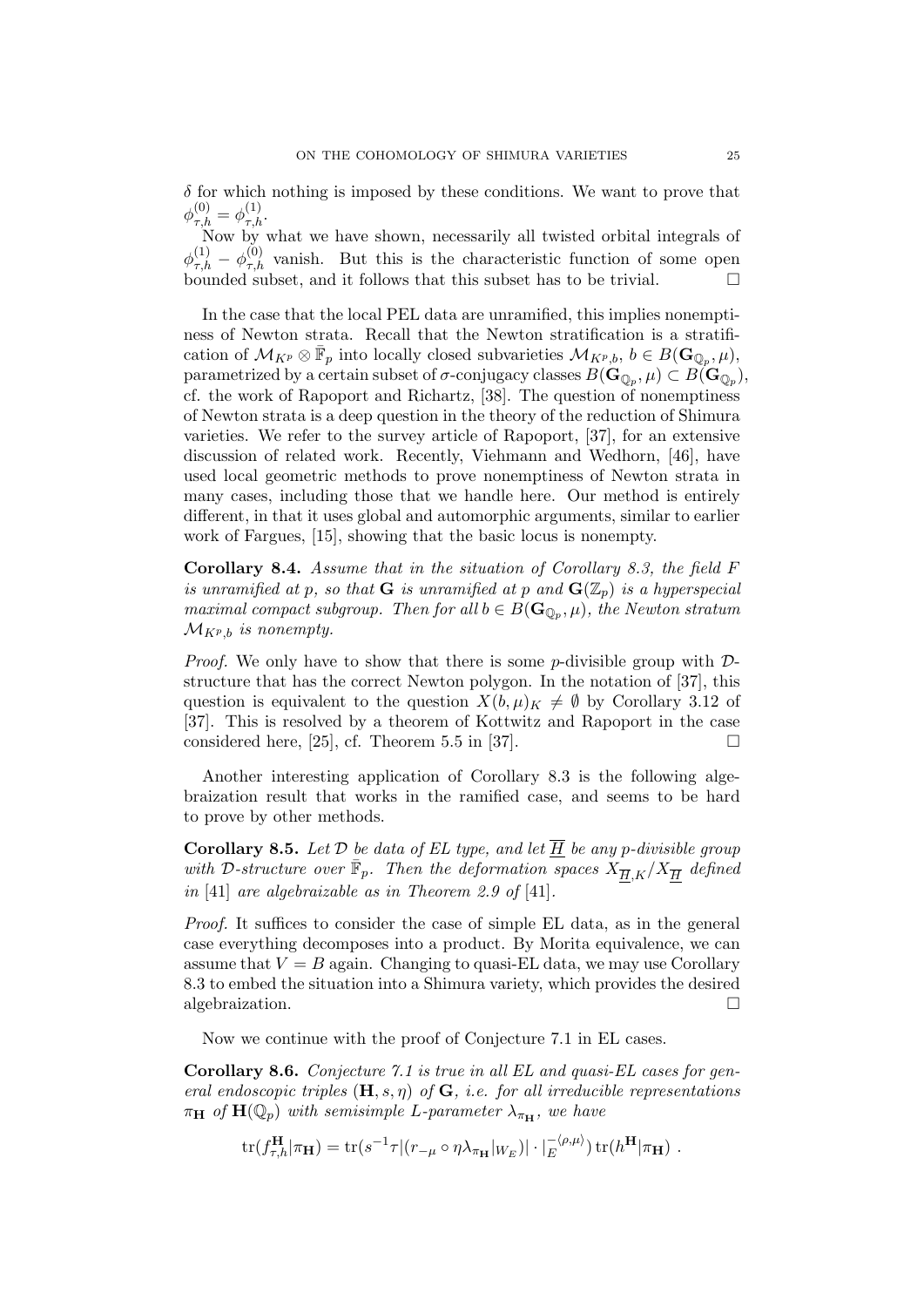*Proof.* Let K be a finite extension of  $\mathbb{Q}_p$ . It suffices to consider the case of simple EL data with  $B = K$ ,  $V = K<sup>n</sup>$ , where  $\mathbf{G} \simeq \text{Res}_{K/\mathbb{Q}_p} \text{GL}_n$ . In this case, any endoscopic triple  $(\mathbf{H}, s, \eta)$  of G is of the form  $\mathbf{H} \simeq \text{Res}_{K/\mathbb{Q}_p}(\prod_i \text{GL}_{n_i})$ for some  $n_i \geq 1$  such that  $\sum_i n_i = n$  and

$$
\eta: (\prod_i \mathrm{GL}_{n_i}(\mathbb{C}))^{\mathrm{Hom}(K,\overline{\mathbb{Q}}_p)} \rtimes W_{\mathbb{Q}_p} \to \mathrm{GL}_n(\mathbb{C})^{\mathrm{Hom}(K,\overline{\mathbb{Q}}_p)} \rtimes W_{\mathbb{Q}_p},
$$

is the canonical Levi embedding, i.e. we identify  $H$  and  $\hat{H}$  with Levi subgroups of  $G$  and  $\widehat{G}$  via block diagonal embeddings. Moreover we may assume that  $s \in Z(\widehat{\mathbf{H}})^{\Gamma(p)}$  as the general case is reduced to this case (cf. the last paragraph of §3.2). Write  $s = (s_i)_i \in Z(\widehat{H})^{\Gamma(p)} = \prod_i \mathbb{C}^\times$  (which embeds in the center of  $(\prod_i GL_{n_i}(\mathbb{C}))^{\text{Hom}(K,\overline{\mathbb{Q}}_p)}$  diagonally). Choose  $t_0 =$  $(t_{0,i})_i \in Z(\widehat{\mathbf{H}})^{\Gamma(p)}$  such that  $t_0^r = s$ . Let  $c: W_{\mathbb{Q}_p} \to Z(\widehat{\mathbf{H}})^{\Gamma(p)}$  be the cocycle  $w \mapsto t_0^{-\text{ord}(w)}$  $_{0}^{-\text{ord}(w)}$ , where we normalize ord :  $W_{E} \rightarrow \mathbb{Z}$  by requiring that it sends a geometric Frobenius element to 1. Define  $\eta' : L^{\mathbf{H}} \to L^{\mathbf{G}}$  by  $\eta'(g \times w) = c(w)\eta(g \times w)$ . Recall that  $R_r$  and  $\tilde{\eta}$  were defined in §3.2.<br>Write  $\zeta$ ,  $L_C$ ,  $L_R$  for the base change I morphism sonding  $g \times w$  to Write  $\xi : {}^L G \to {}^L R_r$  for the base change L-morphism sending  $g \rtimes w$  to  $(g, g, ..., g) \rtimes w$ . Then it is straightforward to verify that

$$
\widetilde{\eta} = \xi \circ \eta'.\tag{23}
$$

The function  $f_{\tau,h}^{\mathbf{H}}$  is a twisted transfer of  $\phi_{\tau,h}$  relative to  $\widetilde{\eta}$ . We claim that it is also an  $\eta'$ -transfer of  $f_{\tau,h}^{\mathbf{G}}$  (denoted  $(\eta')^*(f_{\tau,h}^{\mathbf{G}})$  below).

Let us accept the claim for now and finish the proof. Note that an  $\eta$ transfer of  $f_{\tau,h}^{\mathbf{G}}$ , denoted  $\eta^*(f_{\tau,h}^{\mathbf{G}})$ , is given by the constant term along a parabolic subgroup with H as a Levi component. It satisfies a character identity

$$
\mathrm{tr}(\eta^*(f_{\tau,h}^\mathbf{G})|\pi_\mathbf{H}) = \mathrm{tr}\left(f_{\tau,h}^\mathbf{G}\left|\mathrm{n}\text{-}\mathrm{ind}_{\mathbf{H}(\mathbb{Q}_p)}^{\mathbf{G}(\mathbb{Q}_p)}(\pi_\mathbf{H})\right.\right)
$$

for every irreducible admissible representation  $\pi_{\mathbf{H}}$  of  $\mathbf{H}(\mathbb{Q}_p)$ , where n-ind denotes the normalized parabolic induction (independent of the choice of parabolic). Let  $\chi_c: H(\overline{\mathbb{Q}}_p) \to \mathbb{C}^\times$  be the character corresponding to  $c \in$  $H^1(W_{\mathbb{Q}_p},Z(\widehat{\mathbf{H}})^{\Gamma(p)}).$ 

Since  $\eta' = \eta \cdot c$ , one can show that  $(\eta')^* f_{\tau,h}^{\mathbf{G}}$  may be given as  $\chi_c^{-1} \cdot \eta^*(f_{\tau,h}^{\mathbf{G}})$ . (The reason is that the Langlands-Shelstad transfer factor gets multiplied by  $\chi_c^{-1}$  when  $\eta$  is multiplied by c.) As we can take  $f_{\tau,h}^{\mathbf{H}} = (\eta')^* f_{\tau,h}^{\mathbf{G}}$  by the claim above,

$$
f_{\tau,h}^{\mathbf{H}}(\gamma) = \eta^*(f_{\tau,h}^{\mathbf{G}})(\gamma) \chi_c^{-1}(\gamma), \quad \forall \gamma \in \mathbf{H}(\mathbb{Q}_p).
$$

To put it in an invariant way,

$$
\mathrm{tr}(f_{\tau,h}^{\mathbf{H}}|\pi_{\mathbf{H}})=\mathrm{tr}(\eta^*(f_{\tau,h}^{\mathbf{G}})|\pi_{\mathbf{H}}\otimes\chi_c)=\mathrm{tr}\left(f_{\tau,h}^{\mathbf{G}}\left|\mathrm{n}\text{-}\mathrm{ind}_{\mathbf{H}(\mathbb{Q}_p)}^{\mathbf{G}(\mathbb{Q}_p)}(\pi_{\mathbf{H}}\otimes\chi_c)\right.\right).
$$

Note that all subquotients  $\pi$  of n-ind  $H_{\mathbf{H}(\mathbb{Q}_p)}^{(\mathbf{G}(\mathbb{Q}_p))}(\pi_{\mathbf{H}} \otimes \chi_c)$  give rise to the same semisimple L-parameter  $\lambda_{\pi} = \eta \lambda_{\pi_H \otimes \chi_c}$ . Hence, by (20) the right hand side equals

$$
\mathrm{tr}(\tau|(r_{-\mu}\circ\eta\lambda_{\pi_{\mathbf{H}}\otimes\chi_{c}}|_{W_{E}}))\,\mathrm{tr}\left(h\left|\mathrm{n\text{-}ind}_{\mathbf{H}(\mathbb{Q}_{p})}^{\mathbf{G}(\mathbb{Q}_{p})}(\pi_{\mathbf{H}}\otimes\chi_{c})\right.\right) \n= \mathrm{tr}(\tau|(r_{-\mu}\circ\eta\lambda_{\pi_{\mathbf{H}}\otimes\chi_{c}}|_{W_{E}}))\,\mathrm{tr}(\eta^{*}(h)|\pi_{\mathbf{H}}\otimes\chi_{c}).
$$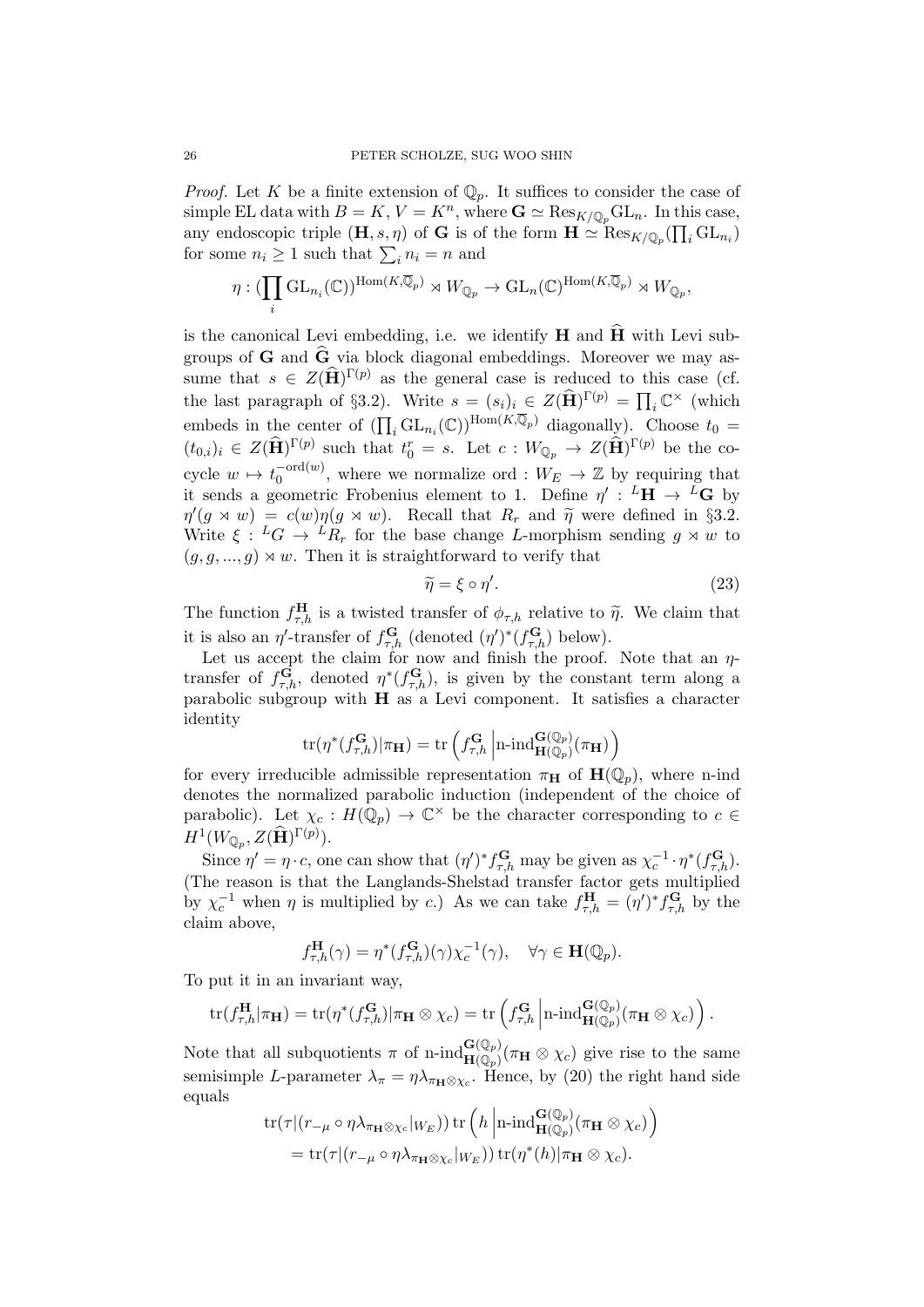We recall that  $c(\tau) = t_0^{-\text{ord}(\tau)} = t_0^{-r} = s^{-1}$ , from which it is not difficult to deduce that the twist by  $\chi_c$  has the same effect as replacing  $\tau$  by  $s^{-1}\tau$ :

$$
\operatorname{tr}(\tau|(r_{-\mu}\circ\eta\lambda_{\pi_{\mathbf{H}}\otimes\chi_c}|_{W_E})) = \operatorname{tr}(s^{-1}\tau|(r_{-\mu}\circ\eta\lambda_{\pi_{\mathbf{H}}}|_{W_E})).
$$

On the other hand, note that

$$
\operatorname{tr}(\eta^*(h)|\pi_{\mathbf{H}}\otimes\chi_c) = \operatorname{tr}(\eta^*(h)|\pi_{\mathbf{H}}).
$$

Indeed, the constant term  $\eta^*(h)$  is supported only on the conjugacy classes of  $\mathbf{H}(\mathbb{Q}_p)$  meeting  $\mathbf{H}(\mathbb{Z}_p)$ , since h is supported on  $\mathbf{G}(\mathbb{Z}_p)$ . Since the character  $\chi_c$  is trivial on such conjugacy classes (because c is an unramified cocycle), the identity follows.

Putting the above identities together, we conclude that

$$
\text{tr}(f_{\tau,h}^{\mathbf{H}}|\pi_{\mathbf{H}}) = \text{tr}(s^{-1}\tau|(r_{-\mu} \circ \eta \lambda_{\pi_{\mathbf{H}}}|_{W_E})) \text{tr}(\eta^*(h)|\pi_{\mathbf{H}}),
$$

which is the equality  $(17)$  to be proved.

It remains to justify the unproven claim that  $f_{\tau,h}^{\mathbf{H}}$  is an  $\eta'$ -transfer of  $f_{\tau,h}^{\mathbf{G}}$ . For any  $(G, H)$ -regular semisimple  $\gamma_H \in H(\mathbb{Q}_p)$ , if  $\gamma_H$  is not a transfer of any twisted conjugacy class of  $\delta \in \mathbf{G}(\mathbb{Q}_{p^r})$  then  $\widehat{SO}_{\gamma_{\mathbf{H}}}(f_{\tau,h}^{\mathbf{H}}) = SO_{\gamma_{\mathbf{H}}}((\eta')^* f_{\tau,h}^{\mathbf{G}}) =$ 0. From now on suppose that  $\gamma_H$  is a transfer of some  $\delta$ . We note that in the cases that occur here, taking a stable (twisted) orbital integral amounts to multiplying the usual (twisted) orbital integral by a sign, given as the Kottwitz sign attached to the (twisted) centralizer of the element considered. By  $(9)$ ,  $(8)$ ,

$$
SO_{\gamma_{\mathbf{H}}}^{\mathbf{H}(\mathbb{Q}_p)}(f_{\tau,h}^{\mathbf{H}})=\Delta_p^{\eta}(\gamma_{\mathbf{H}},\gamma)\langle\alpha(\gamma;\delta),s\rangle^{-1}STO_{\delta\sigma}(\phi_{\tau,h}).
$$

The superscript  $\eta$  indicates that the transfer factor is relative to  $\eta$ . On the other hand, Theorem 3.1 and its analogue for the base change relative to  $\xi$ tell us that

$$
SO_{\gamma_{\mathbf{H}}}^{\mathbf{H}(\mathbb{Q}_p)}((\eta')^* f_{\tau,h}^{\mathbf{G}}) = \Delta_p^{\eta'}(\gamma_{\mathbf{H}}, \gamma) SO_{\gamma}^{\mathbf{G}(\mathbb{Q}_p)}(f_{\tau,h}^{\mathbf{G}}) = \Delta_p^{\eta'}(\gamma_{\mathbf{H}}, \gamma) STO_{\delta\sigma}(\phi_{\tau,h}).
$$

As we have noted above,  $\Delta_p^{\eta'}(\gamma_H, \gamma) = \chi_c^{-1}(\gamma_H) \Delta_p^{\eta}(\gamma_H, \gamma)$ . Hence the proof boils down to showing that

$$
\chi_c(\gamma_\mathbf{H}) = \langle \alpha(\gamma;\delta), s \rangle. \tag{24}
$$

Define  $R_r^{\mathbf{H}} = \text{Res}_{\mathbb{Q}_{p^r}/\mathbb{Q}_p} \mathbf{H}$ . We can find a  $\delta_{\mathbf{H}} \in R_r^{\mathbf{H}}(\mathbb{Q}_p) = \mathbf{H}(\mathbb{Q}_{p^r})$  which is  $\sigma$ -conjugate to  $\delta$  and transfers to  $\gamma_H$  via base change for **H**. We write  $\delta_{\mathbf{H}} = (\delta_{\mathbf{H},i})_i$  and  $\gamma_{\mathbf{H}} = (\gamma_{\mathbf{H},i})_i$  with respect to  $\mathbf{H} \simeq \text{Res}_{K/\mathbb{Q}_p}(\prod_i GL_{n_i})$ . As usual  $v_p$  denotes the additive valuation on a *p*-adic field such that  $v_p(p) = 1$ . It can be seen from the definition of  $\chi_c$  that

$$
\chi_c(\gamma_\mathbf{H}) = \prod_i t_{0,i}^{v_p(N_{K/\mathbb{Q}_p} \det \gamma_{\mathbf{H},i})}.
$$

As  $\gamma_{\mathbf{H},i}$  is a norm of  $\delta_{\mathbf{H},i}$ , we get

$$
\chi_c(\gamma_\mathbf{H}) = \prod_i s_i^{v_p(N_{K/\mathbb{Q}_p} \det \delta_{\mathbf{H},i})}.
$$

In order to evaluate the right hand side of (24), we begin by recalling the definition of  $\alpha(\gamma;\delta)$ . We are free to replace  $\delta$  by a  $\sigma$ -conjugate, and hence we assume that  $\delta = \delta_H$ . Let L be the fraction field of  $W(\overline{\mathbb{F}}_p)$ . Using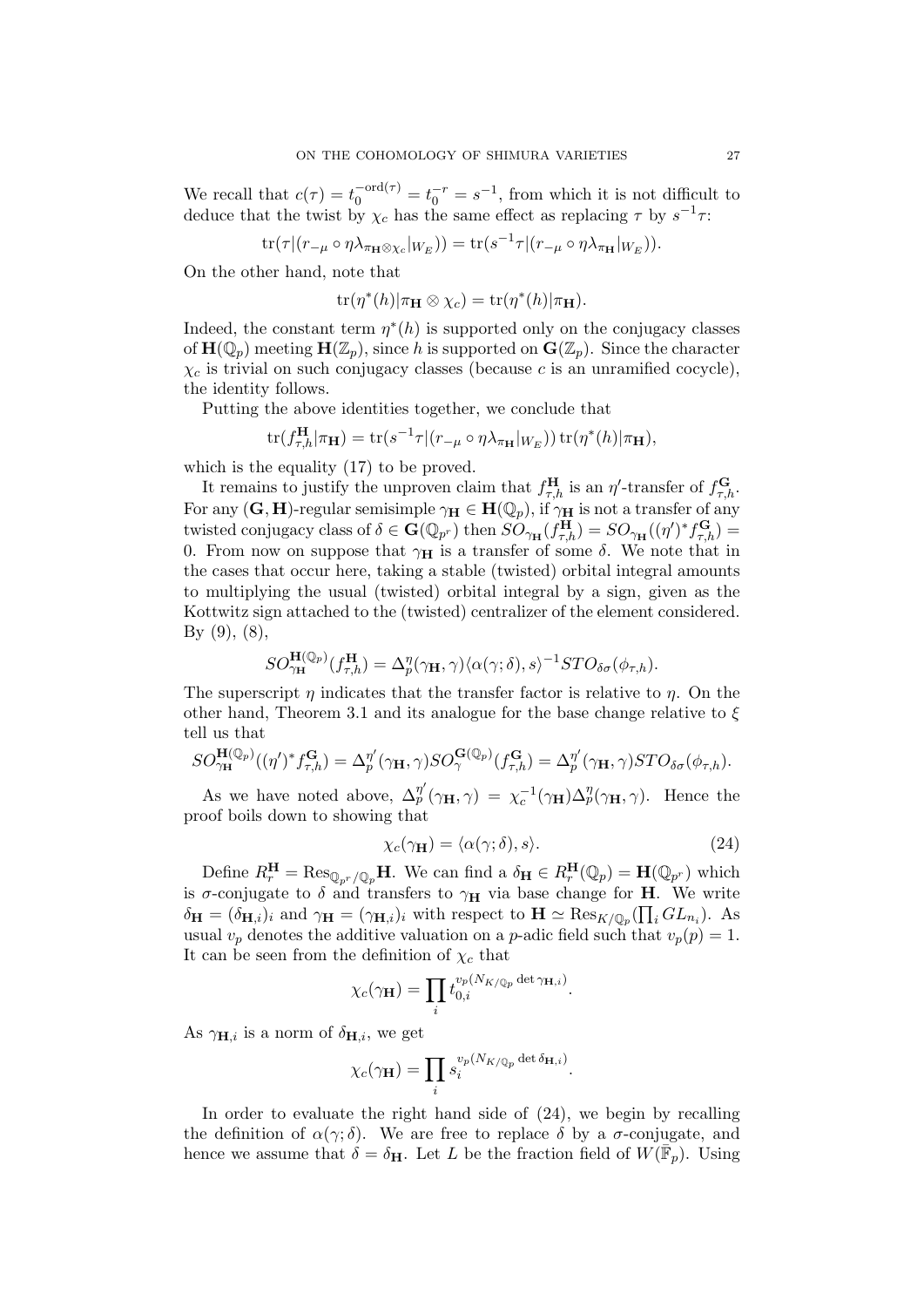Steinberg's theorem, one finds  $d \in \mathbf{G}(L)$  such that  $N\delta = d\gamma_H d^{-1}$ . In fact, it is possible to take  $d \in H(L)$ , by choice of  $\delta$ , and as  $\gamma_H$  is a base-change transfer of  $\delta_{\mathbf{H}}$ . In general,  $d^{-1}\delta d^{\sigma} \in I_0(L)$ , where  $I_0$  is the centralizer of  $\gamma$ in G, and  $\alpha(\gamma;\delta)$  is defined as the image of  $d^{-1}\delta d^{\sigma}$  under Kottwitz' map  $\kappa_{I_0}: B(I_0) \to X^*(Z(\widehat{I_0})^{\Gamma}).$ 

The Kottwitz maps  $\kappa_{I_0}$  and  $\kappa_H$  fit into a commutative diagram

$$
B(I_0) \longrightarrow B(\mathbf{H}) \longrightarrow \prod_i B(\mathrm{Res}_{K/\mathbb{Q}_p} \mathrm{GL}_{n_i})
$$
  
\n
$$
\kappa_{I_0} \downarrow \qquad \kappa_{\mathbf{H}} \downarrow \qquad (\kappa_{\mathrm{Res}_{K/\mathbb{Q}_p} \mathrm{GL}_{n_i}})_i \downarrow
$$
  
\n
$$
X^*(Z(\widehat{I}_0)^{\Gamma}) \longrightarrow X^*(Z(\widehat{\mathbf{H}})^{\Gamma}) \longrightarrow \prod_i X^*(\mathbb{C}^{\times})
$$

The image of  $\alpha(\gamma;\delta)$  in  $X^*(Z(\widehat{\mathbf{H}})^{\Gamma})$  is the image under  $\kappa_{\mathbf{H}}$  of the  $\sigma$ -conjugacy class of  $d^{-1}\delta_{\mathbf{H}}d^{\sigma}$ , i.e. the  $\sigma$ -conjugacy class of  $\delta_{\mathbf{H}}$ , as  $d \in \mathbf{H}(L)$ .

Then

$$
\langle \alpha(\gamma;\delta),s\rangle=\langle \kappa_{\mathbf{H}}(\delta_{\mathbf{H}}),s\rangle=\prod_i\langle \kappa_{\operatorname{Res}_{K/\mathbb{Q}_p}\operatorname{GL}_{n_i}}(\delta_{\mathbf{H},i}),s_i\rangle.
$$

The right hand side is equal to  $\prod_i s_i^{v_p(N_{K/\mathbb{Q}_p} \det \delta_{\mathbf{H},i})}$  $i$ <sup>t</sup> below. We have finished the proof of  $(24)$ .

The following well-known fact was used in the proof.

**Lemma 8.7.** Let  $G = \text{Res}_{K/\mathbb{Q}_p} \text{GL}_n$  for a finite extension  $K$  of  $\mathbb{Q}_p$ . Then the Kottwitz map

$$
B(G) \to X^*(Z(\widehat{G})^{\Gamma(p)}) = X^*(\mathbb{C}^\times) \stackrel{\text{canon.}}{\simeq} \mathbb{Z}
$$

is induced by the map  $g \mapsto v_p(N_{K/\mathbb{Q}_p} \det g)$  from  $G(L) = GL_n(K \otimes_{\mathbb{Q}_p} L)$  to Z.

Proof. The functoriality of the Kottwitz map ([31, 4.9]) with respect to

$$
\det: \mathrm{Res}_{K/\mathbb{Q}_p} \mathrm{GL}_n \to \mathrm{Res}_{K/\mathbb{Q}_p} \mathrm{GL}_1
$$

reduces the proof to the case of  $n = 1$ , where the assertion is standard, cf.  $[27, 2.5]$ .

#### 9. Cohomology of Shimura varieties: Nonendoscopic case

Consider a compact unitary group Shimura variety with trivial endoscopy as in Section 5.

**Theorem 9.1.** Assume that all places of  $F_0$  above p are split in  $F$ . Then we have an identity

$$
H_{\xi}^* = \sum_{\pi_f} a(\pi_f) \pi_f \otimes (r_{-\mu} \circ \varphi_{\pi_p}|_{W_{E_{\mathfrak{p}}}}) |\cdot|^{-\dim \mathrm{Sh}/2}
$$

as virtual  $\mathbf{G}(\mathbb{A}_{\mu}^{p})$  $f^p(f) \times \mathbf{G}(\mathbb{Z}_p) \times W_{E_{\mathfrak{p}}}$ -representations. Here  $\pi_f$  runs through irreducible admissible representations of  $\mathbf{G}(\mathbb{A}_f)$ , the integer  $a(\pi_f)$  is as in [29], p. 657, and  $\varphi_{\pi_p}$  is the local Langlands parameter associated to  $\pi_p$ .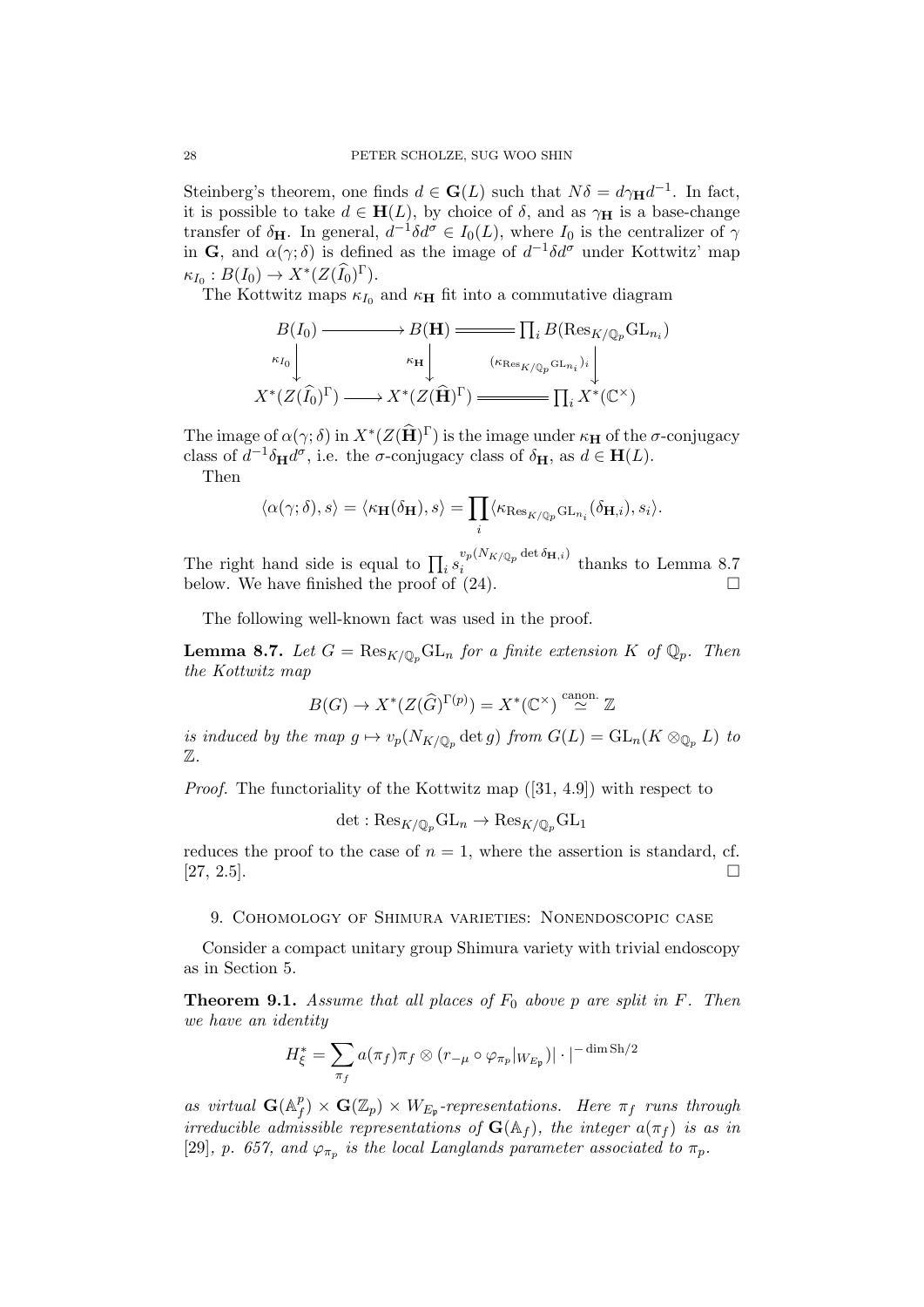Proof. First, we note that the assumption implies that Conjecture 7.1 is true in this case, by Theorem 8.1. Matsushima's formula can be reformulated as the identity

$$
H_{\xi}^* = N \sum_{\pi_f} a(\pi_f) \pi_f
$$

as  $\mathbf{G}(\mathbb{A}_f)$ -representation, cf. Lemma 4.2 of [24]. Now Theorem 5.1 and the identity from Conjecture 7.1 show that

$$
\text{tr}(\tau \times hf^p | H^*_{\xi}) = N^{-1} \text{tr}(f_{\tau,h}^{\mathbf{G}} f^p | H^*_{\xi})
$$
  
= 
$$
\sum_{\pi_f} a(\pi_f) \text{tr}(\tau | (r_{-\mu} \circ \varphi_{\pi_p} |_{W_{E_{\mathfrak{p}}}}) | \cdot |^{-\dim \text{Sh}/2}) \text{tr}(hf^p | \pi_f).
$$

This gives the desired identity.

**Corollary 9.2.** In the situation of the theorem, let  $K \subset \mathbf{G}(\mathbb{A}_f)$  be any sufficiently small compact open subgroup. Then the semisimple local Hasse-Weil zeta function of  $\text{Sh}_K$  at the place p of E is given by

$$
\zeta_{\mathfrak{p}}^{\text{ss}}(\text{Sh}_K, s) = \prod_{\pi_f} L^{\text{ss}}(s - \dim \text{Sh}/2, \pi_p, r_{-\mu})^{a(\pi_f) \dim \pi_f^K}.
$$

*Proof.* One can assume that  $K \subset \mathbf{G}(\mathbb{A}_{\mu}^p)$  $f(f) \times \mathbf{G}(\mathbb{Z}_p)$ . Now the corollary follows directly from the previous theorem and the definitions.

#### 10. Cohomology of Shimura varieties: Endoscopic case

In this section we proceed to study compact unitary group Shimura varieties at split places when endoscopy is nontrivial. We will work in the setup of [44, §5.1] to be recalled now. Suppose that

- $B = F$  is a CM field with complex conjugation as the involution  $\ast$ , and
- $F$  contains an imaginary quadratic field  $K$ .

Fix a prime p split in K and let  $\mathfrak p$  be a prime of E above p. We also fix a field isomorphism  $\iota_{\ell} : \overline{\mathbb{Q}}_{\ell} \simeq \mathbb{C}$  throughout. Set  $n = \dim_F V \ge 1$  and  $F_0 = F^{*-1}$ . Let  $\text{Spl}_{F/F_0}$  denote the set of all rational primes v such that every prime of  $F_0$  above v splits in F. We further assume

- $(1)$   $F_0 \neq \mathbb{Q},$
- (2) if a prime v is ramified in F then  $v \in \mathrm{Spl}_{F/F_0}$ ,
- (3)  $\mathbf{G}_{\mathbb{Q}_v}$  is quasi-split at all finite places v,
- (4) the flat closure of the generic fibre in the integral models of [41] is proper.

Condition (4) is necessary for our machinery. A sufficient condition for (4) is that the pairing  $( , )$  on V is positive or negative definite with respect to some complex embedding  $F \hookrightarrow \mathbb{C}$ , as proved by Kai-Wen Lan, [32], Theorem 5.3.3.1, Remark 5.3.3.2, cf. also [41], Theorem 5.8, for explanation.

Conditions  $(1)$  and  $(2)$  are imposed only to avoid issues with L-packets for unitary groups and will become unnecessary in due course. We remark that this situation is somewhat more general than in [44], as we allow general signatures at  $\infty$ .

Condition (3) contrasts the case considered in the previous section, and means that endoscopy is seen in its full strength. It implies that  $\mathbf{G}(\mathbb{A})$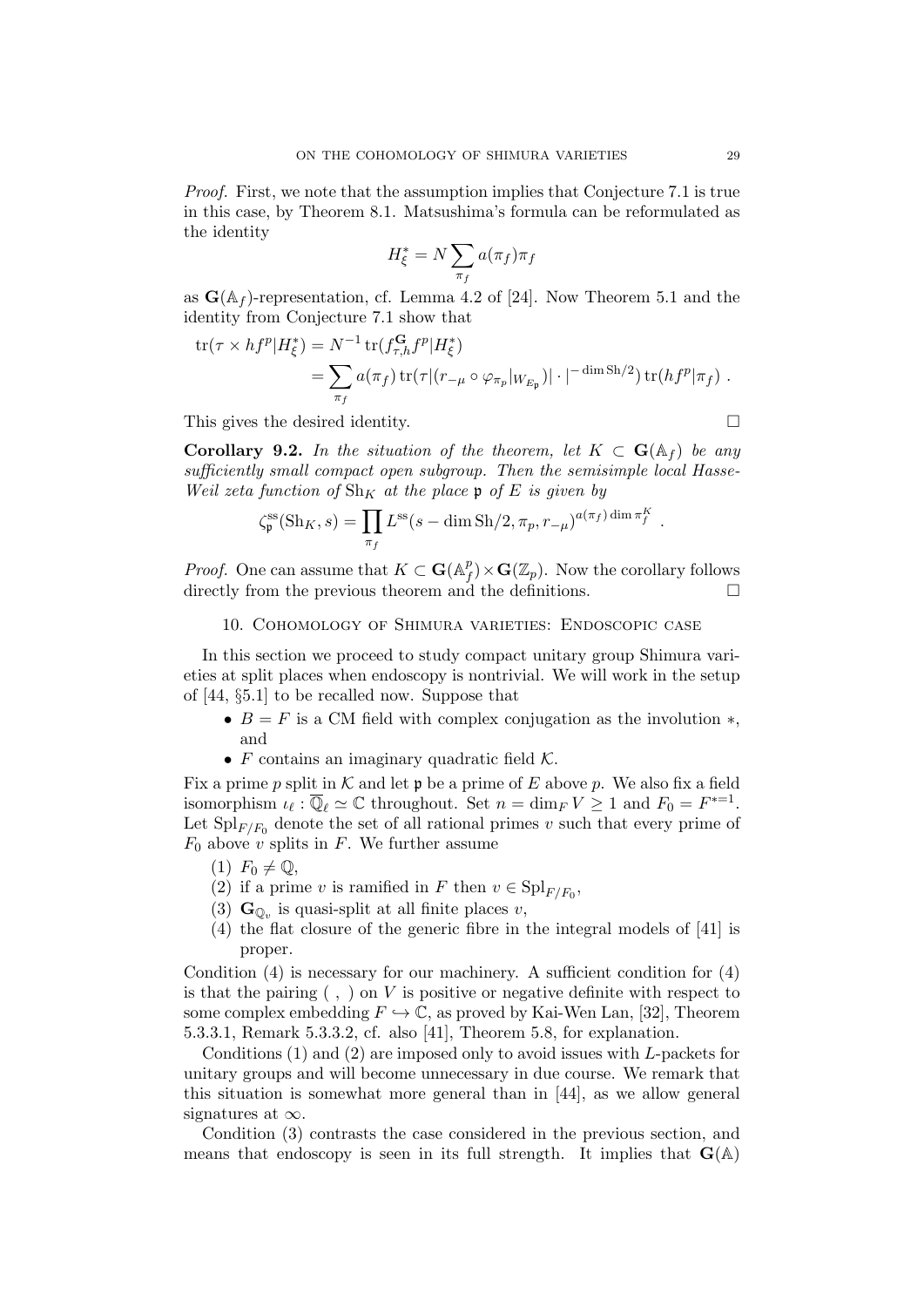admits an automorphic representation whose base change is  $\Pi$ , for any  $\Pi$  as below. (If  $\mathbf{G}_{\mathbb{Q}_v}$  is not quasi-split at a finite v then there would be a local obstruction at  $v.$ )

Let  $\Pi = \psi \otimes \Pi^1$  be an automorphic representation of  $\mathbf{G}(\mathbb{A}_{\mathcal{K}}) \simeq \mathrm{GL}_1(\mathbb{A}_{\mathcal{K}}) \times$  $GL_n(\mathbb{A}_F)$ . Let  $\theta$  denote the automorphism of  $\mathbf{G}(\mathbb{A}_K)$  induced by the nontrivial element c of  $Gal(K/\mathbb{Q})$ . Suppose that

- $\Pi \simeq \Pi \circ \theta$  (such a  $\Pi$  is called  $\theta$ -stable),
- the L-parameter for  $\Pi_{\infty}$  is the base change of  $\varphi_{\xi}$ ,
- $\Pi$  is ramified only at the places of F above  $\mathrm{Spl}_{F/F_0}$ .

We will put ourselves in either (Case ST) or (Case END) of [44, §6.1], to be briefly recalled here. The first case refers to the case when Π is cuspidal. In the second,  $\Pi$  is required to be parabolically induced from a  $\theta$ -stable cuspidal automorphic representation on a maximal proper  $\theta$ -stable Levi subgroup which is isomorphic to a quadratic base change of an elliptic endoscopic group of **G**. Such a Levi subgroup is isomorphic to  $\mathrm{GL}_1(\mathbb{A}_{\mathcal{K}}) \times \mathrm{GL}_{m_1}(\mathbb{A}_F) \times$  $GL_{m_2}(\mathbb{A}_F)$  for some  $m_1 \geq m_2 \geq 1$  such that  $m_1 + m_2 = n$ . It is isomorphic to a quadratic base change of a (necessarily unique up to isomorphism) elliptic endoscopic group  $(\mathbf{H}, s, \eta)$  of G in all cases except when  $m_1, m_2$  and  $[F^+ : \mathbb{Q}]$  are all odd. We may and do assume that  $s^2 = 1$ . Let  $\pi_p$  be the irreducible smooth representation of  $\mathbf{G}(\mathbb{Q}_p)$  whose base change is isomorphic to  $\Pi_p$ . Similarly, in (Case END), we have a representation  $\pi_{\mathbf{H},p}$  of  $\mathbf{H}(\mathbb{Q}_p)$ ; its  $\eta$ -transfer is  $\pi_p$ .

Fix a set of representatives for  $\mathcal{E}_{ell}(\mathbf{G})$  once and for all as in [44, §3.2], by choosing a Hecke character  $\varpi : \mathbb{A}_K^{\times}$  $K^{\times}/K^{\times} \to \mathbb{C}^{\times}$  such that  $\varpi|_{\mathbb{A}^{\times}/\mathbb{Q}^{\times}}$  corresponds to the quadratic character associated with  $K/\mathbb{Q}$  via class field theory, using Lemma 7.1 of [44]. Define S to be the finite set of all primes which are either p or a prime where any of F,  $\Pi$  or  $\varpi$  is ramified; our assumptions imply that  $S \subset \mathrm{Spl}_{F/F_0}$ . Define a virtual representation  $H^*_{\xi}(\Pi)$  of  $\mathrm{Gal}(\overline{E}/E)$ by

$$
H_{\xi}^*(\Pi) = \sum_{\pi_f} H_{\xi}^*(\pi_f) \tag{25}
$$

where the sum runs over  $\pi_f$  such that  $H^*_{\xi}(\pi_f) \neq 0, \pi_f^S$  is unramified,  $BC(\iota_{\ell} \pi_f^S) \simeq \Pi^S$  and  $BC(\iota_{\ell} \pi_S) \simeq \Pi_S$ ; this is a finite sum. Here BC denotes the local base change map, which makes sense as  $\pi_f^S$  is unramified and  $S \subset \mathrm{Spl}_{F/F_0}$  ([44, §4.2]).

We have the following proposition, which is not explicitly stated in [44].

**Proposition 10.1.** Let  $\pi_f$  be such that  $H^*_\xi(\pi_f) \neq 0$ ,  $\pi_f^S$  is unramified and  $BC(\iota_{\ell}\pi_f^S) \simeq \Pi^S$ . Then  $BC(\iota_{\ell}\pi_S) \simeq \Pi_S$ .

Proof. One can argue with the trace formula as in the proof of Corollary 6.5 (iv) of [44], which is similar to the proof of Theorem 6.1 of [44], but relies on the usual trace formula rather than the trace formula for Igusa varieties. One derives formulas just as  $(6.29)$  and  $(6.30)$  of [44]. Then the proposition follows from the strong multiplicity one theorem for general linear groups and the injectivity of local base change on  $S$  (since  $S \subset \mathrm{Spl}_{F/F_0}$ ; see [44], §4.2). (In (Case END), Π is not cuspidal and it is implicitly used in the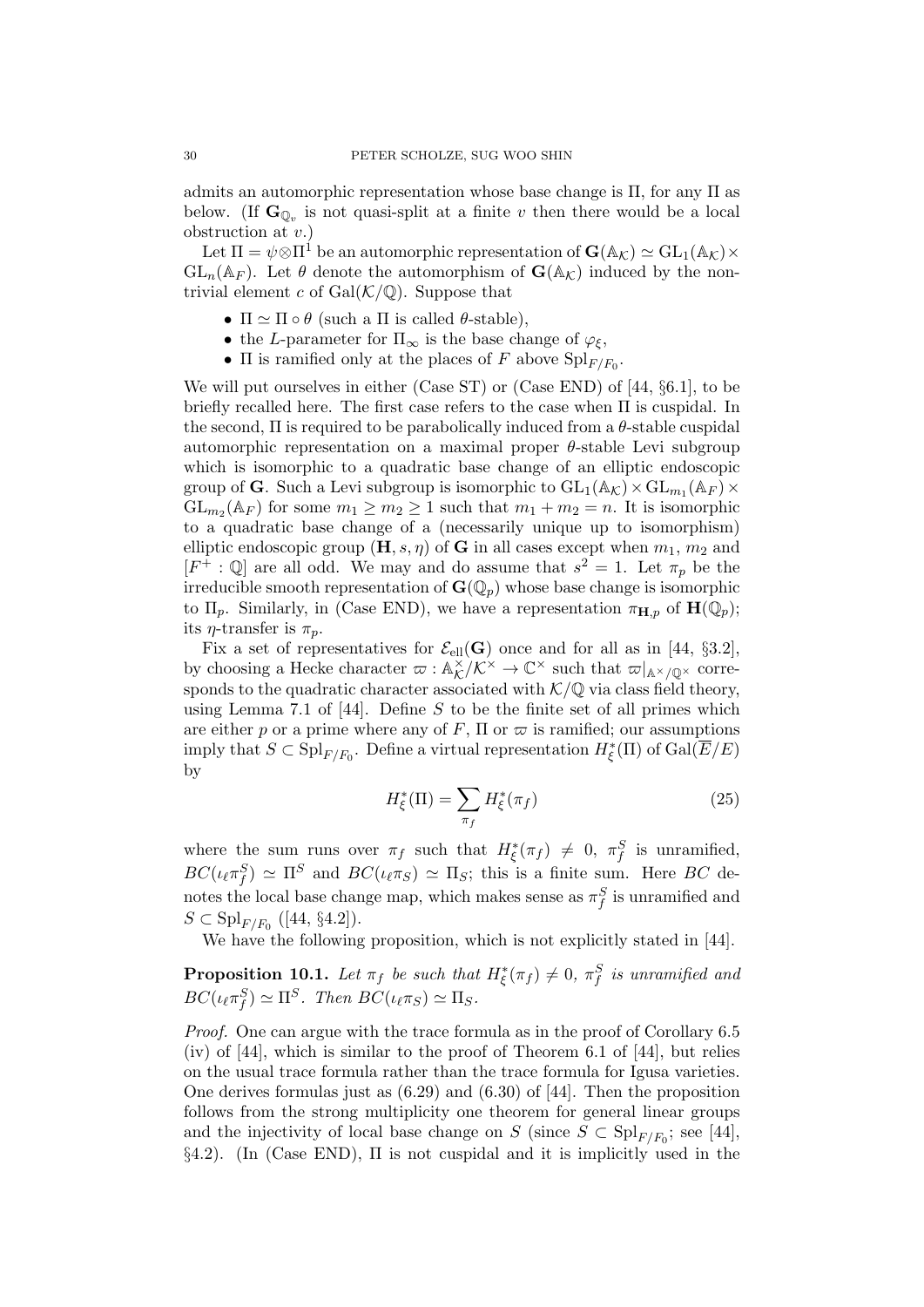argument that the induced representation of an irreducible unitary representation is irreducible for general linear groups, cf. [44], (6.2), to ensure that not only the supercuspidal support of  $\Pi_S$  but  $\Pi_S$  itself is uniquely determined.)

Set

$$
C_{\mathbf{G}} = (-1)^{\dim \text{Sh}} \tau(\mathbf{G}).\tag{26}
$$

The following generalizes [44, Thm 6.4] to other compact unitary Shimura varieties.

**Theorem 10.2.** In (Case  $ST$ )

$$
H_{\xi}^{*}(\Pi)|_{W_{E_{\mathfrak{p}}}} = C_{\mathbf{G}} \cdot (r_{-\mu} \circ \varphi_{\pi_{p}}|_{W_{E_{\mathfrak{p}}}})| \cdot |_{\mathfrak{p}}^{-\dim \operatorname{Sh}/2}.
$$

In (Case END) there exists  $e_{\Pi} \in \{\pm 1\}$  (independent of p and p) such that

$$
H_{\xi}^{*}(\Pi)|_{W_{E_{\mathfrak{p}}}} = C_{\mathbf{G}} \cdot \frac{1}{2} \left( (r_{-\mu} \circ \varphi_{\pi_p}|_{W_{E_{\mathfrak{p}}}}) + e_{\Pi}(r_{-\mu} \circ \eta \varphi_{\pi_{\mathbf{H},p}}|_{W_{E_{\mathfrak{p}}}})^s \right) |\cdot|_{\mathfrak{p}}^{-\dim \operatorname{Sh}/2}.
$$

Here  $(r_{-\mu} \circ \eta \varphi_{\pi_{\mathbf{H},p}}|_{W_{E_{\mathfrak{p}}}})^s$  is the virtual representation  $V_{-\mu}^+ - V_{-\mu}^-$  of  $W_{E_{\mathfrak{p}}},$ where  $V_{-\mu} = V_{-\mu}^+ \oplus V_{-\mu}^-$  is the decomposition into  $+1$  and  $-1$  eigenspaces for the s-action on  $r_{-\mu} \circ \eta \varphi_{\pi_{\mathbf{H},p}}$ .

Remark 10.3. Even though  $\eta \varphi_{\pi_{\mathbf{H},p}}$  is equivalent to  $\varphi_{\pi_p}$ , we keep the expression  $\eta \varphi_{\pi_{\mathbf{H},p}}$  to remember how s acts on the underlying vector space. Note that the assertion in (Case END) can be restated as

$$
H_{\xi}^{*}(\Pi)|_{W_{E_{\mathfrak{p}}}} = \begin{cases} C_{\mathbf{G}} V_{-\mu}^{+} |\cdot|_{\mathfrak{p}}^{-\dim \text{Sh}/2}, & \text{if } e_{\Pi} = +1, \\ C_{\mathbf{G}} V_{-\mu}^{-} |\cdot|_{\mathfrak{p}}^{-\dim \text{Sh}/2}, & \text{if } e_{\Pi} = -1. \end{cases}
$$
(27)

Proof. We will first only prove this theorem up to sign. The sign will be determined later in Corollary 10.6. We adopt the strategy of proof as well as notation and convention (e.g. the choice of Haar measures, transfer factors and intertwining operators) from [44, Thm 6.1]. Once we begin with Theorem 1.5 (playing the role of Proposition 5.5 in that paper), basically the same argument works if suitable changes are made at  $p$ . As for the choice of test functions, explained at the start of proof of loc. cit., it suffices to remark that  $f_{\tau,h}^{\text{H}}$  (replacing  $\phi_{\text{Ig},p}^{\vec{n}}$ ) is in the image of the base change transfer for each **H** since p splits in K and that  $f_{\xi}^{\mathbf{H}}$  is the same function as  $\phi_{\text{Ig},\infty}^{\vec{n}}$ by construction (when  $\mathbf{H} = G_{\vec{n}}$ ). Let us write  $\widetilde{f}^{\mathbf{H}}$  (with sub or superscript) for the function on  $G \otimes_{\mathbb{Q}} \mathcal{K}$  whose base change transfer is  $f^{\mathbf{H}}$ . Hence our notation f and  $\tilde{f}$  correspond to  $\phi$  and f in [44], respectively.

Let  $G^*$  be a quasi-split inner form of  $G$ , which is a principal endoscopic group. In (Case ST),  $(6.14)$  of  $[44]$  is supplanted by

$$
\mathrm{tr}(\Pi_p(\widetilde{f}_p^{\mathbf{G}^*})A_{\Pi_p}^0) = \mathrm{tr} \,\iota_l \pi_p(f_{\tau,h}^{\mathbf{G}^*})
$$
  
= 
$$
\mathrm{tr} \left( \tau \left| (r_{-\mu} \circ \varphi_{\pi_p} |_{W_{E_p}}) | \cdot |_{\mathfrak{p}}^{-\dim \mathrm{Sh}/2} \right) \mathrm{tr}(h|\pi_p) \right|,
$$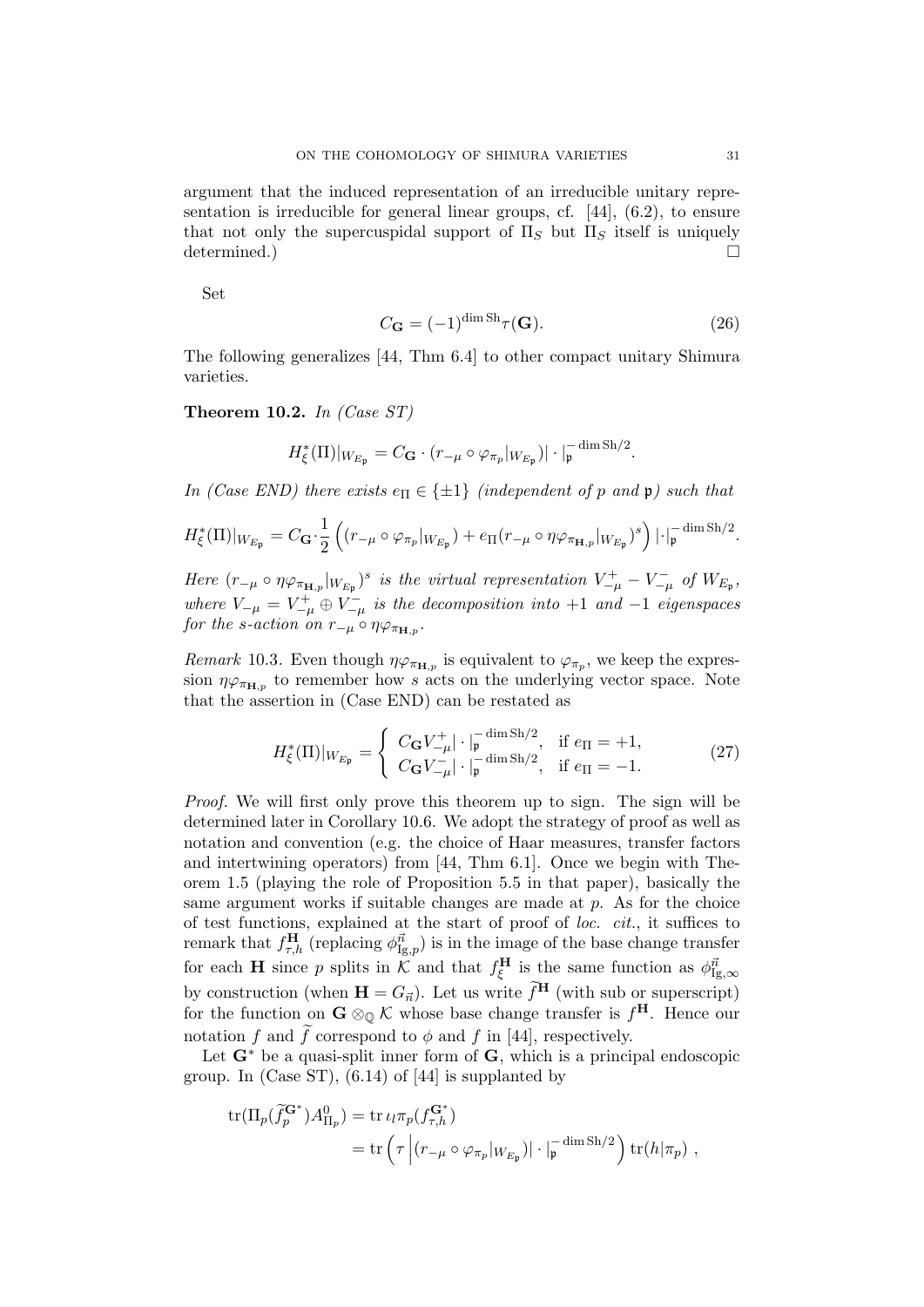where the last equality is justified by Theorem 8.1. In (Case END), the following is put in place of  $(6.19)$  of  $[44]$ .<sup>14</sup>

$$
\operatorname{tr}(\Pi_{\mathbf{H},p}(\widetilde{f}_p^{\mathbf{H}})A_{\Pi_{\mathbf{H},p}}^0) = \operatorname{tr} \iota_l \pi_{\mathbf{H},p}(f_{\tau,h}^{\mathbf{H}})
$$
  
= 
$$
\operatorname{tr} \left( s\tau \left| (r_{-\mu} \circ \eta \varphi_{\pi_{\mathbf{H},p}} |_{W_{E_p}}) | \cdot |_{\mathfrak{p}}^{-\dim \operatorname{Sh}/2} \right) \operatorname{tr}(h|\pi_p)
$$

This time the last equality comes from Corollary 8.6. The right hand side is equal to  $\text{tr}(\tau | (r_{-\mu} \circ \eta \varphi_{\pi_{\mathbf{H},p}} |_{W_{E_{\mathfrak{p}}}})^s | \cdot |_{\mathfrak{p}}^{-\dim \text{Sh}/2}).$  Set  $e_{\Pi} = e_1^{-1} e_2$ . With these changes, the argument of [44] proves Theorem 10.2 up to sign.  $\square$ 

The theorem implies the Ramanujan-Petersson conjecture for regular algebraic conjugate selfdual cuspidal automorphic representations of  $GL_n$ . This was proved previously by Clozel and Caraiani, [12], [10]. We note that Caraiani's result is stronger in that it works for all finite places.

Corollary 10.4. Let M be a CM field, and let  $\Pi$  be a cuspidal automorphic representation of  $GL_n(\mathbb{A}_M)$  such that  $\Pi^{\vee} \cong \Pi$  oc and  $\Pi_{\infty}$  is regular algebraic, i.e. has the same infinitesimal character as some algebraic representation of  $R_{M/\mathbb{Q}}\mathrm{GL}_n$ . Then  $\Pi_v$  is tempered for all finite places v of M above rational primes p above which  $M$  and  $\Pi$  are unramified.

Remark 10.5. In fact the proof shows that  $\Pi_v$  is tempered at all ramified places as well unless  $n$  is even and condition (3) of the theorem fails.

*Proof.* Fix the place v of M, and let p be the rational prime below v. We adjoin several quadratic extensions of  $\mathbb Q$  which are split at p to M to make the following assumptions true:

- $F' = M$  is the composite of the totally real subfield  $F'_0$  and an imaginary quadratic field  $K$  in which  $p$  splits,
- $\bullet$   $\Pi$  and  $F'$  are only ramified at places above  $\mathrm{Spl}_{F'/F_0'} ,$
- $F'_0 \neq \mathbb{Q}$ .

Note that the quadratic base change of  $\Pi$  stays conjugate selfdual and  $\Pi_{\infty}$ stays regular algebraic. If Π is unramified at some place where the quadratic field ramifies, then it also stays cuspidal, cf. [3]. Finally, we adjoin one more real quadratic extension of  $\overline{Q}$ , split at p, to  $F'_0$  and  $F'$ , to get  $F_0$  and F. One checks that all assumptions remain true for  $\tilde{F}$  in place of  $F'$ . Let  $\Pi'$  be the base-change of the original  $\Pi$  to  $F'$ , and let  $\Pi$  be the further base-change to F.

Using Lemma 7.2 of [44], we arrive at a situation where the assumptions of (Case ST) are satisfied. Consider a PEL datum whose associated group G is quasi-split at all finite places and has as signature at infinity either

- (i)  $(1, n-1)$ ,  $(0, n)$ , ...,  $(0, n)$  or
- (ii)  $(1, n 1), (1, n 1), (0, n), ..., (0, n).$

In case (ii), we require that the two infinite places of  $F_0$  with signature  $(1, n-1)$  lie above one place of  $F'_0$ . If n is odd then there is no obstruction for choosing the signature. In general there is a parity obstruction but one can still find such a PEL datum with one of the two signatures. Note that all assumptions of this section are satisfied.

<sup>&</sup>lt;sup>14</sup>There are typos in (6.19) and (6.20) of [44]:  $\Pi_p$  and  $\Pi_\infty$  should read  $\Pi_{\mathbf{H},p}$  and  $\Pi_{\mathbf{H},\infty}$ , resp.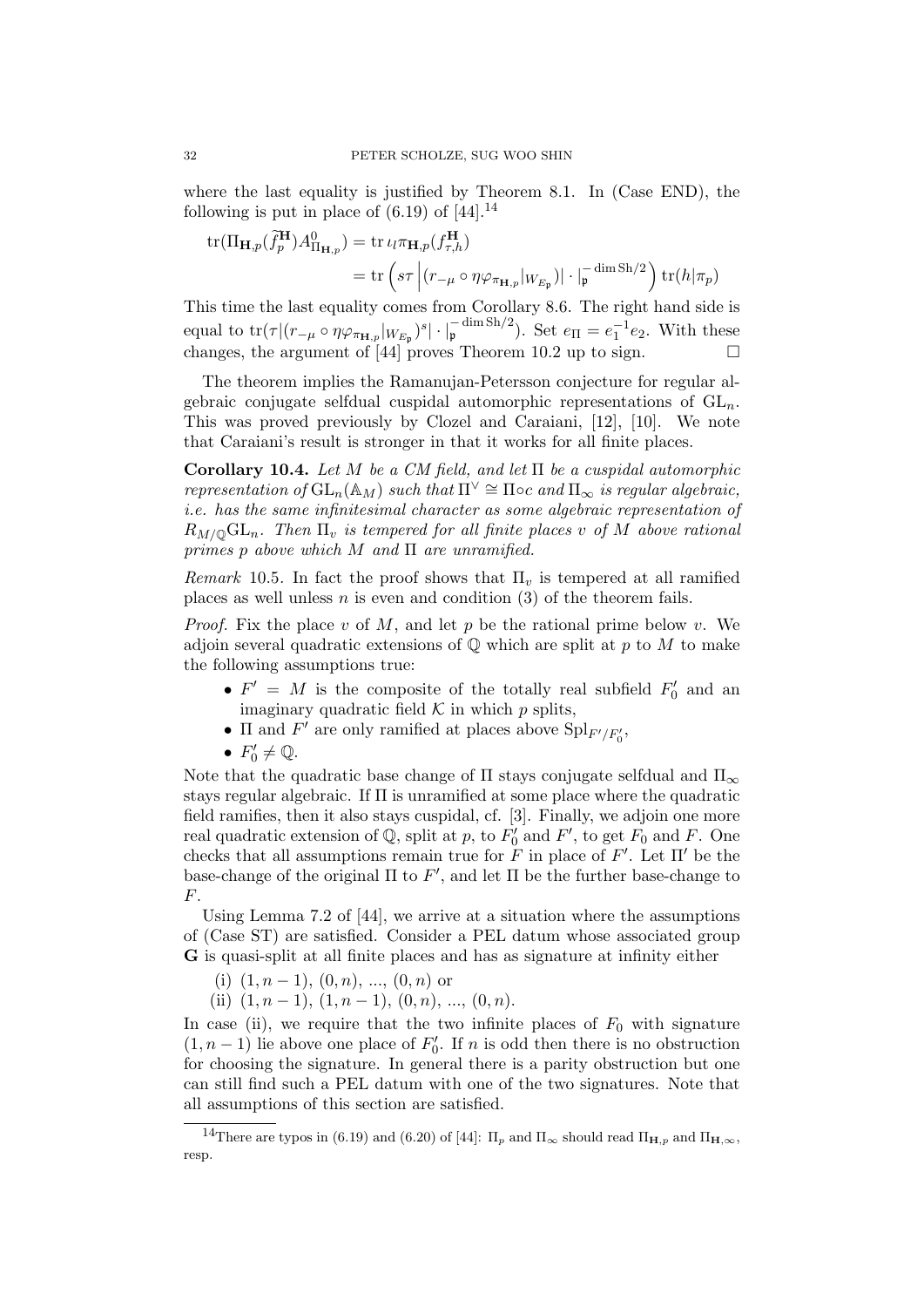Let Sh denote the corresponding Shimura variety. Note that the reflex field E is given by F in case (i), and by F' in case (ii). In case (i), the proof of [44, Cor 6.5] (following the proof presented on page 207 of [17]), can be combined with the Weil conjecture to imply that  $\Pi$  is tempered at v. We note that this argument works even at ramified places. Let us explain the argument in the more subtle case (ii). Note that we have a place  $v$  of  $F'$  and want to prove that  $\Pi'_v$  is tempered. We use the previous theorem at the place v of  $E = F'$ . The representation  $r_{-\mu} \circ \varphi_{\pi_p}|_{W_{F'_v}}$  is given by a unitary twist of  $\varphi_{\Pi_v'}^{\otimes 2}$ . The classification of unitary generic representations shows that  $\Pi'_{v}$  is induced from a representation

$$
\bigotimes_i (\pi_i | \cdot |^{a_i} \otimes \pi_i | \cdot |^{-a_i}) \otimes \bigotimes_j \pi_j ,
$$

of a Levi subgroup, where  $\pi_i$  are tempered representations of smaller  $GL_k$ 's, and  $0 < a_i < \frac{1}{2}$  $\frac{1}{2}$  are real numbers. We want to prove that the first factor is trivial. Our assumptions ensure that this representation already occurs at an unramified level, for which there exists a smooth model of our Shimura variety. Thus, it follows from the Weil conjectures and the fact that  $\varphi_{\Pi_v'}^{\otimes 2}$ occurs in the cohomology of the Shimura variety that  $4a_i \in \mathbb{Z}$ , i.e.  $a_i = \frac{1}{4}$ 4 for all *i*. If the first factor is nonzero, then it follows that  $\varphi_{\Pi_v'}^{\otimes 2}$  contributes nontrivially to three consecutive degrees. On the other hand, the cohomology is an alternating sum, with consecutive degrees contributing different signs (which cannot cancel each other as they have different weights). This contradiction finishes the proof.

**Corollary 10.6.** In both (Case ST) and (Case END), for any  $\pi_f$  such that  $H_{\xi}^*(\pi_f) \neq 0$ ,  $\pi_f^S$  is unramified and  $BC(\iota_{\ell} \pi_f^S) \simeq \Pi^S$ , the  $\pi_f$ -isotypic component  $H_{\xi}^{i}(\pi_{f})$  is nonzero only for  $i = \dim Sh$ . In particular, the sign in Theorem 10.2 is correct.

*Proof.* This is a direct application of the Weil conjectures.  $\Box$ 

Remark 10.7. We restricted ourselves to (Case ST) and (Case END) above for simplicity, as this is enough for the application of the next section. It should be possible to treat the case of general Π once finer information becomes available about the terms in the twisted trace formula for  $\mathbf{G} \otimes_{\mathbb{O}} \mathcal{K}$ . Such information would be obtained by carrying over the results of [50] and [2] to the case of unitary similitude groups.

#### 11. Construction of Galois representations

In this final section we remark that the approach used in this paper provides a shorter proof of the main result of [44], which was based on a generalization of the method of [17]. In particular one can bypass the use of Igusa varieties, the Newton stratification, and the analogues of the first and second basic identities ([17, Thm VI.2.9, V.5.4], cf. [44, Prop 5.2, Thm 6.1]) of Harris and Taylor.

Here is a good place to remind the reader of a brief history on this problem (when  $n \geq 3$ ) by mentioning some of the key previous achievements,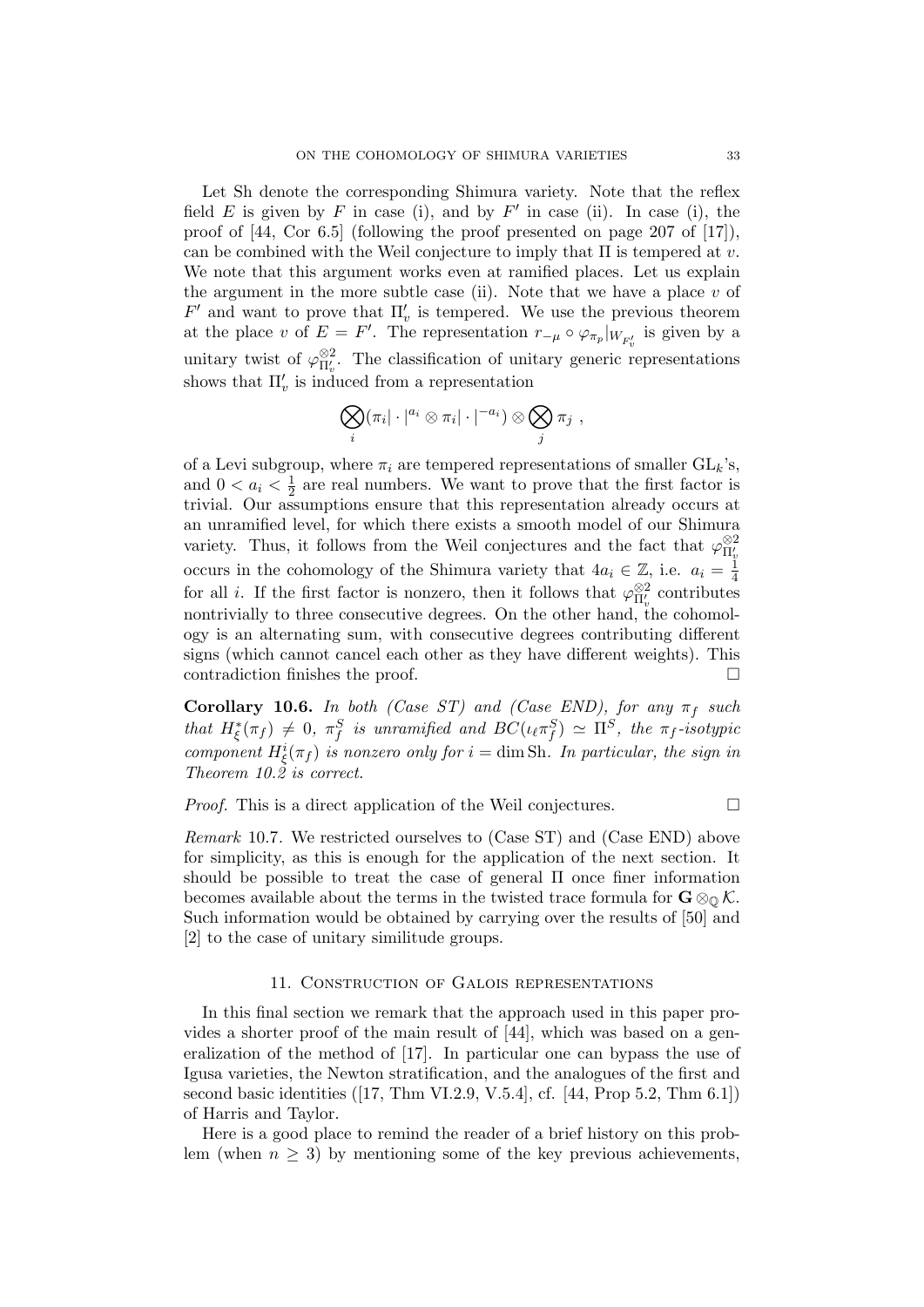which served as an indispensable cornerstone for [44] and the present paper. Clozel's work [13] succeeded in applying Kottwitz's results [29] (via the Langlands-Kottwitz method conceived by Langlands in 1970's) on the cohomology of Shimura varieties to construct Galois representations and verify the local-global compatibility at unramified places under a local hypothesis, which was imposed to avoid the issue that the fundamental lemma was unavailable. Around the same time Blasius and Rogawski [8] understood the possibility of the construction, in particular how to use the endoscopy for  $U(n)$  to construct representations of dimension  $n-1$ . Later but still in the absence of the fundamental lemma, Harris and Taylor [17] obtained the local-global compatibility at ramified places under the same kind of local hypothesis. At the heart of their proof was an analysis of bad reduction of some Shimura varieties, not belonging to the Langlands-Kottwitz method at the time (although their work involved a similar method for Igusa varieties). Once the obstruction of the fundamental lemma was lifted by  $Ng\hat{o}$ , Waldspurger and others, cf. [36], Clozel, Harris and Labesse [14] gave a construction through the original Langlands-Kottwitz method, at the same time as [44], providing the compatibility at unramified places. The construction of [44] went further to establish the compatibility at ramified places along the line of [17] by taking advantage of endoscopy rather than avoiding it. The aforementioned observation by Blasius and Rogawski was equally useful in [14] and [44]. Our argument in this section makes a similar use of endoscopy, and maintains the spirit of the Langlands-Kottwitz method yet has the merit that it can treat ramified places.

**Theorem 11.1.** ([44, Thm 1.2]) Let F be any CM field. Let  $\Pi$  be a cuspidal automorphic representation of  $GL_n(\mathbb{A}_F)$  such that

- (1)  $\Pi^{\vee} \simeq \Pi \circ c$ ,
- (2)  $\Pi_{\infty}$  has the same infinitesimal character as some irreducible algebraic representation  $\Xi^{\vee}$  of the restriction of scalars  $R_{F/\mathbb{Q}}\mathrm{GL}_n$ , and
- (3)  $\Xi$  is slightly regular, if n is even.

Then for each prime  $\ell$  and an isomorphism  $\iota_{\ell} : \overline{\mathbb{Q}}_{\ell} \simeq \mathbb{C}$ , there exists a continuous semisimple representation  $R_{\ell,\iota_{\ell}}(\Pi) : \text{Gal}(\overline{F}/F) \to \text{GL}_n(\overline{\mathbb{Q}}_{\ell})$  such that for any place y of  $F$  not dividing  $\ell$ , the Frobenius semisimple Weil- $\emph{Delique representation associated to } R_{\ell,\iota_{\ell}}(\Pi)|_{{\rm Gal}(\overline{F}_y/F_y)}$  corresponds to  $\iota_{\ell}^{-1}\Pi_y$ via (a suitably normalized) local Langlands correspondence, except possibly for the monodromy operator N.

See [44] for the meaning of (3) and a complete list of assertions regarding  $R_{\ell,\iota_{\ell}}(\Pi)$ . It is not difficult to extend the above theorem to the case where  $\Pi^{\vee} \simeq \Pi \circ c$  holds up to a character twist or where  $\Pi^{\vee} \simeq \Pi$  up to a character and  $F$  is a totally real field. Moreover using the above theorem as a starting point, several mathematicians have strengthened it  $([11], [10], [4], [5]$ ). For instance  $(3)$  has become unnecessary and a similar conclusion holds at y dividing  $\ell$ .

Proof. In [44], the main theorems of section 7 follow from Theorem 6.4 (and its corollaries). Since our Theorem 10.2 reproves Theorem 6.4 (by a different method) when applied to the Shimura varieties of [44], the main results of that article can be derived from Theorem 10.2 by the same reasoning. (Our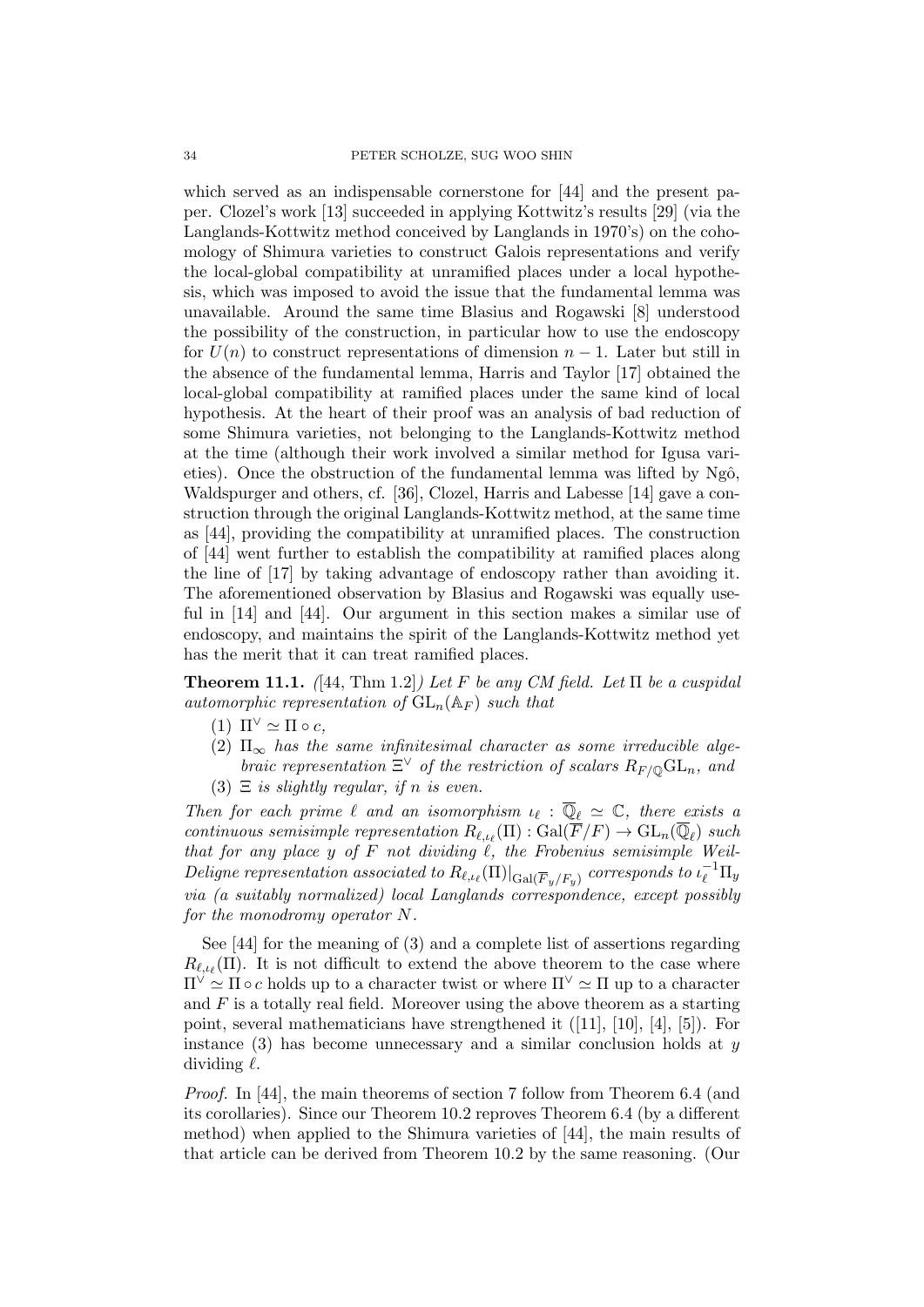proof of Theorem 10.2 shows that the sign  $e_{\Pi}$  is equal to  $e_1^{-1}e_2$  of [44]. Hence it can be controlled by the choice of archimedean parameters as in Lemma 7.3 of that paper.) Note that as in [44] it is enough to consider Shimura varieties attached to unitary similitude groups in an odd number of variables with signature  $(1, m - 1)$ ,  $(0, m)$ , ...,  $(0, m)$  at infinity where  $m = n$  if n is odd and  $m = n + 1$  if n is even, even though Theorem 10.2 covers more general cases.

Finally, let us add one remark about the determination of the monodromy operator N, which is the most delicate extra assertion in [44, Thm 1.2]. One easily proves temperedness of  $\Pi_v$  for all v, so it remains to verify the weightmonodromy conjecture for  $R_{\ell,\iota_{\ell}}(\Pi)$ , as in the paper of Taylor and Yoshida, [45], cf. [44], Section 7. The input that one needs is a description of the cohomology of each Newton stratum. This can be achieved by using the Langlands-Kottwitz method. First, one has to check that the arguments of [41] compute the cohomology of the Newton stratum corresponding to the σ-conjugacy class  $b \in B(G)$  once  $\phi_{\tau,h}$  is replaced by  $\phi_{\tau,h}\chi_b$ , where  $\chi_b$  is the characteristic function of the  $\sigma$ -conjugacy class b, at least if j is sufficiently large. Now one has to follow the arguments of this paper with  $\phi_{\tau,h}\chi_b$  in place of  $\phi_{\tau,h}$ . Note that we have already determined the twisted orbital integrals of  $\phi_{\tau,h}$ , which in turn determine those of  $\phi_{\tau,h}\chi_b$ . This gives the desired description of the cohomology of each Newton stratum, which may then be used to determine N.

#### **REFERENCES**

- [1] J. Arthur. A note on L-packets. Pure Appl. Math. Q., 2(1, Special Issue: In honor of John H. Coates. Part 1):199–217, 2006.
- [2] J. Arthur. The endoscopic classification of representations: orthogonal and symplectic groups. 2011.
- [3] J. Arthur and L. Clozel. Simple algebras, base change, and the advanced theory of the trace formula, volume 120 of Annals of Mathematics Studies. Princeton University Press, Princeton, NJ, 1989.
- [4] T. Barnet-Lamb, T. Gee, D. Geraghty, and R. Taylor. Local-global compatibility for  $l = p$ . I. preprint, http://math.ias.edu/~rtaylor.
- [5] T. Barnet-Lamb, T. Gee, D. Geraghty, and R. Taylor. Local-global compatibility for  $l = p$ . II. preprint, http://math.ias.edu/~rtaylor.
- [6] J. Bernstein, P. Deligne, and D. Kazhdan. Trace Paley-Wiener theorem for reductive p-adic groups. J. Analyse Math., 47:180–192, 1986.
- [7] J. N. Bernstein. Le "centre" de Bernstein. In Representations of reductive groups over a local field, Travaux en Cours, pages 1–32. Hermann, Paris, 1984. Edited by P. Deligne.
- [8] D. Blasius and J. D. Rogawski. Zeta functions of Shimura varieties. In Motives (Seattle, WA, 1991), volume 55 of Proc. Sympos. Pure Math., pages 525–571. Amer. Math. Soc., Providence, RI, 1994.
- [9] K. Buzzard and T. Gee. The conjectural connections between automorphic representations and Galois representations. arXiv:1009.0785.
- [10] A. Caraiani. Local-global compatibility and the action of monodromy on nearby cycles. preprint, arXiv:1010:2188.
- [11] G. Chenevier and M. Harris. Construction of automorphic Galois representations, II. preprint, http://http://fa.institut.math.jussieu.fr/node/45.
- [12] L. Clozel. Purity reigns supreme. http://www.institut.math.jussieu.fr/projets/fa/bpFiles/Clozel2.pdf.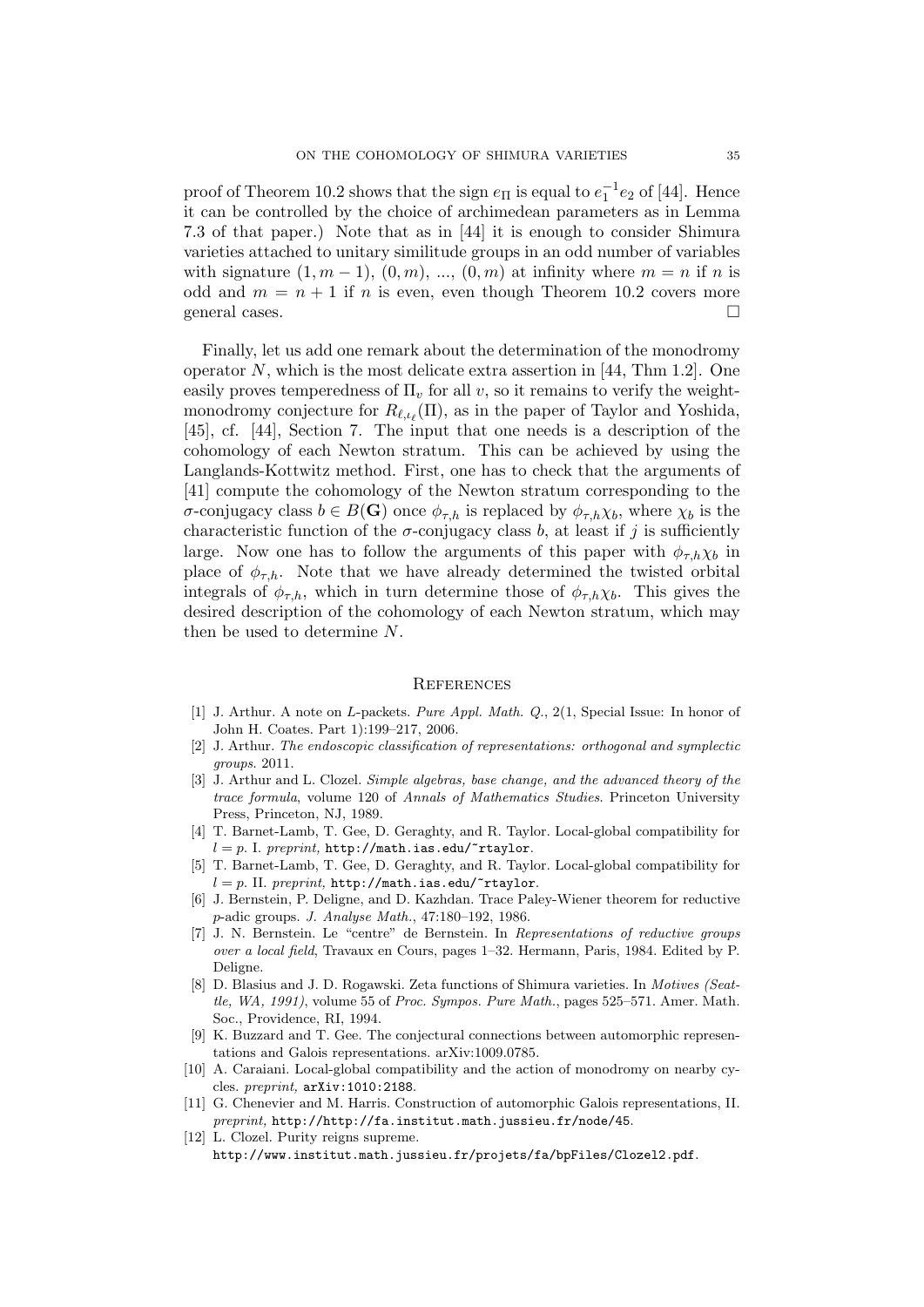- [13] L. Clozel. Représentations galoisiennes associées aux représentations automorphes autoduales de  $GL(n)$ . *Inst. Hautes Études Sci. Publ. Math.*,  $(73):97-145, 1991$ .
- [14] L. Clozel, M. Harris, and J.-P. Labesse. Construction of automorphic Galois representations, I. In On the stabilization of the trace formula, volume 1 of Stab. Trace Formula Shimura Var. Arith. Appl., pages 497–527. Int. Press, Somerville, MA, 2011.
- [15] L. Fargues. Cohomologie des espaces de modules de groupes p-divisibles et correspondances de Langlands locales. Astérisque, 291:1-200, 2004.
- [16] M. Harris and J.-P. Labesse. Conditional base change for unitary groups. Asian J. Math., 8(4):653–683, 2004.
- [17] M. Harris and R. Taylor. The geometry and cohomology of some simple Shimura varieties, volume 151 of Annals of Mathematics Studies. Princeton University Press, Princeton, NJ, 2001. With an appendix by Vladimir G. Berkovich.
- [18] M. Harris and R. Taylor. The geometry and cohomology of some simple Shimura varieties, volume 151 of Annals of Mathematics Studies. Princeton University Press, Princeton, NJ, 2001. With an appendix by Vladimir G. Berkovich.
- [19] G. Henniart. Une preuve simple des conjectures de Langlands pour  $GL(n)$  sur un corps p-adiques. Invent. Math., 139:439–455, 2000.
- [20] D. Kazhdan and Y. Varshavsky. Endoscopic decomposition of certain depth zero representations. In Studies in Lie theory, volume 243 of Progr. Math., pages 223–301. Birkhäuser Boston, Boston, MA, 2006.
- [21] R. Kottwitz. Shimura varieties and twisted orbital integrals. Math. Ann., 269:287– 300, 1984.
- [22] R. Kottwitz. Stable trace formula: Cuspidal tempered terms. Duke Math., 51:611– 650, 1984.
- [23] R. Kottwitz. Stable trace formula: Elliptic singular terms. Math. Ann., 275:365–399, 1986.
- [24] R. Kottwitz. On the λ-adic representations associated to some simple Shimura variaties. Invent. Math., 108:653–665, 1992.
- [25] R. Kottwitz and M. Rapoport. On the existence of F-crystals. Comment. Math. Helv., 78(1):153–184, 2003.
- [26] R. Kottwitz and D. Shelstad. Foundations of twisted endoscopy. Astérisque, 255, 1999.
- [27] R. E. Kottwitz. Isocrystals with additional structure. Compositio Math., 56(2):201– 220, 1985.
- [28] R. E. Kottwitz. Shimura varieties and  $\lambda$ -adic representations. In Automorphic forms, Shimura varieties, and L-functions, Vol. I (Ann Arbor, MI, 1988), volume 10 of Perspect. Math., pages 161–209. Academic Press, Boston, MA, 1990.
- [29] R. E. Kottwitz. On the  $\lambda$ -adic representations associated to some simple Shimura varieties. Invent. Math., 108(3):653–665, 1992.
- [30] R. E. Kottwitz. Points on some Shimura varieties over finite fields. J. Amer. Math. Soc., 5(2):373-444, 1992.
- [31] R. E. Kottwitz. Isocrystals with additional structure. II. Compositio Math., 109(3):255–339, 1997.
- [32] K.-W. Lan. Arithmetic compactifications of PEL-type Shimura varieties. ProQuest LLC, Ann Arbor, MI, 2008. Thesis (Ph.D.)–Harvard University.
- [33] R. Langlands. Stable conjugacy: definitions and lemmas. Can. J. Math., 31:700–725. 1979.
- [34] R. Langlands and D. Shelstad. On the definition of transfer factors. Math. Ann., 278:219–271, 1987.
- [35] S. Morel. On the cohomology of certain non-compact Shimura varieties. Number 173 in Princeton University Press. Annals of Mathematics Studies, Princeton, New Jersey, 2010.
- [36] B. C. Ngô. Le lemme fondamental pour les algèbres de Lie. Publ. Math. Inst. Hautes  $Études\, Sci., (111):1–169, 2010.$
- [37] M. Rapoport. A guide to the reduction modulo p of Shimura varieties. Asterisque, (298):271–318, 2005. Automorphic forms. I.